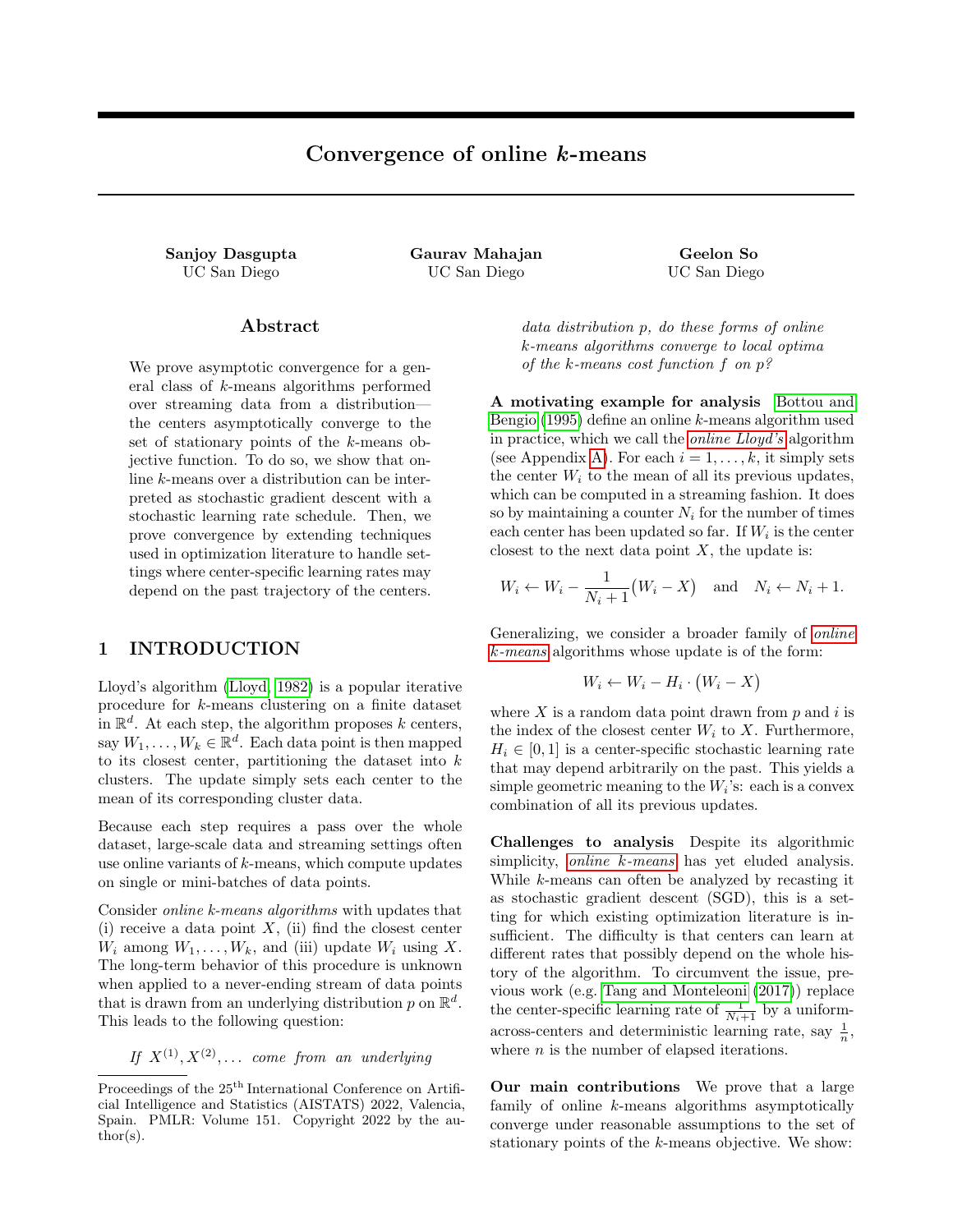### <span id="page-1-0"></span>Algorithm online k-means

**Initialize:** k arbitrary distinct centers  $W \in \mathbb{R}^{k \times d}$  from the support of p

- 1. **for** iteration  $n = 0, 1, 2, \ldots$
- 2. do sample data point  $X \sim p$
- 3. identify closest center  $i \leftarrow \arg \min_{j \in [k]} ||W_j X||$
- 4. update closest center  $W_i \leftarrow W_i H_i \cdot (W_i X)$

ALGORITHM. A class of online k-means algorithms. Here,  $W = (W_1, \ldots, W_k)$  is the tuple of k centers maintained by the algorithm and  $H_i \in [0, 1]$  is a (stochastic) learning rate for the *i*th center. X is a random sample from data distribution p. See Section [2](#page-2-0) for additional notation.

(i) Connection to SGD We prove that algorithms in this family precisely perform stochastic gradient descent on the k-means cost function in Lemma [2.2.](#page-3-0) While known for k-means over finite datasets [\(Bottou](#page-9-1) [and Bengio, 1995\)](#page-9-1), the result does not trivially extend to distributions—the essential difference is that there are finitely many ways to cluster a finite dataset, but infinitely many ways to cluster  $\mathbb{R}^d$ .

(ii) Convergence of online k-means Standard techniques from optimization literature (e.g. [Bertsekas](#page-9-3) [and Tsitsiklis](#page-9-3) [\(2000\)](#page-9-3)) are able to analyze SGD with uniform learning rates, but they are unable to handle the variant of SGD performed by online k[-means](#page-1-0), which has center-specific learning rates. To show convergence, we extend the techniques from [Bertsekas and](#page-9-3) [Tsitsiklis](#page-9-3) [\(2000\)](#page-9-3) to cover non-uniform learning rates.

Of course, not every choice of non-uniform learning rates will lead to convergence, especially as the learning rates  $H_i$ 's may be chosen adversarially. As an extreme example, an adversary can set the learning rate of a center  $W_i$  to zero; the iterates will never converge to a stationary point. To prove convergence, we need to impose additional conditions. The key property that we shall require for convergence is that if a center  $W_i$  is far from its cluster mean—the mean of its Voronoi cell—then with constant probability, it is updated at a rate not too much slower than the rest of the centers. Theorem [4.2](#page-6-0) proves convergence.

(iii) Generalized Lloyd's algorithm While the [online Lloyd's](#page-11-0) algorithm falls into the family of [on](#page-1-0)line k[-means](#page-1-0) algorithms we consider, it turns out that it is particularly difficult to analyze. It is poorly conditioned in the sense that nothing seems to prevent iterates from making rare but large jumps—it is unclear whether *[online Lloyd's](#page-11-0)* satisfies the assumptions from our convergence theorem. Furthermore, [online Lloyd's](#page-11-0) may differ significantly from the original Lloyd's algorithm in the offline setting. In the original algorithm, centers are updated to the mean of the current clusters. But in online Lloyd's, centers are set to the mean of all previous updates. But this mean-of-all-previousupdates does not generally well-approximate the mean of the current cluster because the underlying clusters drift about throughout the whole algorithm.

Instead, to design an online version of Lloyd's algorithm with asymptotic guarantees, we start from the interpretation of Lloyd's algorithm as preconditioned gradient descent. Then, we define the [generalized on](#page-11-2)[line Lloyd's](#page-11-2) algorithm in Appendix [A](#page-11-1) as its stochastic analog, which concurrently keeps an estimate of the preconditioner. We prove the consistency of our estimator to the Lloyd preconditioner in Appendix [E.](#page-24-0)

For the following theorem, we say that a  $k$ -tuple of centers  $w \in \mathbb{R}^{k \times d}$  is *degenerate* if at least two of the centers coincide,  $w_i = w_j$  for some  $i \neq j$ . The following theorem is an informal restatement of Theorem [5.1.](#page-7-0) **Theorem** (informal). Let  $p$  be a continuous density with bounded support on  $\mathbb{R}^d$  and f its k-means cost function. Suppose that the set of stationary points  $\{\nabla f = 0\}$  has no degenerate limit points. Then, the [generalized online Lloyd's](#page-11-2) algorithm asymptotically converges to the set of stationary points:

$$
\limsup_{n \to \infty} \inf_{w \in {\{\nabla f = 0\}}} ||W^{(n)} - w|| = 0.
$$

### 1.1 Related work

An essential goal of unsupervised learning is to simplify the signal from data, while preserving meaning relevant for downstream tasks. In k-means clustering or vector quantization, this simplification is achieved by discretizing the data space  $\mathbb{R}^d$  into a finite set of prototypes  $w_1, \ldots, w_k \in \mathbb{R}^d$ . Any data point can then be clustered with/approximated by the nearest  $w_i$ . Thus, given a data distribution p on  $\mathbb{R}^d$ , it is natural to aim to find a discretization  $w = (w_1, \ldots, w_k)$ that minimizes the average  $\ell_2^2$ -reconstruction error:

$$
\mathop{\mathbb{E}}_{X \sim p} \left[ \min_{i \in [k]} \|w_i - X\|^2 \right] = \int \min_{i \in [k]} \|w_i - x\|^2 p(x) \, dx.
$$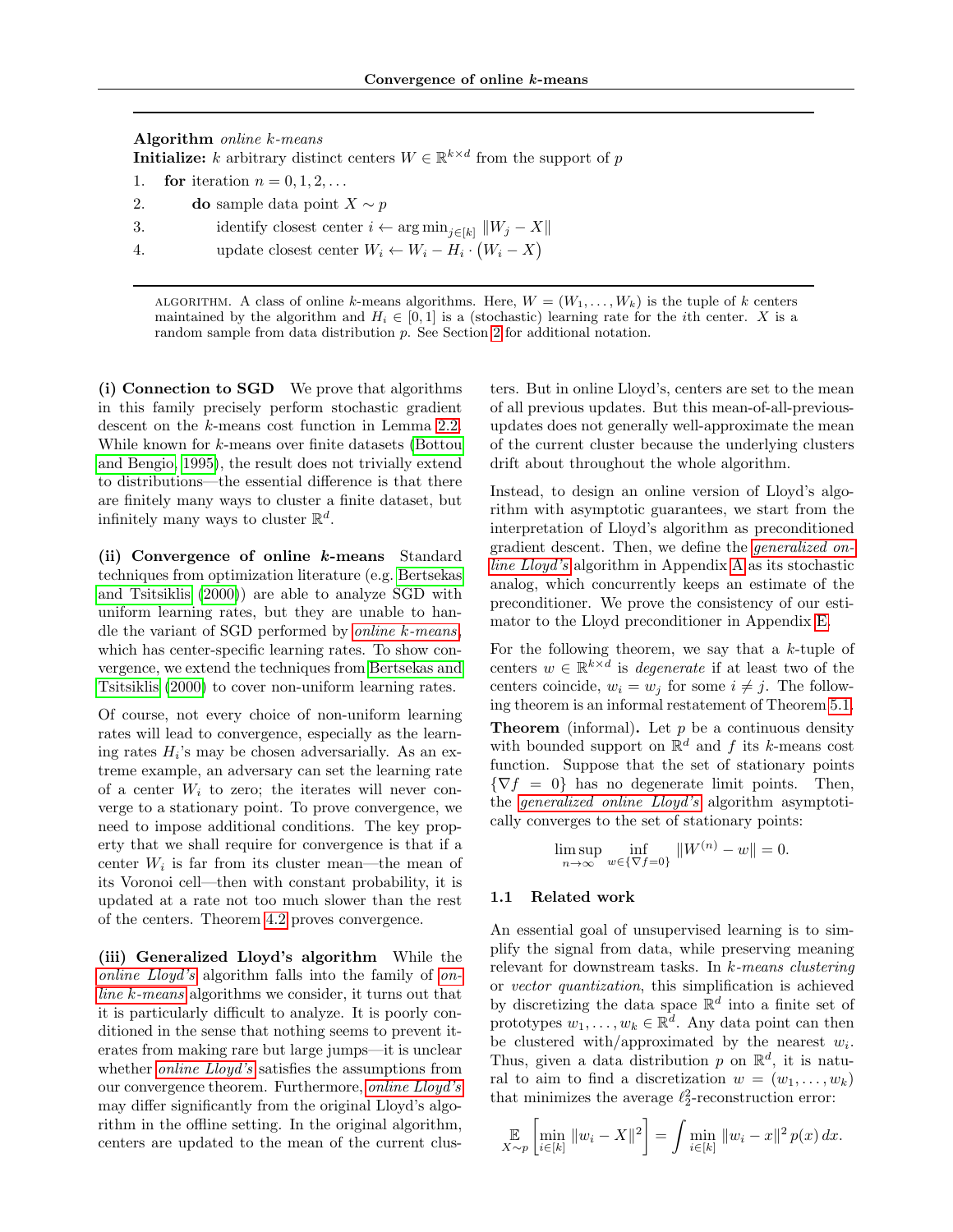But since we do not generally access  $p$  directly but through random samples—its empirical measures this raises the statistical question of how much data is theoretically required to estimate an optimal clustering. To this end, [Pollard](#page-9-4) [\(1981\)](#page-9-4) shows under weak assumptions that the optimal clustering of empirical measures converge almost surely to the optimal clustering of p. This was also followed by much work in the clustering and vector quantization community showing rates of convergence; see [Bachem et al.](#page-8-0) [\(2017\)](#page-8-0) and their related works section.

However, recovering an (arbitrarily) optimal clustering of an empirical measure quickly becomes computationally infeasible as the size of the dataset grows [\(Aloise](#page-8-1) [et al., 2009;](#page-8-1) [Awasthi et al., 2015\)](#page-8-2), so in practice, simple heuristics such as Lloyd's algorithm are used to find local optima [\(Lloyd, 1982\)](#page-9-0). Regarding such algorithms, Pollard remarks: "I do not know whether the techniques to be developed in this paper can be applied to prove consistency results for [existing efficient algorithms that find] locally optimal partitions." While we do not develop on his technique, we show that [online](#page-1-0) k[-means](#page-1-0) asymptotically converges to stationary points of the reconstruction error—equivalently, the  $k$ -means cost function—almost surely.

To analyze online k-means on finite datasets, [Bottou](#page-9-1) [and Bengio](#page-9-1) [\(1995\)](#page-9-1) reinterpret the update as gradient descent, which [Tang and Monteleoni](#page-9-2) [\(2017\)](#page-9-2) use to prove convergence given uniform and deterministic learning rates, attaining rates of convergence. We consider the setting of online k-means over a data distribution with non-uniform and stochastic learning rates. We show convergence but leave open the question of rates: one challenge that immediately arises that there may be uncountably many stationary points in the distributional setting. In contrast, the set of stationary points in the finite setting is also finite—hence isolated.

For our analysis of SGD, we make use of common frameworks to prove convergence [\(Bertsekas and Tsit](#page-9-3)[siklis, 2000;](#page-9-3) [Li and Orabona, 2019\)](#page-9-5). However, much of the general theory covers only uniform learning rates. Our work introduces a technique that may be applied to prove convergence for more general SGD-based algorithms with non-uniform and stochastic learning rates.

In our analysis of the k-means cost function, we show that it admits a family of tangent quadratic upper bounds (Appendix [B\)](#page-13-0). This suggests that  $k$ -means over distributions, as in the finite setting, fits into the majorization-minimization (MM) scheme (see [Mairal](#page-9-6) [\(2015\)](#page-9-6)). It would also be of interest to generalize our work to iterative or online MM algorithms as in Cappé [and Moulines](#page-9-7) [\(2009\)](#page-9-7); [Karimi et al.](#page-9-8) [\(2019\)](#page-9-8).

# <span id="page-2-0"></span>2 PRELIMINARIES

Let p be a density on  $\mathbb{R}^d$  with bounded second moment. Notice that because  $p$  is a density, any Lebesgue measure zero set also has zero probability mass. We denote a tuple of k centers or prototypes in  $\mathbb{R}^d$  by  $w = (w_1, \ldots, w_k) \in \mathbb{R}^{k \times d}$ . Define the following:

•  $V(w) = (V_1(w), \ldots, V_k(w))$  is the induced Voronoi partitioning<sup>[1](#page-2-1)</sup> of  $\mathbb{R}^d$  by w

$$
V_i(w) = \left\{ x \in \mathbb{R}^d : w_i \in \operatorname*{arg\,min}_{w_j} \|w_j - x\| \right\}
$$

•  $P(w) = (P_1(w), \ldots, P_k(w))$  is the probability mass of each of the Voronoi partitions

$$
P_i(w) = \int_{V_i(w)} p(x) \, dx
$$

•  $M(w) = (M_1(w), \ldots, M_k(w))$  is the mean/center of mass of each of the Voronoi partitions

$$
M_i(w) = \frac{1}{P_i(w)} \int_{V_i(w)} x p(x) dx.
$$

While these functions are defined for all  $w \in \mathbb{R}^{k \times d}$ , we will be able to restrict our analysis to the set of nondegenerate tuples, where none of the centers coincides:

$$
\mathcal{D} := \{ w \in \mathbb{R}^{k \times d} : w_i \neq w_j, \ \forall i \neq j \}.
$$

Later on, we will restrict the support of  $p$  to a closed ball  $B(0, R)$  centered at the origin of radius R in  $\mathbb{R}^d$ . Let  $\mathcal{D}_R$  be the set of non-degenerate tuples in  $B(0, R)$ :

$$
\mathcal{D}_R := \{ w \in \mathcal{D} : w_i \in B(0, R), \ \forall i \in [k] \}.
$$

As last bits of notation, given a Borel set  $S \subset \mathbb{R}^d$  with positive probability mass  $p(S) > 0$ , let  $p|_S$  denote the distribution obtained by restricting  $p$  onto  $S$ . Finally, we will also let  $[k]$  denote the set  $\{1, \ldots, k\}$ .

### 2.1 The k-means problem

The k-means objective is to minimize:

<span id="page-2-2"></span>
$$
f(w) := \frac{1}{2} \sum_{i \in [k]} \int_{V_i(w)} ||w_i - x||^2 p(x) dx.
$$
 (1)

While the k-means cost is non-convex, we show that it is smooth on D. Therefore, we aim for convergence to stationary points—the iterates  $W^{(n)}$  approach the set of stationary points  $\{\nabla f = 0\}$  in the limit as  $n \to \infty$ .

<span id="page-2-1"></span><sup>&</sup>lt;sup>1</sup>Strictly speaking,  $V(w)$  does not partition  $\mathbb{R}^{k \times d}$  because adjacent partitions  $V_i(w)$  and  $V_j(w)$  share boundary points. However, boundary points form a measure zero set, so we will encounter no problems.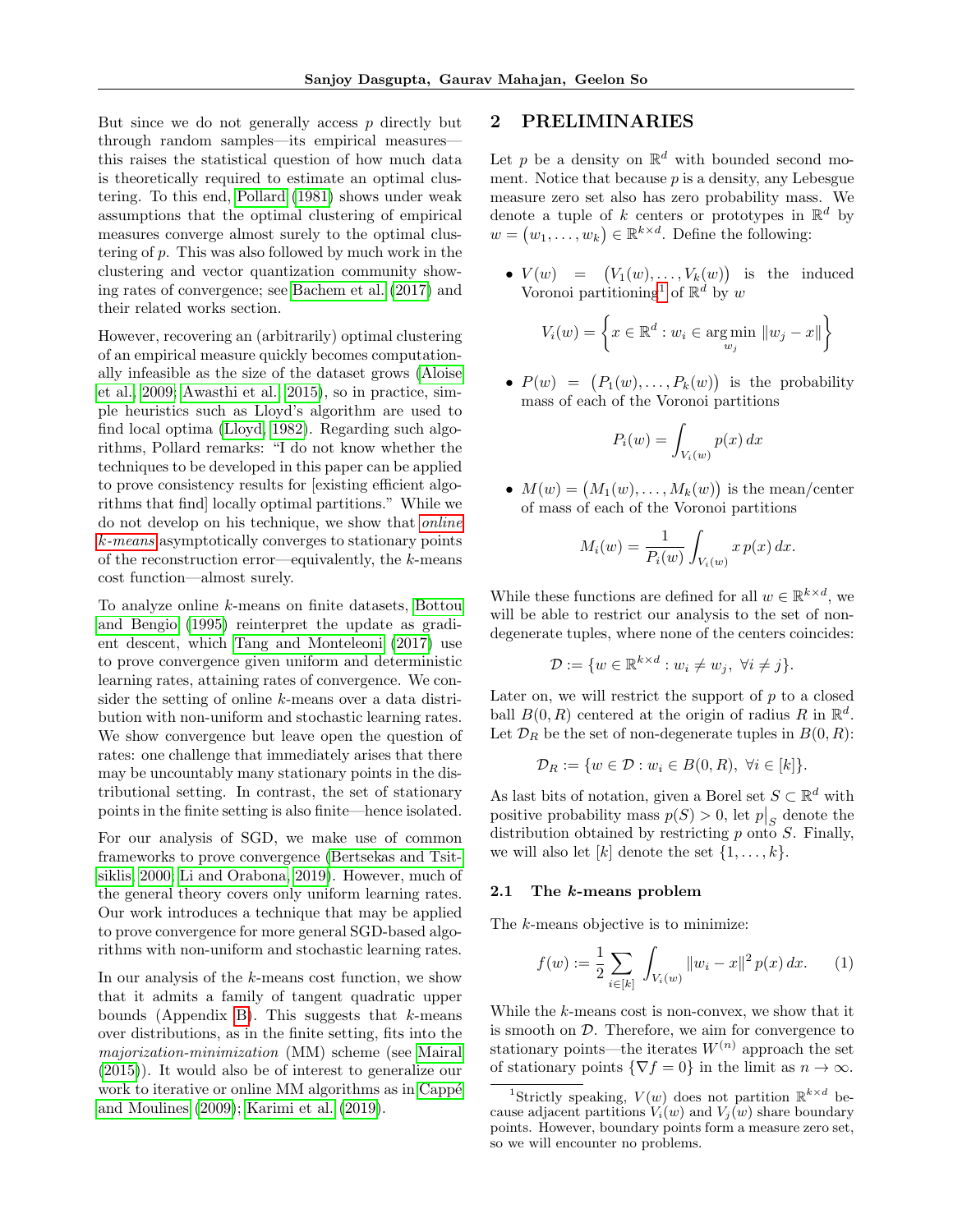<span id="page-3-3"></span>Algorithm generalized online k-means **Initialize:** k arbitrary distinct centers  $W^{(0)} \in \mathbb{R}^{k \times d}$  from the support of p

1. for  $n = 0, 1, 2, \ldots$ 2. do sample data points  $X_i^{(n+1)} \sim p|_{V_i(W^{(n)})}$  for  $i = 1, ..., k$ 3. update all centers  $W_i^{(n+1)} \leftarrow W_i^{(n)} - H_i^{(n+1)} \cdot (W_i^{(n)} - X_i^{(n+1)})$ 

ALGORITHM. The class of online  $k$ [-means](#page-1-0) algorithms analyzed in this work, generalizing *online*  $k$ -means by allowing multiple centers to be updated each iteration. This framework easily further generalizes to an online mini-batch setting, see Remark [2.3.](#page-3-1) To recover the single-center update, see Remark [2.4.](#page-3-2)

**Definition 2.1** (Asymptotic convergence). Let  $\mathcal{D}$  be a domain and  $f: \mathcal{D} \to \mathbb{R}$  differentiable. We say that a sequence of points  $(w^{(n)})_{n=0}^{\infty}$  in  $\mathcal D$  asymptotically converges to stationary points of  $f$  if all limit points of  $(w^{(n)})_{n=0}^{\infty}$  are stationary points of f,

$$
\bigcap_{n\geq 0} \overline{(w^{(n')})_{n'\geq n}} \subset \{\nabla f = 0\}.
$$

Computing the derivative of the  $k$ -means cost  $(1)$  with respect to  $w$  is relatively involved because the both the domain of integration and the integrand depend on w.

<span id="page-3-0"></span>**Lemma 2.2** (Gradient of  $k$ -means objective). Let  $p$ be a density on  $\mathbb{R}^d$  with  $\mathbb{E}_{X \sim p} \left[ \|X\|^2 \right] < \infty$ . Let f be the k-means objective  $(1)$ . Then f is continuously differentiable on D, where:

$$
\nabla_{w_i} f(w) = P_i(w) \cdot \big( w_i - M_i(w) \big). \tag{2}
$$

*Proof sketch.* A change in  $f$  due to a small perturbation at w to  $w + \varepsilon$  can be broken down into two parts. First, for points  $x \in V_i(w) \cap V_i(w + \varepsilon)$  that remain within the ith Voronoi region, the accumulated change in cost is due to shifting the ith center,

$$
\frac{1}{2} \int_{V_i(w) \cap V_i(w+\varepsilon)} \left( \|w_i + \varepsilon_i - x\|^2 - \|w_i - x\|^2 \right) p(x) \, dx.
$$

Note that in the limit as  $\varepsilon$  approaches 0, the domain of integration is the points in the interior of  $V_i(w)$ .

Second, for points  $x \in V_i(w) \cap V_j(w + \varepsilon)$  that switch from the ith to the jth Voronoi region, the change in cost is due to switching regions. Note that in the limit as  $\varepsilon$  approaches 0, these points are on the boundary  $V_i(w) \cap V_i(w)$ . But as points on the boundary  $V_i(w) \cap V_j(w)$  are equally distant from either the *i*th and jth centers, this second term overall contributes nothing to the first-order change in f. It turns out that the derivative of f can be computed by treating the domains of integration as fixed. By dominated convergence, we can move the derivative past the integral:

$$
\nabla_{w_i} f(w) = \frac{1}{2} \int_{V_i(w)} \nabla_{w_i} ||w_i - x||^2 p(x) dx
$$

$$
= \int_{V_i(w)} (w_i - x) p(x) dx.
$$

Substituting the definition of  $P_i$  and  $M_i$  completes the proof. Appendix [B](#page-13-0) makes this argument rigorous.  $\square$ 

### 2.2 Online k-means algorithms

In this work, we analyze the family of [generalized on](#page-3-3)line k[-means](#page-3-3) algorithms. In Section [1,](#page-0-0) we motivated online k[-means](#page-1-0), which updates a single center per iteration. The generalized family is a superset of algorithms in which multiple centers can be updated each step. Here, the update to the ith center is computed using data drawn from the ith Voronoi cell:

$$
X_i \sim p|_{V_i(W)}.
$$

<span id="page-3-4"></span><span id="page-3-1"></span>Remark 2.3 (A further generalization). As ad hoc notation for this remark, let  $p_i(W) := p|_{V_i(W)}$  so that the update  $X_i$  is drawn from  $p_i(W)$ . It turns out that the only properties we use about  $p_i(W)$  are that:

- (i)  $p_i(W)$  has mean  $M_i(W)$ , and
- (ii)  $p_i(W)$  is supported only in the interior of  $V_i(W)$ .

So, the update distributions  $p_i(W)$  may be generalized to any satisfying (i) and (ii). For example, the result of this paper holds for an online mini-batch setting, where the update  $X_i$  is computed by averaging multiple draws from  $p|_{V_i(W)}$ . But let us refrain from adding even more notation and simply assume that the update distributions are  $p|_{V_i(W)}$ .

<span id="page-3-2"></span>Remark 2.4 (Recovering the single-center update). Notice that the earlier online k[-means](#page-1-0) is a specific case of [generalized online](#page-3-3) k-means, where the learning rate  $(H_1, \ldots, H_k)$  is supported only on the *i*th coordinate only  $H_i$  is nonzero—with probability  $P_i(W)$ .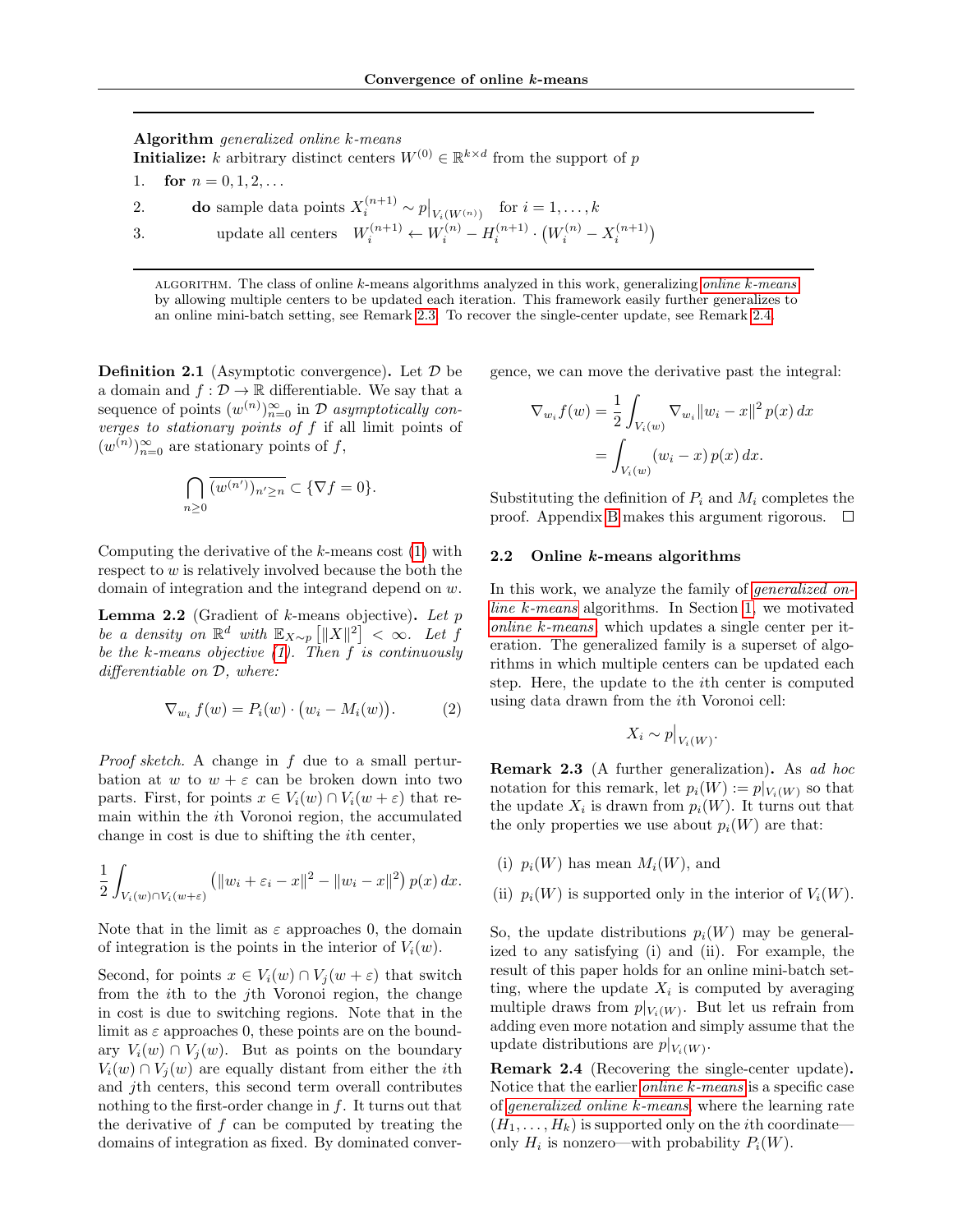# 3 CONVERGENCE OF COST

For the k-means cost to be finite, the distribution  $p$ must have bounded second moment. But for our convergence analysis, we make a stronger, but fairly common, bounded support assumption (e.g. [Bartlett et al.](#page-8-3) [\(1998\)](#page-8-3); [Ben-David](#page-8-4) [\(2007\)](#page-8-4); [Paul et al.](#page-9-9) [\(2021\)](#page-9-9)):

<span id="page-4-0"></span>**Assumption 3.1.** Assume  $p$  has bounded support, i.e.  $\Pr_{X \sim p}(\|X\| > R) = 0$  for some  $R > 0$ .

We also make assumptions on the learning rates used in [generalized online](#page-3-3) k-means. Let  $X^{(n)}$  and  $H^{(n)}$  be the tuples  $(X_1^{(n)},...,X_k^{(n)})$  and  $(H_1^{(n)},...,H_k^{(n)})$ .

<span id="page-4-1"></span>**Assumption 3.2.** Let  $(\mathcal{F}_n)_{n=0}^{\infty}$  be the natural filtration associated to the [generalized online](#page-3-3) k-means algorithm. That is, let  $\mathcal{F}_0 = \sigma(W^{(0)})$  be the  $\sigma$ -algebra generated by  $W^{(0)}$ , and let  $\mathcal{F}_n = \sigma(X^{(n)}, H^{(n)}, \mathcal{F}_{n-1})$ contain all information up to iteration  $n$ . Assume:

- (1) If  $P_i(W^{(n)}) = 0$ , then  $H_i^{(n+1)} = 0$  almost surely.
- (2)  $H^{(n+1)}$  and  $X^{(n+1)}$  are conditionally independent given  $\mathcal{F}_n$ .
- (3)  $0 \le H_i^{(n+1)} \le 1$ .

The first assumption helps us avoid the ill-defined situation of drawing from  $V_i(W^{(n)})$  when  $P_i(W^{(n)}) = 0$ . We require  $H_i^{(n+1)} = 0$  a.s. so that  $X_i^{(n+1)}$  may be arbitrary, since it goes unused in the update.

The second assumption ensures that  $H^{(n+1)}$  does not depend on  $X^{(n+1)}$ , so that the update direction is an unbiased estimate of gradient descent.

The final assumption is simplifying and natural: the update is a convex combination of the previous center and new data point. It also follows that  $W^{(n)}$  remains in  $D$ , the set of non-degenerate tuples almost surely:

<span id="page-4-3"></span>**Lemma 3.1.** Let  $0 \leq H_i^{(n+1)} \leq 1$ . Then  $W^{(n)} \in \mathcal{D}$  is non-degenerate for all  $n \in \mathbb{N}$  almost surely.

With Assumption [3.1,](#page-4-0) we also have that all centers and updates takes place in the closed ball  $B(0, R) \subset \mathbb{R}^d$ of radius  $R$  almost surely. As this is a region with diameter 2R, the amount that each center moves can be controlled by bounding the learning rates:

<span id="page-4-2"></span>Lemma 3.2. Suppose  $\Pr_{X \sim p}(\|X\| > R) = 0$ . Let  $H_i^{(n)} \leq 1$  for all  $n \in \mathbb{N}$  and  $i \in [k]$ . If  $n > m$ , then:

$$
||W^{(m)} - W^{(n)}|| \le 2R \cdot \sum_{i \in [k]} \sum_{m \le n' < n} H_i^{(n'+1)} \quad \text{a.s.}
$$

We do not lose much for making this assumption, and at any rate, we shall require the learning rate to converge to zero in our convergence analysis. From now on, we implicitly make Assumptions [3.1](#page-4-0) and [3.2.](#page-4-1)

#### 3.1 Convergence analysis

The first result we give is the asymptotic convergence of the k-means cost,  $f(W^{(n)})$ , which will be based on a supermartingale argument commonly used in proving the convergence of stochastic gradient descent. Recall that a bounded and monotonically decreasing realvalued sequence converges to a real value. This remains true in the random setting. A supermartingale is a noisy sequence that in expectation decreases monotonically. Provided that the noise can be controlled, then the martingale convergence theorem shows that such a stochastic sequence will converge to some realvalued random variable, e.g. see [Durrett](#page-9-10) [\(2019\)](#page-9-10).

<span id="page-4-4"></span>Proposition 3.3 (Convergence of cost). Let  $(W^{(n)})_{n=0}^{\infty}$  be a sequence generated by the [generalized](#page-3-3) online k[-means](#page-3-3) algorithm. If the following converges:

$$
\sum_{n=1}^{\infty} \sum_{i \in [k]} \left( H_i^{(n)} \right)^2 < \infty \quad \text{a.s.},
$$

then there is an  $\mathbb{R}\text{-}valued$  random variable  $f^*$  such that  $f(W^{(n)})$  converges to  $f^*$  almost surely.

*Proof sketch.* Lemma [B.3](#page-16-0) shows that for every  $w \in \mathcal{D}$ , there is a quadratic upper bound tangent to  $f$  at  $w$ :

$$
f(w') \le f(w) + \nabla f(w)^\top (w' - w) + \frac{1}{2} ||w' - w||^2.
$$

To lower bounds the amount f decreases at each iteration, let  $w' = W^{(n+1)}$  and  $w = W^{(n)}$ . Recall:

$$
W_i^{(n+1)} - W_i^{(n)} = -H_i^{(n+1)} \cdot \underbrace{(W_i^{(n)} - X_i^{(n+1)})}_{\text{noisy direction}}.
$$

This implies that in expectation, the algorithm takes a step in the direction of the negative gradient:

$$
\nabla_{w_i} f(W^{(n)}) = P_i(W^{(n)}) \cdot \underbrace{\left(W_i^{(n)} - M_i(W^{(n)})\right)}_{\text{expected direction}}.
$$

Suppose we are able to neglect the quadratic term  $\frac{1}{2}||w'-w||^2$  of the upper bound. Then this shows that  $f(W^{(n)})$  is a supermartingale; f decreases in expectation each iteration since it takes a step in the direction of the negative gradient. In order to apply the martingale convergence theorem, we need to know not only that the expected value decreases, but that the total amount of noise is bounded. Indeed, the noise at each step can be bounded by Lemma [3.2.](#page-4-2) In particular,

$$
\operatorname{Var}(\|W_i^{(n+1)} - W_i^{(n)}\|) \le \sum_{i \in [k]} \mathbb{E}\left[\|W_i^{(n+1)} - W_i^{(n)}\|^2\right]
$$
  

$$
\le 4R^2 \sum_{i \in [k]} \left(H_i^{(n+1)}\right)^2.
$$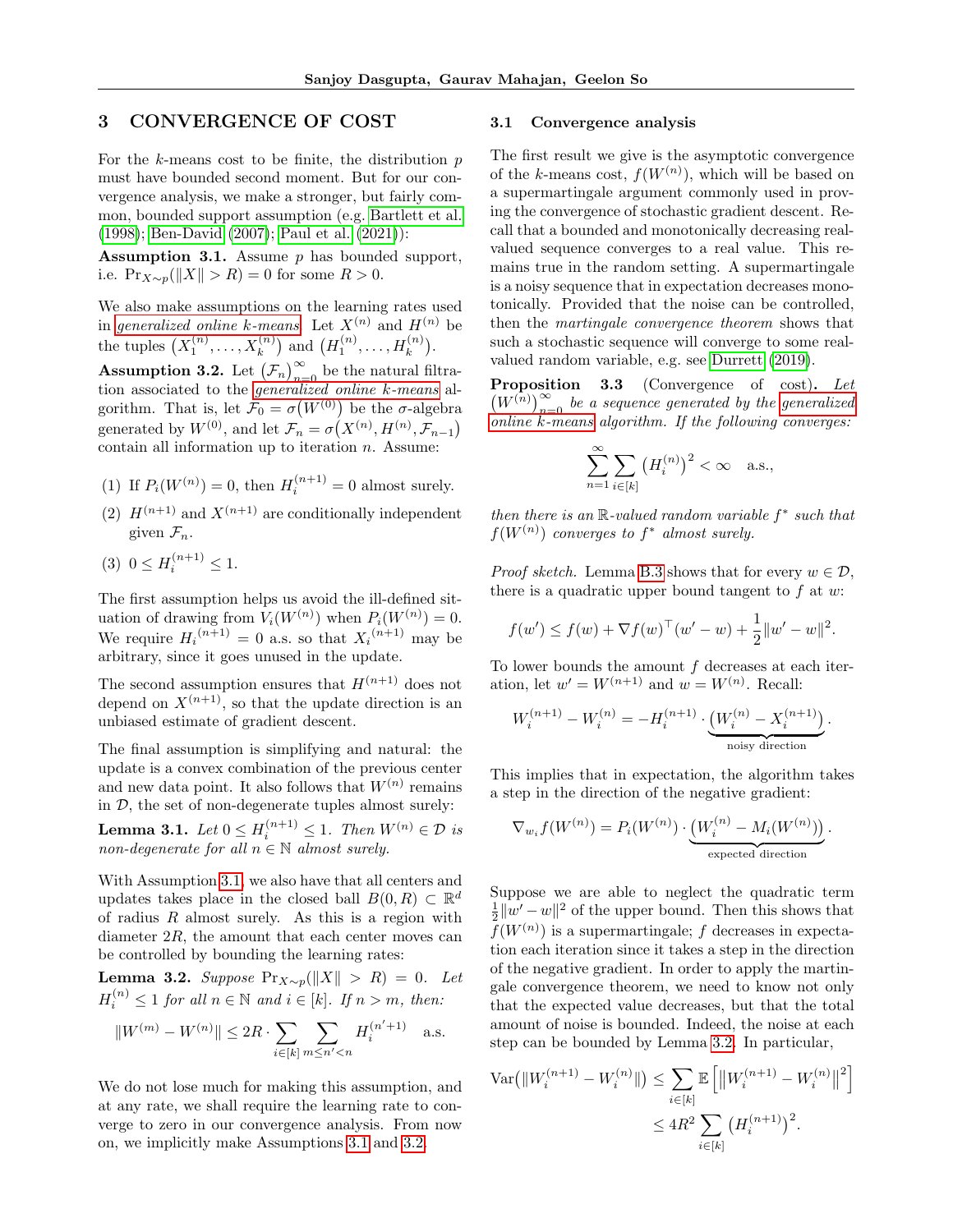Thus the total noise of the process is finite:

$$
\sum_{n \in \mathbb{N}} \text{Var}\left(\|W^{(n+1)} - W^{(n)}\|\right) < \infty \qquad \text{a.s.}
$$

Martingale convergence shows that  $f(W^{(n)})$  converges.

Of course, we cannot just drop the quadratic term in the upper bound. But notice that the quadratic terms form convergent series; each term is dominated by terms of a convergent series:

$$
\frac{1}{2}||W^{(n+1)} - W^{(n)}||^{2} \le 2R^{2} \sum_{i \in [k]} (H_{i}^{(n+1)})^{2}.
$$

Therefore, except for a convergent series,  $f(W^{(n)})$  is a supermartingale. Martingale convergence applies here too. Appendix [C](#page-18-0) fills in the technical details.  $\Box$ 

# 4 CONVERGENCE OF ITERATES

Our main result is the convergence of the  $k$ -means iterates  $W^{(n)}$  to the set of stationary points  $\{\nabla f = 0\}.$ For this, we need an additional assumption. Recall that Lemmas [3.1](#page-4-3) and [3.2](#page-4-2) show that the iterates  $W^{(n)}$ are non-degenerate and bounded—they are contained in  $\mathcal{D}_R$  (defined in Section [2\)](#page-2-0). From now on, we restrict all sets to the topological subspace  $\mathcal{D}_R \subset \mathbb{R}^{k \times d}$ . For example, when we write  $\{\nabla f = 0\}$ , we implicitly mean  $\{\nabla f = 0\} \cap \mathcal{D}_R$ . We assume:

<span id="page-5-1"></span>**Assumption 4.1.** The set  $\{\nabla f = 0\}$  of stationary points is compact in  $\mathcal{D}_R$ .

Geometrically, this means that  $\{\nabla f = 0\}$  has no degenerate limit point (see Lemma [4.1'](#page-5-0)s proof). This lets us prove that  $W^{(n)}$  converges to  $\{\nabla f = 0\}$  by showing that  $\nabla f(W^{(n)})$  converges to zero. Formally, we apply Lemma [D.4,](#page-23-0) which relies on (i) the continuity of  $\nabla f$ , and (ii) the existence of a compact subset of  $\mathcal{D}_R$  containing  $\{\nabla f = 0\}$ . Indeed, a consequence is that level sets  $\{\|\nabla f\| \leq \varepsilon\}$  are compact for small enough  $\varepsilon$ .

<span id="page-5-0"></span>**Lemma 4.1.** Let  $\{\nabla f = 0\}$  be compact in  $\mathcal{D}_R$ . There exists  $\varepsilon_0 > 0$  so that if  $\varepsilon \in [0, \varepsilon_0]$ , the sets  $\{\|\nabla f\| \le \varepsilon\}$ and  $\{\|\nabla_{w_i} f\| \leq \varepsilon\}$  are compact in  $\mathcal{D}_R$  for  $i \in [k]$ .

From here on, we additionally make Assumption [4.1.](#page-5-1)

### 4.1 Convergence analysis

The key idea here is to link the convergence of  $\nabla f(W^{(n)}) \rightarrow 0$  to that of  $f(W^{(n)}) \rightarrow f^*$ . Broadly speaking, we need to impose conditions on the learning rate so that whenever  $\|\nabla f(W^{(n)})\|$  is larger than some  $\varepsilon$ , then the cost likely decreases by some  $\delta$ . The Borel-Cantelli lemma (Lemma [D.5\)](#page-23-1) would then show that if the gradient is large infinitely often, then the cost must also decrease by a large amount infinitely often. But as the cost converges, this cannot happen.

Were we in the noiseless gradient descent setting, we could—in a single step—turn a large gradient into a large decrease in cost. We simply ensure that the iterates move in a direction that significantly decreases f by lower bounding the learning rates for centers  $i \in [k]$ with large gradients  $\nabla_{w_i} f$ . However, in our setting, the true gradient direction is obscured by the presence of noise, and so lower bounding the learning rates by a constant no longer guarantees a decrease in cost.

Instead, in the stochastic gradient descent setting, we can—over many steps—turn a region with large gradients into a large decrease in cost, with high probability. Since our learning rate decays to zero, eventually, whenever we enter a region with large gradients, we remain in that region for sufficiently many iterations so as to average out the noise and recover the underlying signal to move along the negative gradient direction. As in the noiseless setting, we want the choice of learning rate to not disproportionately dampen learning for centers  $i \in [k]$  with large gradients  $\nabla_{w_i} f$ . In other words, the iterates should not leave this region of large gradients before having accumulated enough learning on those centers with large gradients.

As a motivating adversarial example, suppose we decrease the learning rates for centers with large gradients while increasing the rates for centers with small gradients. Then, the iterates may escape the region with large gradients by moving orthogonally to the gradient descent direction, not significantly decreasing the function value. And as an extreme example, if we never update the *i*<sup>th</sup> center, so  $H_i^{(n+1)} \equiv 0$  for all *n*, then the cost  $f(W^{(n)})$  may converge while the gradients  $\|\nabla f(W^{(n)})\|$  may never converge to zero.

To preclude these examples, we need to be able to control the learning rates whenever the gradient  $\|\nabla_{w_i} f(W^{(m)})\|$  becomes large for center  $i \in [k]$  at iteration m. But because the convergence of cost analysis required the learning rates to decay to zero (Proposition [3.3\)](#page-4-4), to accumulate the same amount of learning, we will need to control the learning rates over increasingly many iterations as  $m \to \infty$ . In particular, if the gradient becomes large at iteration m, we shall aim to control the learning rates during the interval between m and a future horizon  $T(m)$ , for some appropriately chosen function  $T : \mathbb{N} \to \mathbb{N}$ .

We impose two types of conditions on the learning rate. The first condition allows us to ensure that the iterates remain within the region of large gradients during the interval from  $m$  to  $T(m)$ . Recall Lemma [3.2](#page-4-2) showed that we can bound the total displacement between  $W^{(m)}$  and  $W^{(T(m))}$  by bounding the accumu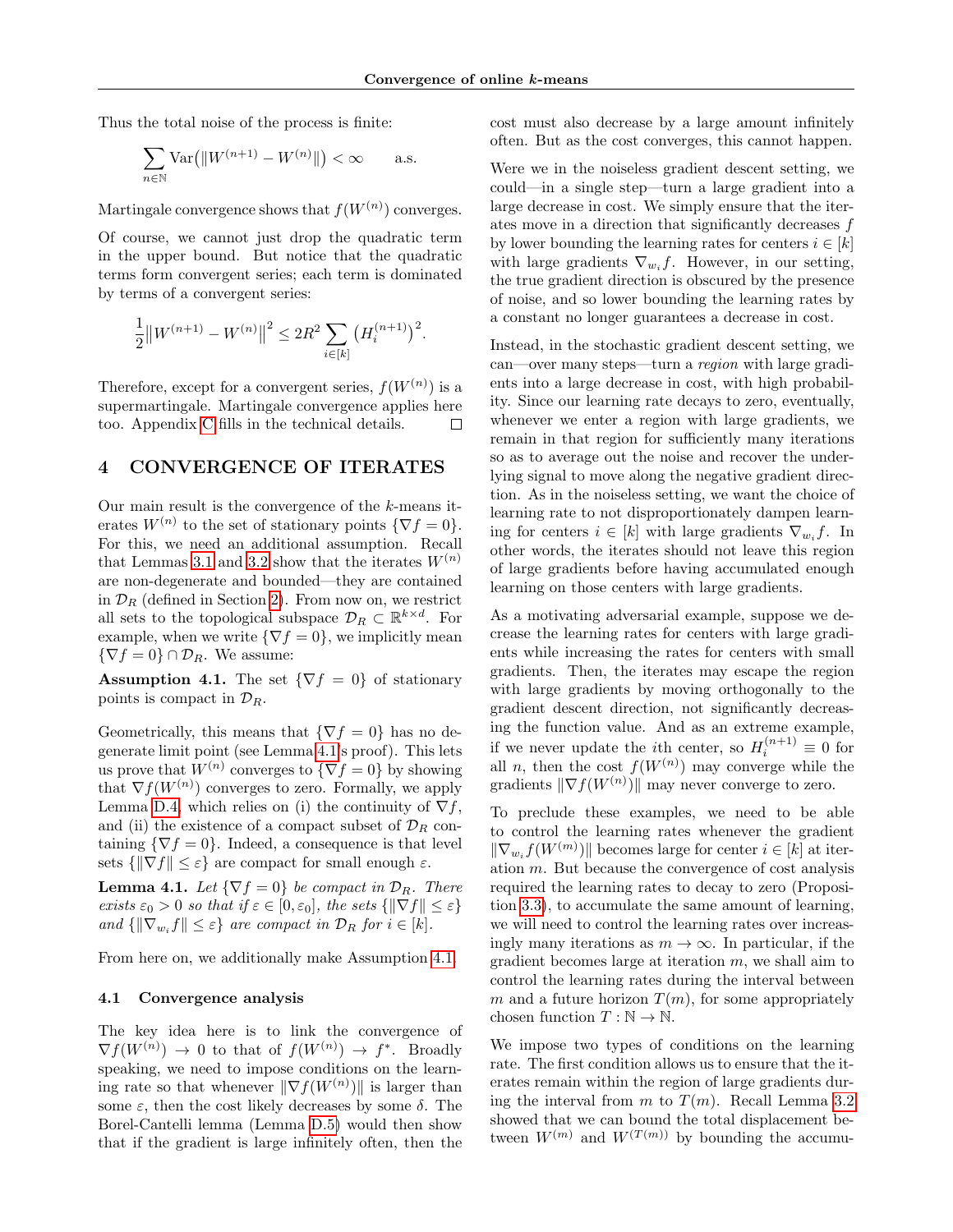lated learning rates; the first condition is of the form:

$$
\sum_{j\in[k]}\sum_{m\leq n
$$

The second condition ensures that we accumulate enough learning for the center  $i \in [k]$  with large gradients, so that the cost decreases by a constant between iterations m and  $T(m)$ ,

$$
\sum_{m \le n < T(m)} H_i^{(n+1)} > s.
$$

In fact, it is enough that these conditions hold with constant probability.

<span id="page-6-0"></span>**Theorem 4.2** (Convergence of iterates). Let  $W^{(n)}$ and  $H^{(n+1)}$  be as in Proposition [3.3.](#page-4-4) Suppose that for all  $i \in [k], \varepsilon > 0$ , and sufficiently small  $r > 0$ , there exists  $T : \mathbb{N} \to \mathbb{N}$ ,  $m_0 \in \mathbb{N}$ , and some  $s, c > 0$  so that:

$$
\Pr\left(\sum_{j\in[k]}\sum_{m\leq ns\;\bigg|\;\mathcal{f}_m,\|\nabla_{w_i}f(w^{(m)})\|>\varepsilon\right)>c,<="">
$$

for any  $m > m_0$ .  $W^{(n)}$  asymptotically converges to stationary points of the k-means cost f almost surely.

*Proof sketch.* We show for any  $\varepsilon > 0$  and  $i \in [k]$ , the gradient  $\|\nabla_{w_i} f(W^{(n)})\|$  is greater than  $\varepsilon$  only finitely often. Suppose that for all  $w \in \mathcal{D}_R$  with large gradient  $\|\nabla_{w_i} f(w)\| > \varepsilon$ , there is a region around w also with large gradients. In particular, that  $\|\nabla_{w_i} f(w')\| > \frac{\varepsilon}{2}$  if  $\|w - w'\| < R_0$  for some  $R_0$  depending on  $\varepsilon$ .

Let  $r_0 = R_0/2R$  and choose  $r < r_0$ . Then, we obtain:

$$
||W^{(m)} - W^{(n)}|| < R_0,
$$

for all  $m \leq n < T(m)$  whenever the first event in the probability in the theorem statement holds. This follows from Lemma [3.2,](#page-4-2) which bounds this displacement through the learning rate bound  $r_0$ . In short, with constant probability during this interval, the ith gradient remains large,  $\|\nabla_{w_i} f(W^{(n)})\| > \frac{\varepsilon}{2}$ .

Since the ith gradient remains large, the cost is likely to decrease significantly as long as the ith center is updated enough times. Lemma [C.1](#page-18-1) relates the learning rate to the decrease in cost, so that if the second event in the probability statement holds, then the cost decreases by at least:

$$
\sum_{m \le n < T(m)} H_i^{(n+1)} \|\nabla_{w_i} f(W^{(n)})\|^2 > \frac{s \varepsilon^2}{4},
$$

if we may neglect the noise terms of Lemma [C.1.](#page-18-1) And so if  $\|\nabla_{w_i} f(W^{(n)})\| > \varepsilon$  infinitely often, then the cost must decrease by a constant infinitely often by Borel-Cantelli, contradicting the convergence of the cost.

The proof is only slightly more complicated because of noise, but not significantly so as the noise forms a convergent series (Lemma [C.2\)](#page-18-2). As a result, there is a random time M after which a deterministic cost decrease of  $s\epsilon^2/4$  will completely dominate any increase of cost due to the noise term.

The remaining technical complication is our implicit assumption earlier that  $\|\nabla_{w_i} f\|$  is uniformly continuous on  $\mathcal{D}_R$ , which would allow us to find a constant  $R_0$  given  $\varepsilon$  that holds for all  $\|\nabla_{w_i} f(w)\| > \varepsilon$ . Though  $w \mapsto \|\nabla_{w_i} f(w)\|$  is continuous on  $\mathcal{D}_R$ , it is not guaranteed to be uniformly continuous since  $\mathcal{D}_R$  is not compact. Our solution is to apply Lemma [4.1](#page-5-0) to find an  $\varepsilon_0 > 0$  for which  $\{\|\nabla_{w_i} f\| \leq \varepsilon_0\}$  is compact, so:

<span id="page-6-1"></span>
$$
\mathcal{D}_R = \{ \|\nabla_{w_i} f\| \le \varepsilon_0 \} \cup \{ \|\nabla_{w_i} f\| > \varepsilon_0 \}.
$$
 (3)

The first subset is compact, so uniform continuity holds. On the second subset, we rule out the possibilities that (i) the iterates eventually remain in this set, and (ii) the iterates exit and re-enter this set infinitely often. Case (i) is impossible by an argument akin to our earlier one on  $[\varepsilon, \varepsilon_0]$ . In fact, here we can bypass finding  $R_0$  altogether since the iterates are guaranteed to remain in a region with large gradients forever. Case (ii) is impossible because this forces the iterates to enter  $[\varepsilon, \varepsilon_0]$  infinitely often once the learning rate has become sufficiently small. Thus for all  $\varepsilon > 0$ , the iterates eventually never return to  $\{\|\nabla_{w_i} f\| > \varepsilon\}.$  $\Box$ 

We prove a slightly more general theorem in Theorem [D.1,](#page-20-0) which makes the decomposition [\(3\)](#page-6-1) explicit. We introduce separate conditions on the learning rate on  $\{\|\nabla_{w_i} f\| \in [\varepsilon, \varepsilon_0]\}\$  and  $\{\|\nabla_{w_i} f\| > \varepsilon_0\}$ ; that way, we can remove the learning rate upper bound condition where we do not need it.

## <span id="page-6-2"></span>5 AN ONLINE LLOYD'S METHOD

Let us return now to extending Lloyd's algorithm into the online setting. Lloyd's algorithm is defined to iteratively set each center  $w_i$  to  $M_i(w)$ ,

$$
w_i \leftarrow M_i(w).
$$

Since  $\nabla_{w_i} f(w) = P_i(w) \cdot (w_i - M_i(w))$ , the Lloyd update is precisely *preconditioned gradient descent*, where the preconditioner at w for the *i*th center is  $P_i(w)^{-1}$ .

$$
w_i \leftarrow w_i - \frac{1}{P_i(w)} \nabla_{w_i} f(w).
$$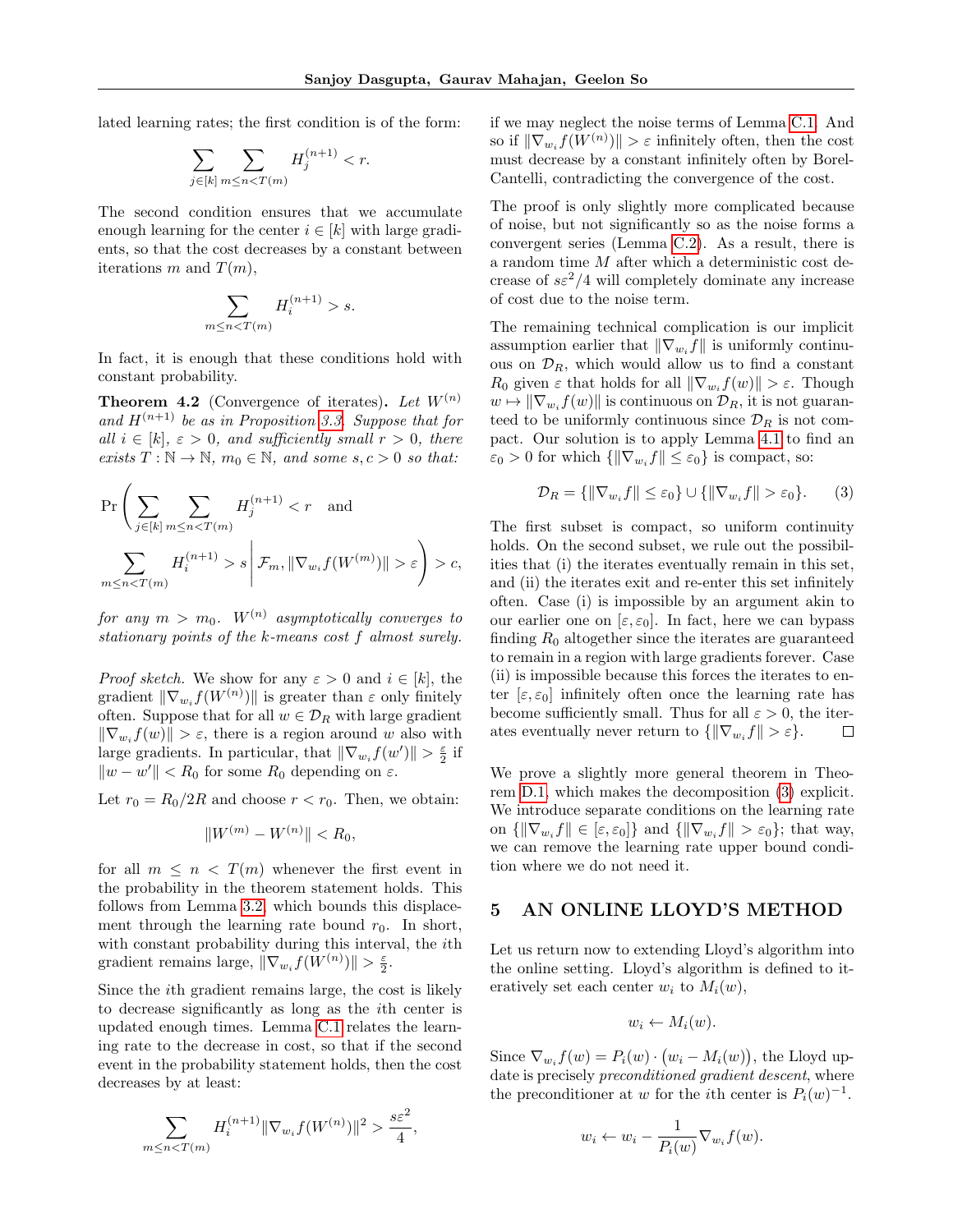A noiseless gradient descent algorithm is often converted into a stochastic one by introducing decaying learning rates [\(Bottou, 1998\)](#page-9-11), which allows the noise to average out over time. Applying the common decay rate of  $n^{-1}$ , we might aim for an update that, in expectation, looks like:

$$
w_i \leftarrow w_i - \frac{1}{n P_i(w)} \nabla_{w_i} f(w).
$$

As a first pass at designing the stochastic version of Lloyd's algorithm, suppose that we had access directly to p. Then, we might consider the following idealized learning rate achieving the above expected update:

$$
H_{\text{ideal},i}^{(n+1)} \leftarrow \frac{\mathbb{1}\{I^{(n+1)}=i\}}{nP_i(W^{(n)})},
$$

where  $I^{(n+1)}$  is the index of the updated center; it is drawn from the distribution  $P(W^{(n)})$  over [k].

The *[online Lloyd's](#page-11-0)* algorithm described in Section [1](#page-0-0) could be considered as a rough approximation to this idealized learning rate. Recall its update:

$$
H_{\text{OL},i}^{(n+1)} \leftarrow \frac{\mathbb{1}\{I^{(n+1)} = i\}}{N_i^{(n)} + 1},
$$

where  $N_i^{(n)}$  is the update count for the *i*th center. If  $P(W^{(n)})$  does not vary much over time, then:

$$
\frac{1}{N_i^{(n)}+1} \approx \frac{1}{n P_i(W^{(n)})}.
$$

In other words, the online Lloyd's update appears to approximate the idealized learning rate by applying a stochastic preconditioner computed on:

$$
\widehat{P}_i^{(n)} = \frac{N_i^{(n)}}{n}.
$$

This algorithm naively assumes that  $\widehat{P}_i^{(n)}$  is a reasonable estimator of  $P_i^{(n)} := P_i(W^{(n)})$ . Because the Voronoi partitions is drifting throughout the whole algorithm, this assumption is generally false.

However, the main issue with [online Lloyd's](#page-11-0) is not its naiveté. Rather, the issue lies with the idealized preconditioner  $P_i(w)^{-1}$ , which is poorly conditioned—it can become arbitrarily large. While this is not a problem in the noiseless setting, in the stochastic setting, the learning rate cannot become unbounded.

As a second pass, let us consider a second idealized online Lloyd's, where we introduce an upper bounding rate of  $t_n^{-1}$  for some sequence  $t_n$ . Set the learning rate:

$$
H_{\text{ideal}',i}^{(n+1)} \leftarrow \frac{\mathbb{1}\{I^{(n+1)} = i\}}{\max\left\{n P_i^{(n)}, t_n\right\}}.
$$

We refrain from preconditioning when  $P_i(w) < t_n/n$ . Note that if  $t_n = o(n)$ , then we can expect the set of points on which the algorithm will precondition to grow. Of course, this is idealized since we generally do not have direct access to p to compute  $P_i(w)$  with.

This motivates what we call the [generalized online](#page-11-2) [Lloyd's](#page-11-2) algorithm, which simultaneously constructs an estimator  $\widehat{P}_i^{(n)}$  of  $P_i^{(n)}$  based on the empirical rate at which the  $i$ <sup>th</sup> center has recently been updated in the past  $s_n$  steps, for some sequence  $s_n$ . Then, we set:

<span id="page-7-1"></span>
$$
H_i^{(n+1)} \leftarrow \frac{\mathbb{1}\{I^{(n+1)} = i\}}{\max\{n\hat{P}_i^{(n)}, t_n\}}.\tag{4}
$$

On the one hand, in order to obtain a low-bias estimator, we need  $s_n = o(n)$  so that updates in the distant past are forgotten. But on the other, we would like the estimator to concentrate as  $n$  goes to infinity, so we also require  $s_n \uparrow \infty$ . To specify  $\widehat{P}_i^{(n)}$ , we define:

<span id="page-7-2"></span>
$$
\widehat{P}_i^{(n)} = \frac{1}{s_n} \sum_{n_0 \le n' < n} \mathbb{1} \{ I^{(n'+1)} = i \} \tag{5}
$$

where we denote  $n<sub>o</sub> = n - s<sub>n</sub>$ , and where  $s<sub>n</sub>$  and  $t<sub>n</sub>$  are non-decreasing sequences.

By introducing conditions on  $s_n$  and  $t_n$ , we show that  $\widehat{P}_i^{(n)}$  is a consistent estimator of  $P_i^{(n)}$  in Appendix [E.](#page-24-0) Furthermore, we obtain the following convergence theorem, as a corollary of Theorem [D.1.](#page-20-0)

<span id="page-7-0"></span>Theorem 5.1 (Convergence of iterates, [generalized](#page-11-2) [online Lloyd's](#page-11-2)). Let  $H_j^{(n)}$  and  $\widehat{P}_j^{(n)}$  as in [\(4](#page-7-1) and [5\)](#page-7-2). Let  $s_n$  and  $t_n$  be non-decreasing sequences satisfying:

$$
\lim_{n \to \infty} \frac{n^{2/3} \log n}{s_n} = \lim_{n \to \infty} \frac{s_n \log s_n}{t_n} = \lim_{n \to \infty} \frac{t_n}{n} = 0.
$$

If p is continuous, then  $W^{(n)}$  asymptotically converges to stationary points of its k-means cost almost surely.

Proof sketch. To apply Theorem [4.2,](#page-6-0) we need to show that with constant probability:

$$
\sum_{j \in [k]} \sum_{m \le n < T(m)} H_j^{(n+1)} < r
$$
\n
$$
\text{and} \sum_{m \le n < T(m)} H_i^{(n+1)} > s,
$$

 $\hat{j}$ 

whenever  $\|\nabla_{w_i} f(W^{(m)})\| \geq \varepsilon$ . We achieve this by proving tighter bounds in expectation:

$$
\sum_{j \in [k]} \sum_{m \le n < T(m)} \mathbb{E}\left[H_j^{(n+1)} \middle| \mathcal{F}_n\right] < r/100
$$
\n
$$
\text{and} \sum_{m \le n < T(m)} \mathbb{E}\left[H_i^{(n+1)} \middle| \mathcal{F}_n\right] > 100s,
$$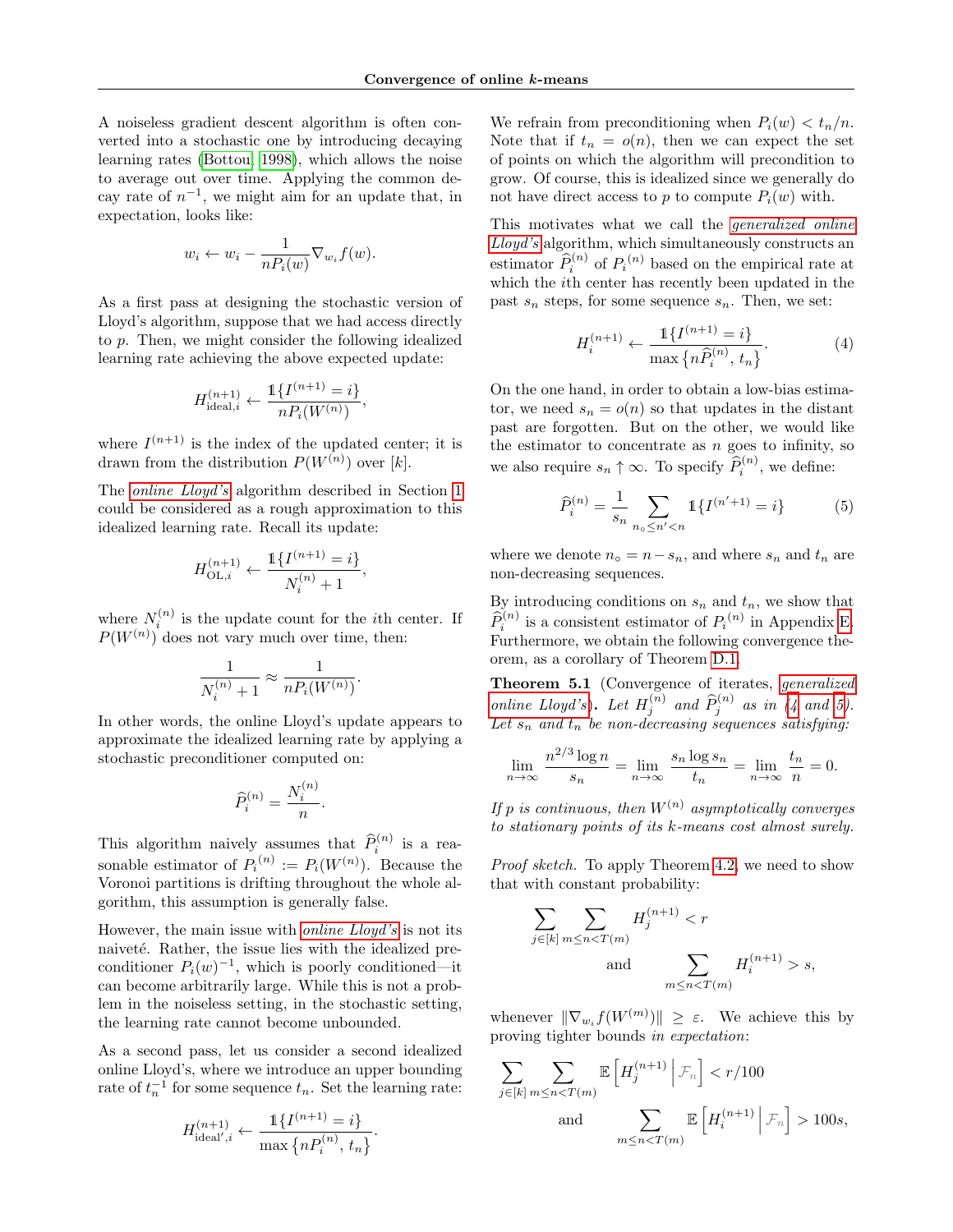which can be converted into bounds in probability by the Markov's and Azuma-Hoeffding's inequalities.

Notice that the conditional expectation is:

$$
\mathbb{E}\left[H_j^{(n+1)}\,\bigg|\,\mathcal{F}_n\right] = \frac{P_j^{(n)}}{\max\{n\widehat{P}_j^{(n)}, t_n\}}.
$$

Assume  $P_j^{(n)}$  is not too small and that  $\widehat{P}_j^{(n)} = P_j^{(n)}$ , so the estimator is perfect. Then in fact:

$$
\mathbb{E}\left[H_j^{(n+1)}\,\middle|\,\mathcal{F}_n\right] = \frac{1}{n}.
$$

Define the map  $T_r : \mathbb{N} \to \mathbb{N}$  so that  $T_r(m)$  is the unique natural number so that:

$$
\sum_{m \le n < T_r(m)} \frac{1}{n} \le r < \sum_{m \le n \le T_r(m)} \frac{1}{n}
$$

.

We obtain the desired conditional expectation bounds if we set  $T \equiv T_{Cr}$  with  $C = 1/100k$  and  $s = Cr/100$ .

We assumed (i)  $P_j^{(n)}$  is not too small and (i)  $\widehat{P}_j^{(n)}$  is perfect; neither is true in general. The first caveat is easier to deal with; the fear is that the centers with low update probabilities may sporadically contribute a large amount  $1/t_n$ , when compared to the  $1/n$  of the other centers. However, our conditions on  $s_n$  and  $t_n$  ensure that centers with small Voronoi masses also have little effect on the overall behavior. For the second, we show that the estimator is highly concentrated around its true mean (Lemma [E.10\)](#page-32-0).

To sketch why  $\widehat{P}_j^{(n)}$  concentrates about  $P_j^{(n)}$ , we have:

$$
\widehat{P}_j^{(n)} = \frac{1}{s_n} \sum_{n_0 \le n' < n} \mathbb{1}\{I^{(n'+1)} = j\}
$$
\nand\n
$$
P_j^{(n')} = \mathbb{E}\left[\mathbb{1}\{I^{(n'+1)} = j\} \middle| \mathcal{F}_{n'}\right].
$$

Azuma-Hoeffding's shows that  $\widehat{P}_j^{(n)}$  concentrates:

$$
\Pr\left(\left|\widehat{P}_{j}^{(n)} - \frac{1}{s_{n}} \sum_{n_{o} \leq n' < n} P_{j}^{(n')} \right| \geq a \middle| \mathcal{F}_{n_{o}}\right) \leq 2 \exp\left(-\frac{1}{2}s_{n}a^{2}\right).
$$

We just need to show that  $P_j^{(n')}$  remains close to  $P_j^{(n)}$ over this interval. Suppose that  $P_j$  were L-Lipschitz. Then for all  $n_{\circ} \leq n' < n$ ,

$$
\left| P_j^{(n')} - P_j^{(n)} \right| \leq 2RL \cdot \sum_{j'' \in [k]} \sum_{n_\circ \leq n'' < n} H_{j''}^{(n''+1)}.
$$

The right-hand side goes to zero almost surely under our conditions on  $s_n$  and  $t_n$  (Lemma [E.9\)](#page-31-0).

This would be the proof if  $P_j$  were globally Lipschitz on  $\mathcal{D}_R$ . But this is not generally the case. For example, consider the 2-means problem on  $\mathbb{R}^2$ . When the two centers are very close together, then the Voronoi cells they produce are much more sensitive to small perturbations than when they are far apart.

However, it is the case that when  $p$  is continuous, then  $P_j: \mathcal{D}_R \to [0,1]$  is locally Lipschitz (Lemma [E.11\)](#page-33-0), so that  $P_j$  is Lipschitz on compact subsets K of  $\mathcal{D}_R$ .

A slight complication arises in each step of this proof because cannot directly condition on the iterates remaining in  $K$ ; conditioning on a future event destroys the martingale property required by Azuma-Hoeffding's. To overcome this issue, we construct a core-set  $K_{\circ} \subset K$  so that if  $W^{(n_{\circ})}$  is initially in  $K_{\circ}$  and the accumulated learning rate is bounded:

$$
W^{(n_{\mathrm{o}})}\in K_{\mathrm{o}}\quad\text{and}\quad\sum_{j\in[k]}\sum_{n_{\mathrm{o}}\leq n'
$$

then  $W^{(n')}$  remains in K almost surely throughout the interval  $n_{\circ} \leq n' \leq n$ . As this construction splits the analysis into two cases (iterates in and outside  $K$ ), in the actual proof, this theorem follows from the more general Theorem [D.1,](#page-20-0) which allows us to break the analysis down into these two cases.

 $\Box$ Appendix [E](#page-24-0) makes this argument rigorous.

### Acknowledgements

Thanks to Yian Ma, Anthony Thomas, Zhi Wang, and the reviewers for helpful discussions and feedback that improved this work and its presentation.

## References

- <span id="page-8-1"></span>Daniel Aloise, Amit Deshpande, Pierre Hansen, and Preyas Popat. NP-hardness of Euclidean sum-ofsquares clustering. Machine learning, 75(2):245– 248, 2009.
- <span id="page-8-2"></span>Pranjal Awasthi, Moses Charikar, Ravishankar Krishnaswamy, and Ali Kemal Sinop. The hardness of approximation of Euclidean k-means. arXiv preprint arXiv:1502.03316, 2015.
- <span id="page-8-0"></span>Olivier Bachem, Mario Lucic, S Hamed Hassani, and Andreas Krause. Uniform deviation bounds for kmeans clustering. In International Conference on Machine Learning, pages 283–291. PMLR, 2017.
- <span id="page-8-3"></span>Peter L Bartlett, Tamás Linder, and Gábor Lugosi. The minimax distortion redundancy in empirical quantizer design. IEEE Transactions on Information theory, 44(5):1802–1813, 1998.
- <span id="page-8-4"></span>Shai Ben-David. A framework for statistical clustering with constant time approximation algorithms for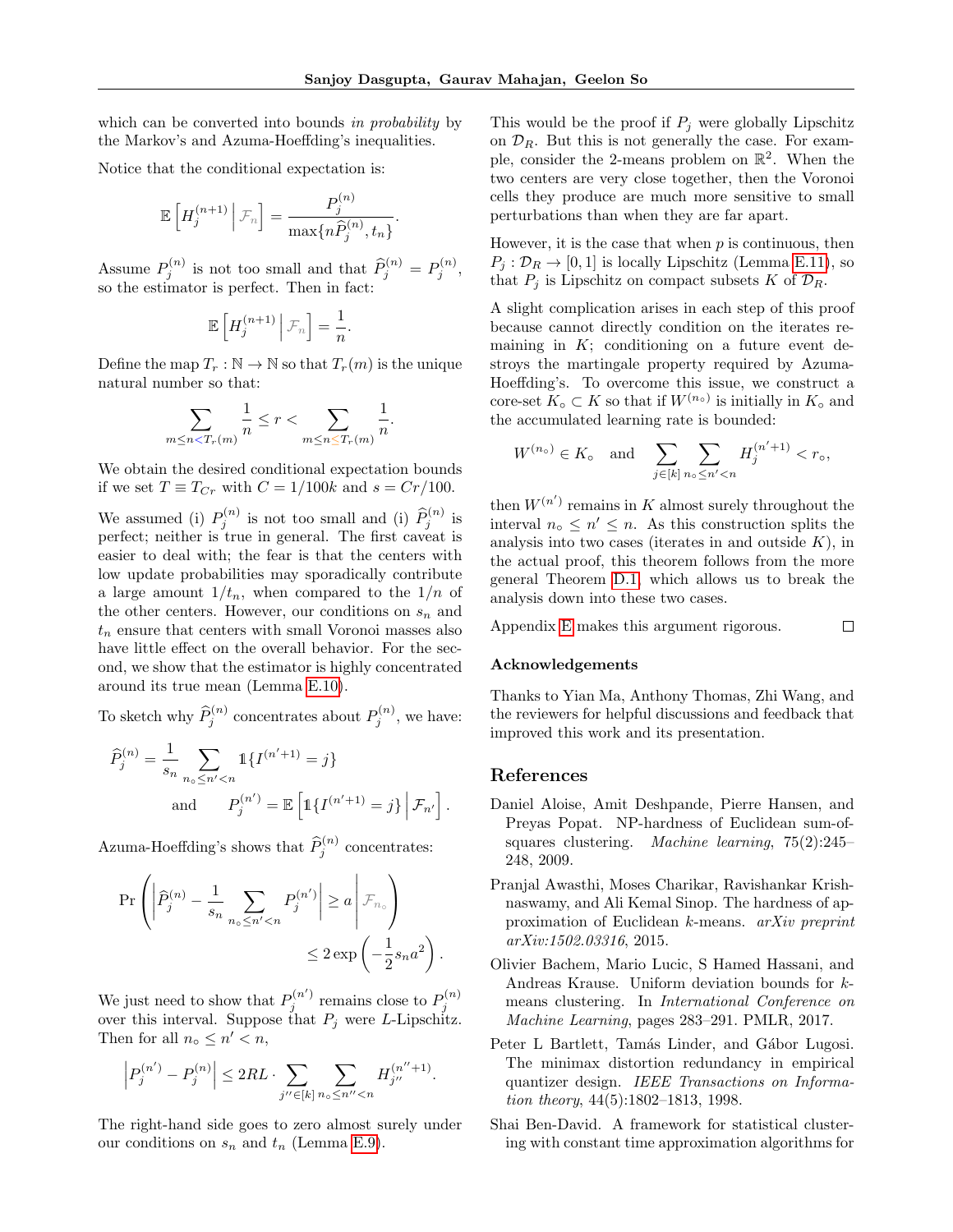k-median and k-means clustering. Machine Learning, 66(2):243–257, 2007.

- <span id="page-9-3"></span>Dimitri P Bertsekas and John N Tsitsiklis. Gradient convergence in gradient methods with errors. SIAM Journal on Optimization, 2000.
- <span id="page-9-11"></span>Léon Bottou. Online algorithms and stochastic approximations. In Online Learning and Neural Networks. Cambridge University Press, 1998.
- <span id="page-9-1"></span>Léon Bottou and Yoshua Bengio. Convergence properties of the k-means algorithms. In Advances in Neural Information Processing Systems, 1995.
- <span id="page-9-7"></span>Olivier Capp´e and Eric Moulines. Online expectation– maximization algorithm for latent data models. Journal of the Royal Statistical Society: Series B (Statistical Methodology), 2009.
- <span id="page-9-10"></span>Rick Durrett. Probability: theory and examples. Cambridge University Press, 2019.
- <span id="page-9-12"></span>Pavel Grinfeld. Introduction to tensor analysis and the calculus of moving surfaces. Springer, 2013.
- <span id="page-9-8"></span>Belhal Karimi, Hoi-To Wai, Eric Moulines, and Marc Lavielle. On the global convergence of (fast) incremental expectation maximization methods. arXiv preprint arXiv:1910.12521, 2019.
- <span id="page-9-5"></span>Xiaoyu Li and Francesco Orabona. On the convergence of stochastic gradient descent with adaptive stepsizes. In The 22nd International Conference on Artificial Intelligence and Statistics. PMLR, 2019.
- <span id="page-9-0"></span>Stuart Lloyd. Least squares quantization in PCM. IEEE Transactions on Information Theory, 1982.
- <span id="page-9-6"></span>Julien Mairal. Incremental majorization-minimization optimization with application to large-scale machine learning. SIAM Journal on Optimization, 2015.
- <span id="page-9-9"></span>Debolina Paul, Saptarshi Chakraborty, Swagatam Das, and Jason Xu. Uniform concentration bounds toward a unified framework for robust clustering. Advances in Neural Information Processing Systems, 34, 2021.
- <span id="page-9-4"></span>David Pollard. Strong consistency of k-means clustering. The Annals of Statistics, pages 135–140, 1981.
- <span id="page-9-2"></span>Cheng Tang and Claire Monteleoni. Convergence rate of stochastic k-means. In Artificial Intelligence and Statistics, 2017.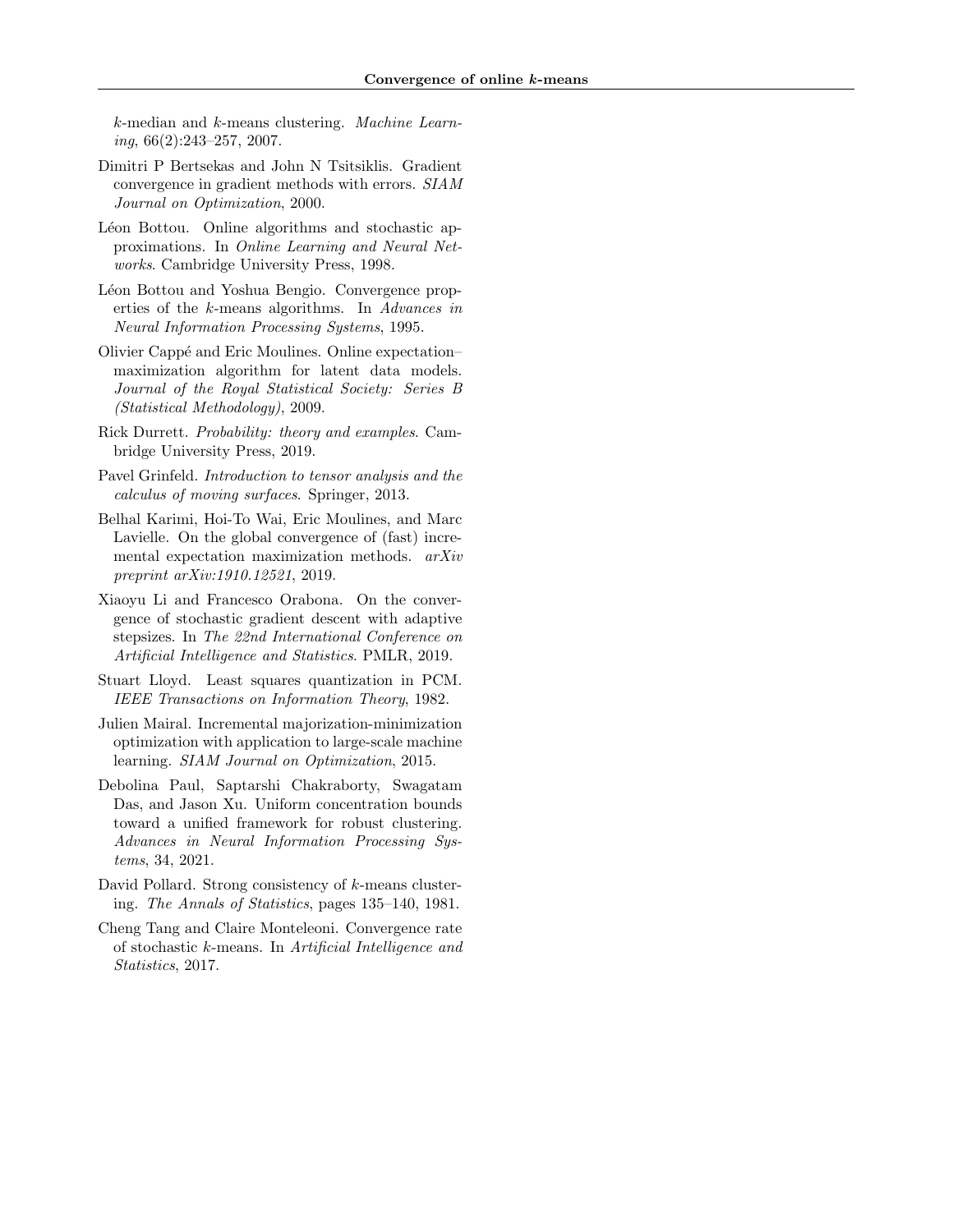# Convergence of online k-means: Supplementary Materials

- Appendix [A:](#page-11-1) algorithms considered in this paper
- Appendix [B:](#page-13-0) analysis of the  $k$ -means cost  $f$ 
	- $-$  Proposition [B.1](#page-13-1) shows that f has a family of quadratic upper bounds
	- Lemma [2.2](#page-3-0) computes the gradient of  $f$
	- Lemma [B.3](#page-16-0) combines the previous two results to give an analytic upper bound on  $f$
- Appendix [C:](#page-18-0) convergence analysis for cost  $f(W^{(n)})$ 
	- Lemma [C.1](#page-18-1) uses Lemma [B.3](#page-16-0) to upper bound  $f(W^{(n+1)}) f(W^{(n)})$
	- Lemma [C.2](#page-18-2) proves that noise terms in Lemma [C.1](#page-18-1) forms a convergent series
	- Proposition [3.3](#page-4-4) proves that the cost  $f(W^{(n)})$  converges almost surely
- Appendix [D:](#page-20-1) convergence analysis for iterates  $W^{(n)}$ 
	- Lemma [3.1](#page-4-3) shows that we can restrict the analysis to non-degenerate tuples of centers  $D$
	- Lemma [3.2](#page-4-2) shows that we can bound  $||W^{(m)} W^{(n)}||$  by bounding the learning rates instead
	- Theorem [D.1](#page-20-0) is our general convergence result for iterates
		- ∗ Lemma [D.4](#page-23-0) shows that convergence of  $W^{(n)}$  can be passed to convergence of  $\nabla f(W^{(n)}) \to 0$
	- Theorem [4.2](#page-6-0) is a simplified version of Theorem [D.1](#page-20-0) seen in the main body
		- ∗ Lemma [D.2](#page-22-0) and Lemma [4.1](#page-5-0) shows that Theorem [4.2](#page-6-0) satisfies the conditions in Theorem [D.1](#page-20-0)
- Appendix [E:](#page-24-0) analysis of the generalized online Lloyd's algorithm
	- Theorem [5.1](#page-7-0) proves the convergence of [generalized online Lloyd's](#page-11-2) through Theorem [D.1](#page-20-0)
		- ∗ Lemma [E.4](#page-26-0) shows half of condition (A1) of Theorem [D.1:](#page-20-0) total learning rates upper bound
		- ∗ Lemma [E.6](#page-28-0) shows other half of (A1): learning rates lower bound for centers with large gradients
			- · Both Lemma [E.4](#page-26-0) and Lemma [E.6](#page-28-0) make use of the concentration of  $\widehat{P}_j^{(n)}$  shown in Lemma [E.9](#page-31-0) and Lemma [E.10,](#page-32-0) which requires that the maps  $P_j$  are locally Lipschitz, shown in Lemma [E.11](#page-33-0)
			- · They also make use of purely analytic lemmas Lemma [E.12](#page-35-0) and Corollary [E.13](#page-35-1)
		- ∗ Lemma [E.7](#page-30-0) shows condition (A2) of Theorem [D.1](#page-20-0)
	- Lemma [E.9](#page-31-0) shows that the accumulated learning rate over the window of  $s_n$  iterations goes to zero
	- Lemma [E.10](#page-32-0) shows that the estimator  $\widehat{P}_j^{(n)}$  is consistent with non-asymptotic concentration rates
	- Lemma [E.11](#page-33-0) proves that  $P_i$  is locally Lipschitz, an assumption of Lemma [E.10](#page-32-0)
	- Lemma [E.12](#page-35-0) and Corollary [E.13](#page-35-1) are auxiliary technical lemmas to analyze  $T(m)$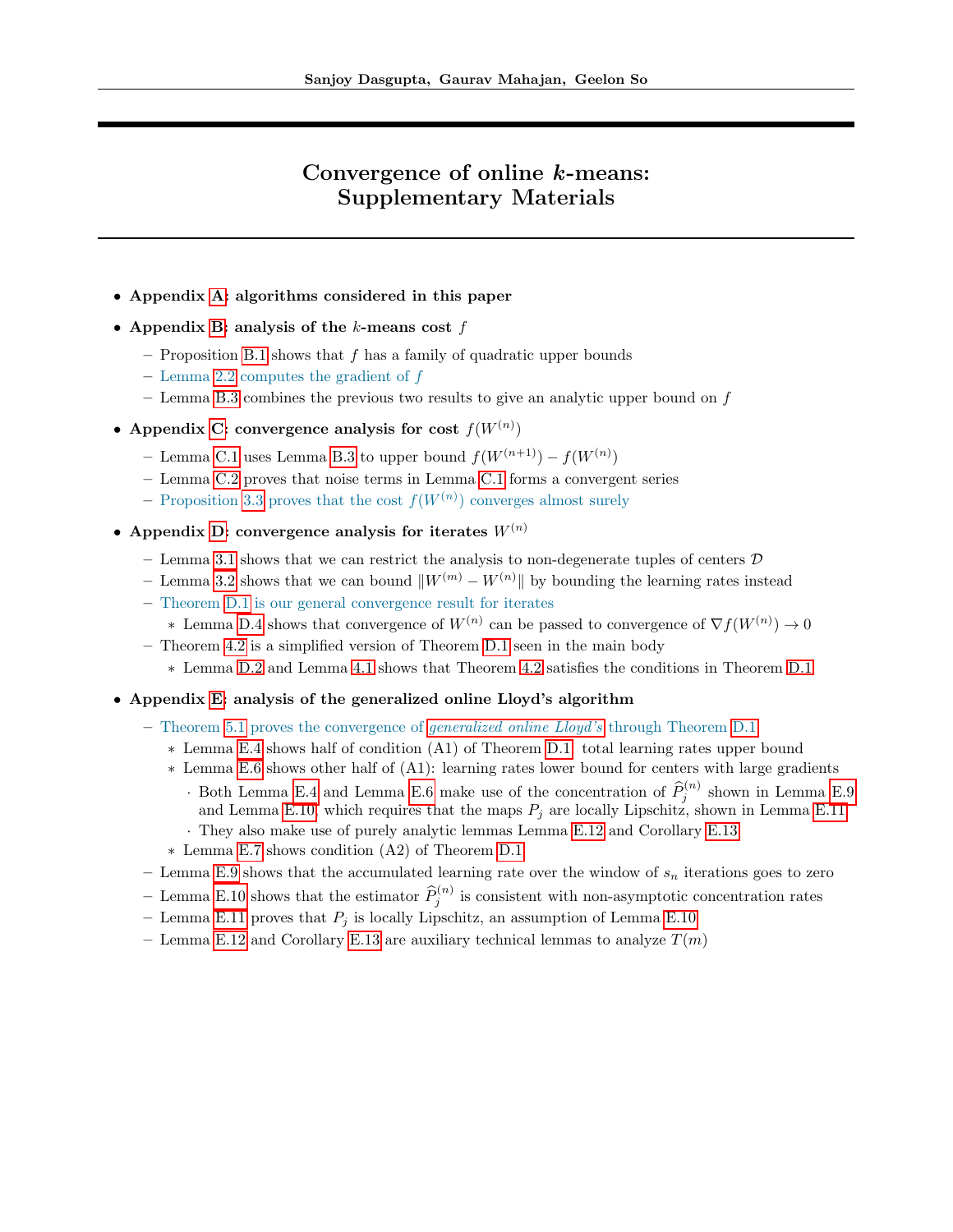# <span id="page-11-1"></span>A Algorithms considered in this paper

<span id="page-11-3"></span>The first algorithm we present is perhaps the most natural algorithm, *online k[-means](#page-11-3)*: draw a data point  $X \sim p$ to update the closest center  $W_i$ .

# Algorithm online k-means

**Initialize:** k arbitrary distinct centers  $W \in \mathbb{R}^{k \times d}$  from the support of p

- 1. for iteration  $n = 0, 1, 2, \ldots$
- 2. do sample data point  $X \sim p$
- 3. identify closest center  $i \leftarrow \arg \min_{i \in [k]} ||W_i X||$
- 4. update closest center  $W_i \leftarrow W_i H_i \cdot (W_i X)$

ALGORITHM. A class of online  $k$ -means algorithms that updates a single center per iteration.

The *[online Lloyd's](#page-11-0)* algorithm is a specific instance of *online k[-means](#page-11-3)*, where the learning rate  $H_i$  is chosen so that each center  $W_i$  is simply the mean of all its previous updates.

<span id="page-11-0"></span>Algorithm online Lloyd's **Initialize:** k arbitrary distinct centers  $W \in \mathbb{R}^{k \times d}$  from the support of p 1. for  $n = 0, 1, 2, \ldots$ 2. sample data point  $X \sim p$ 3. identify closest center  $I \leftarrow \arg \min_{i \in [k]} ||W_i - X||$ 4. update counter  $N_I \leftarrow N_I + 1$ 5. update center  $W_I \leftarrow W_I - \frac{1}{N}$  $\frac{1}{N_I} \cdot (W_I - X)$ 

algorithm. A simple online k-means algorithm introduced by [Bottou and Bengio](#page-9-1) [\(1995\)](#page-9-1). At any point in time, each center  $W_i$  is the mean of all its previous updates.

However, as we discuss in Section [5,](#page-6-2) the *[online Lloyd's](#page-11-0)* algorithm appears to be ill-conditioned, and as a result, we do not know whether it converges asymptotically to stationary points of the k-means cost. Instead, by viewing Lloyd's algorithm as a preconditioned gradient descent, we are able to generalize it to the online setting in a way to achieve asymptotic convergence. In addition to the centers  $W_i$ , the algorithm also maintains estimators  $P_i$  for the rate at which the *i*th center was updated in the previous  $s_n$  time steps.

<span id="page-11-2"></span>Algorithm generalized online Lloyd's **Initialize:** k arbitrary distinct centers  $W \in \mathbb{R}^{k \times d}$  from the support of p

- 1. for  $n = 0, 1, 2, \ldots$
- 2. sample data point  $X \sim p$
- 3. let  $W_i$  be the closest center to X
- 4. update  $\widehat{P}_i \leftarrow \frac{1}{s_s}$  $\frac{1}{s_n} \cdot \#$  of times ith center was updated in last  $s_n$  timesteps

5. update center 
$$
W_i \leftarrow W_i - \frac{1}{\max\{n\hat{P}_i, t_n\}} \cdot (W_i - X)
$$

ALGORITHM. A generalization of *[online Lloyd's](#page-11-0)* with asymptotic convergence to stationary points guarantees, for example, when  $s_n = n^{2/3+\epsilon}$  and  $t_n = n^{2/3+2\epsilon}$  for  $\epsilon > 0$  (Theorem [5.1\)](#page-7-0). Note that *[online](#page-11-0)* [Lloyd's](#page-11-0) is recovered when  $s_n = n$  and  $t_n = 0$ , but without convergence guarantees.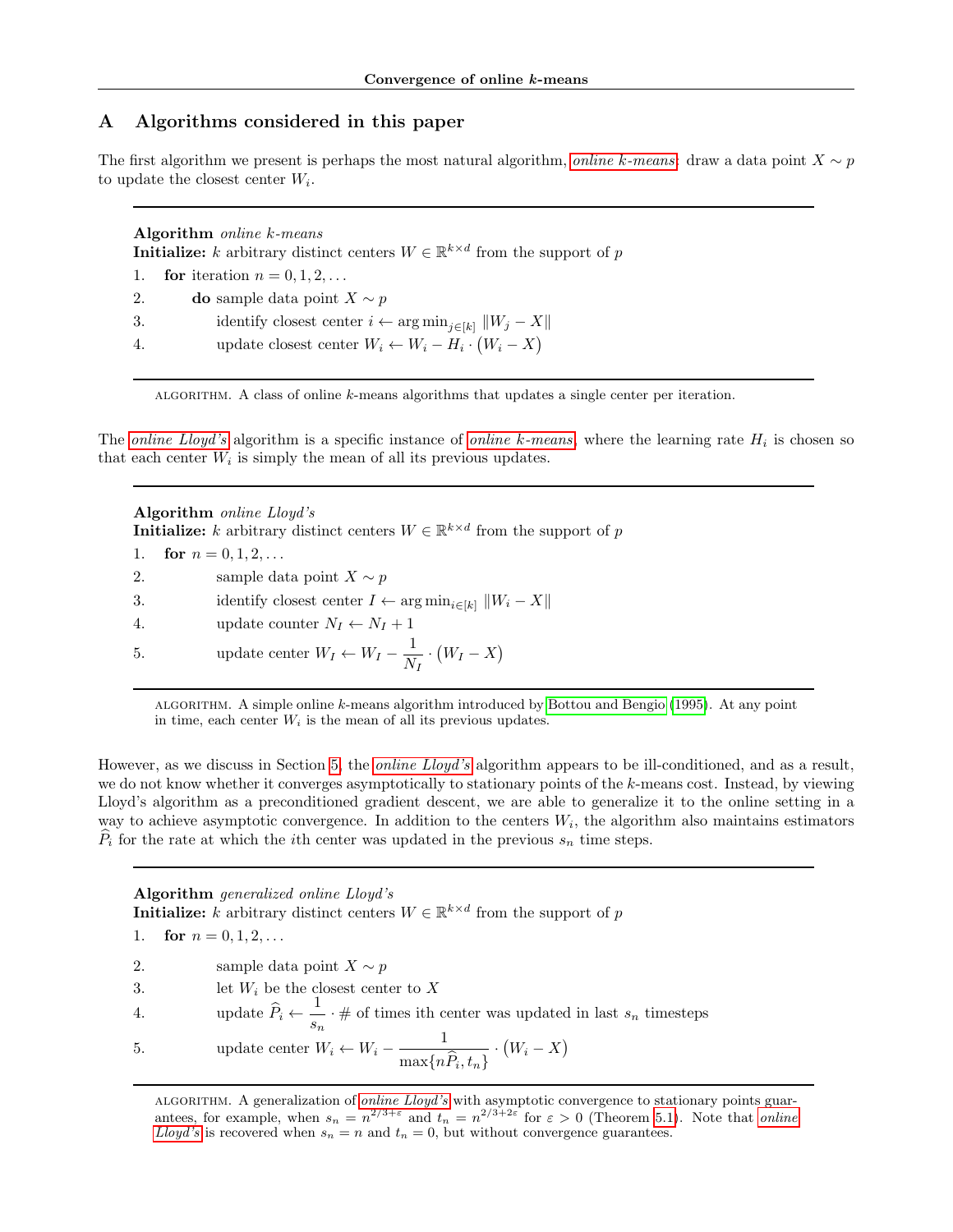For analysis, we consider a slight generalization where multiple centers may be updated at a time. A single-center update is recovered if the learning rate  $H = (H_1, \ldots, H_k)$  has at most one non-zero component.

Algorithm generalized online k-means

**Initialize:** k arbitrary distinct centers  $W \in \mathbb{R}^{k \times d}$  from the support of p

- 1. for  $n = 0, 1, 2, \ldots$
- 2. do sample data points  $X_i \sim p|_{V_i(W)}$  for  $i = 1, ..., k$
- 3. update all centers  $W_i \leftarrow W_i H_i \cdot (W_i X_i)$

algorithm. The class of online k-means algorithms analyzed in this work, generalizing online k[-means](#page-1-0) by allowing multiple centers to be updated each iteration.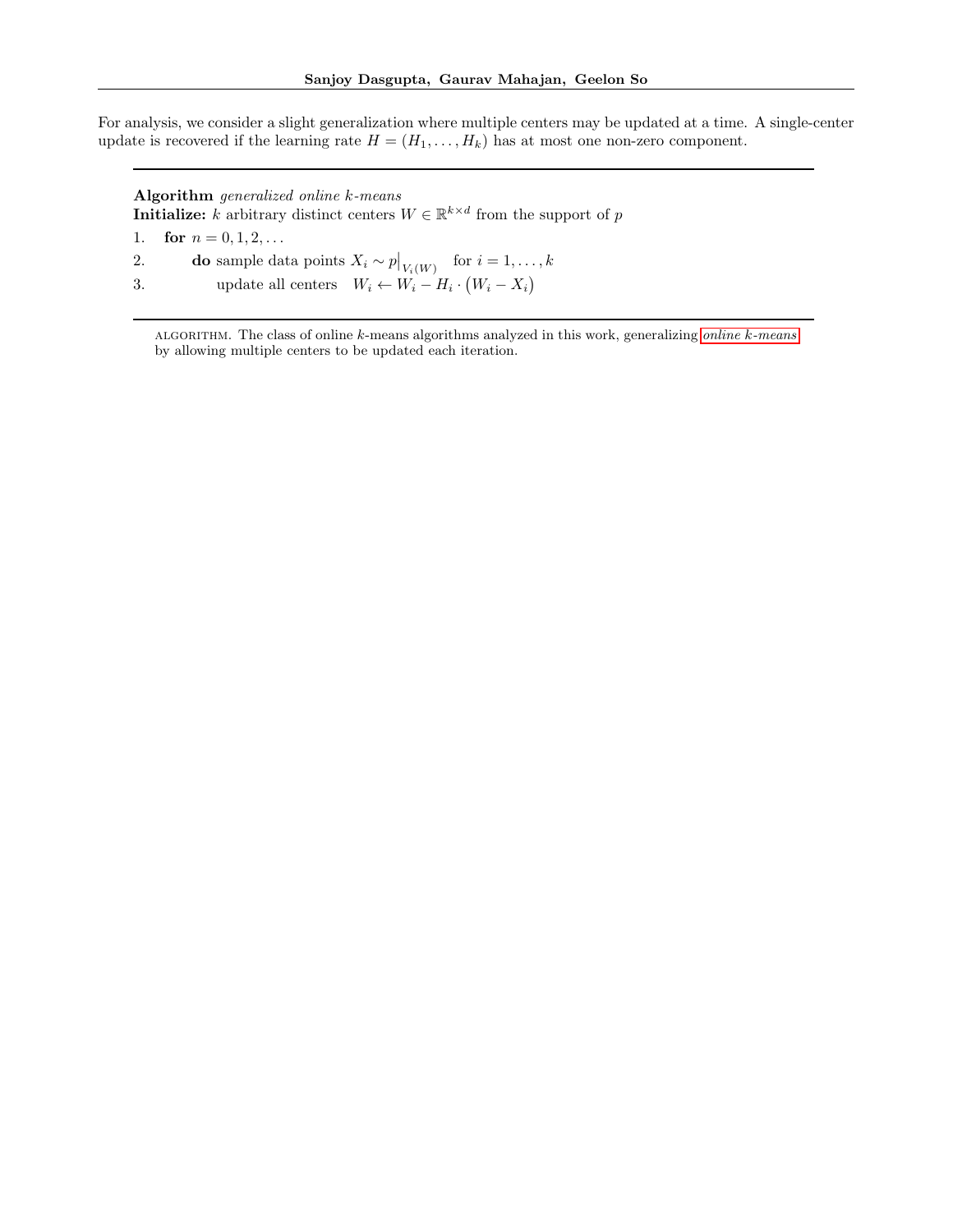# <span id="page-13-0"></span>B Analysis of the k-means cost

In order to analyze the k-means algorithm through the lens of gradient descent, we need to be able to prove smoothness properties and calculate the gradient of the k-means objective,

<span id="page-13-2"></span>
$$
f(w) := \frac{1}{2} \sum_{i \in [k]} \int_{V_i(w)} ||w_i - x||^2 p(x) dx.
$$
 (1)

But because the domains and integrands depend on  $w$  simultaneously, taking the gradient is not so straightforward. To simplify analysis, we can fix the Voronoi partition with respect to some tuple of centers  $w' \in \mathbb{R}^{k \times d}$  in order to define a family of surrogate objectives parametrized by  $w'$ ,

$$
g(w; w') := \frac{1}{2} \sum_{i \in [k]} \int_{V_i(w')} \|w_i - x\|^2 p(x) dx.
$$
 (6)

### B.1 Family of upper bounds of the cost

It turns out that  $\{g(\cdot; w'): w' \in \mathbb{R}^{k \times d}\}\)$  forms a family of convex, quadratic upper bounds of f. That  $g(\cdot; w')$ is convex and quadratic is easy to see, since it is a sum of convex combinations of convex quadratic functions. The following proposition shows that  $g$  dominates  $f$ .

<span id="page-13-1"></span>**Proposition B.1.** Let p be a density on  $\mathbb{R}^d$  with bounded second moment. Let f be the k-means objective [\(1\)](#page-2-2) and g be the k-means surrogate [\(6\)](#page-13-2). Then for all  $w, w' \in \mathbb{R}^{k \times d}$ ,

$$
f(w) \le g(w; w').
$$

*Proof.* Notice that by definition,  $f(w) = q(w; w)$ . We claim that:

$$
f(w) = g(w; w) \le g(w; w'). \tag{7}
$$

To see this, note that g is an integral accumulating  $||w_i - x||^2$  when x is in the *i*th partition. The integral only decreases if x moves into its Voronoi partition,  $j^* = \arg \min \|w_j - x\|^2$ ,

$$
g(w; w') = \frac{1}{2} \int_{\mathbb{R}^{k \times d}} \sum_{i \in [k]} \|w_i - x\|^2 \cdot \mathbb{1}_{V_i(w')}(x) p(x) dx
$$
  
\n
$$
\geq \frac{1}{2} \int_{\mathbb{R}^{k \times d}} \min_{i \in [k]} \|w_i - x\|^2 p(x) dx
$$
  
\n
$$
= g(w; w),
$$

where  $\mathbb{1}_{V_i(w')}(x)$  is the indicator of  $V_i(w')$ . The inequality holds as the first integrand dominates the second.

# B.2 Gradient of the cost

While taking the derivative of  $f$  is nontrivial, taking the derivative of  $g$  is much easier; by dominated convergence, the derivative with respect to  $w$  is:

<span id="page-13-3"></span>
$$
\nabla_{w_i} g(w; w') = \int_{V_i(w')} (w_i - x) p(x) dx \n= P_i(w') \cdot (w_i - M_i(w')).
$$
\n(8)

We provide two proofs computing the gradient of f: (i) an elementary proof based on a local approximation  $f(w+\varepsilon)=g(w+\varepsilon; w)+\text{error}_{w}(\varepsilon)$ , and (ii) a short proof using results from differential geometry. Our target: **Lemma 2.2** (Gradient of k-means objective). Let p be a density on  $\mathbb{R}^d$  with  $\mathbb{E}_{X \sim p} \left[ \|X\|^2 \right] < \infty$ . Let f be the k-means objective  $(1)$ . Then f is continuously differentiable on  $D$ , where:

$$
\nabla_{w_i} f(w) = P_i(w) \cdot \big( w_i - M_i(w) \big). \tag{2}
$$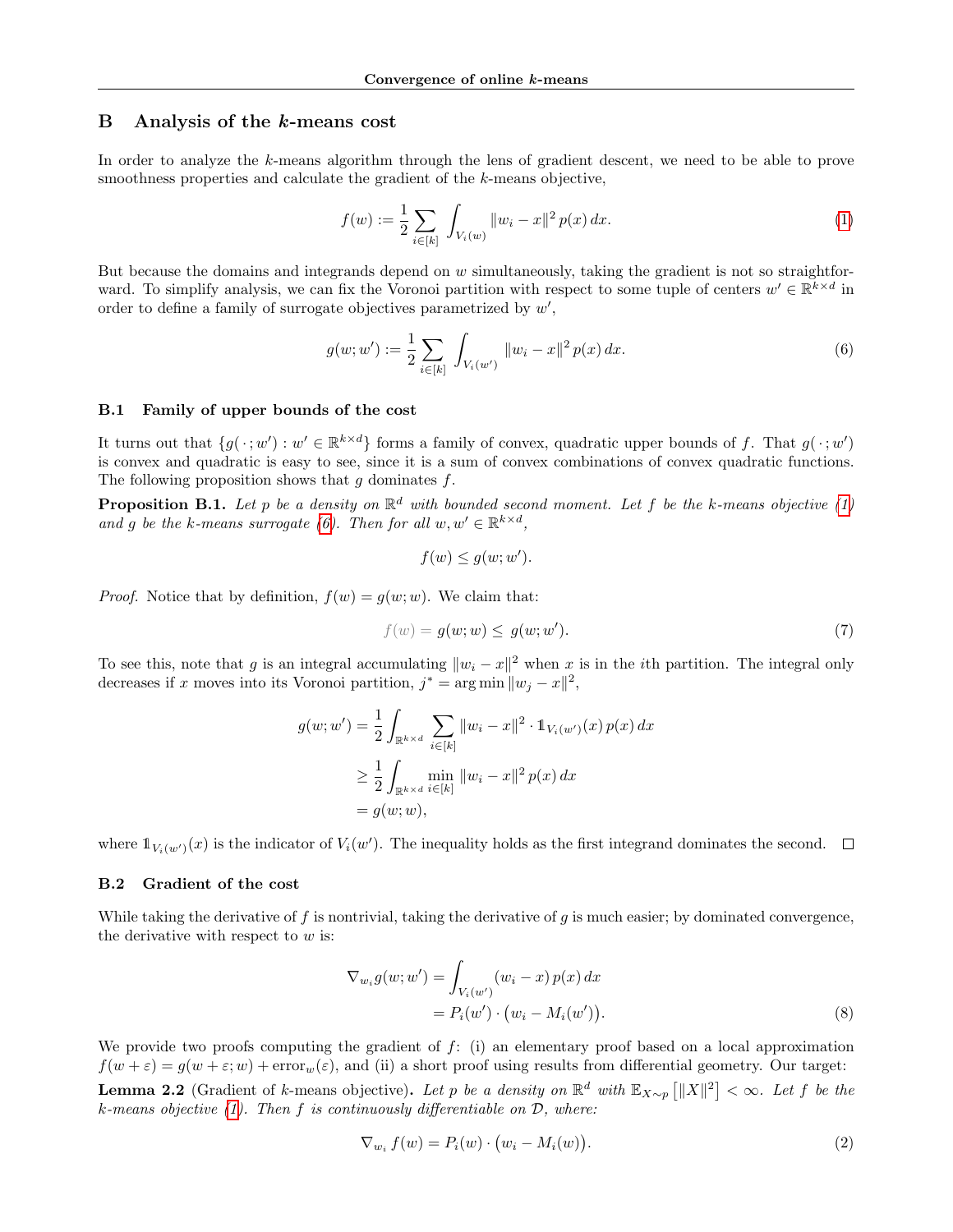Given the form of the gradient  $(2)$ , it is straightforward to show continuity:

Proof of continuous gradient. Assuming [\(2\)](#page-3-4), the following holds:

$$
\|\nabla_{w_i} f(w+\varepsilon) - \nabla_{w_i} f(w)\|
$$
  
\n
$$
= \left\|\int_{V_i(w+\varepsilon)} (w_i + \varepsilon_i - x) p(x) dx - \int_{V_i(w)} (w_i - x) p(x) dx\right\|
$$
  
\n
$$
\leq \int_{V_i(w+\varepsilon) \cap V_i(w)} \|\varepsilon_i\| p(x) dx + 2 \int_{V_i(w+\varepsilon) \Delta V_i(w)} \left( \|w_i - x\| + \|\varepsilon_i\|\right) p(x) dx,
$$

where  $\Delta$  is the symmetric difference operator. Taking as  $\|\varepsilon\| \to 0$ , the limit of both integrals converge to zero by dominated convergence, proving continuity.  $\Box$ 

We now show [\(2\)](#page-3-4) through two different approaches.

### B.2.1 An elementary proof

If  $\varepsilon$  is a small perturbation, we can write  $f(w + \varepsilon) = g(w + \varepsilon; w) + \text{error}_w(\varepsilon)$ , where the error is accumulated over points near the boundaries of the partitions  $V_i(w)$ . In the proof, we show that  $error_w(\varepsilon) = o(||\varepsilon||)$ , so only the  $g(w + \varepsilon; w)$  term contributes to the derivative of  $f(w)$ .

*Proof of Lemma [2.2.](#page-3-0)* Fix  $w, h \in \mathbb{R}^{k \times d}$  where  $||h|| = 1$ . We proceed by computing the directional derivative  $D_h f(w)$  along h. Notice that:

$$
f(w) = \frac{1}{2} \sum_{i \in [k]} \int_{V_i} ||w_i - x||^2 p(x) dx \text{ and } f(w + th) = \frac{1}{2} \sum_{i \in [k]} \int_{V_i^t} ||w_i + th_i - x||^2 p(x) dx,
$$

where we let  $V_i$  and  $V_i^t$  respectively abbreviate  $V_i(w)$  and  $V_i(w + th)$  for  $t > 0$ . Notice that:

$$
V_i^t = [V_i \cup (V_i^t \setminus V_i)] \setminus (V_i \setminus V_i^t),
$$

where (i)  $V_i$  and  $(V_i^t \setminus V_i)$  are disjoint and (ii)  $V_i$  contains  $(V_i \setminus V_i^t)$ . It follows that:

$$
f(w+th) = \frac{1}{2} \sum_{i \in [k]} \int_{V_i} ||w_i + th_i - x||^2 p(x) dx
$$
  
+ 
$$
\frac{1}{2} \sum_{i \in [k]} \left( \int_{V_i^t \backslash V_i} ||w_i + th_i - x||^2 p(x) dx - \int_{V_i \backslash V_i^t} ||w_i + th_i - x||^2 p(x) dx \right).
$$

We claim that this second line is  $o(t)$ . Assuming this for now, it follows that the derivative is:

$$
D_h f(w) = \lim_{t \to 0} \frac{1}{t} \left( f(w + th) - f(w) \right)
$$
  
= 
$$
\lim_{t \to 0} \frac{1}{t} \left( \frac{1}{2} \sum_{i \in [k]} \int_{V_i} \left( \|w_i + th_i - x\|^2 - \|w_i - x\|^2 \right) p(x) dx \right) + \lim_{t \to 0} \frac{o(t)}{t} = D_h g(w; w),
$$

where the derivative  $D_h g(w; w)$  is taken only over the first argument (i.e. the partition  $V_i$  is fixed). But this implies that  $\nabla_w f(w) = \nabla_w g(w; w')$  when  $w' = w$ . Applying [\(8\)](#page-13-3), we obtain:

$$
\nabla_{w_i} f(w) = P_i(w) \cdot \big( w_i - M_i(w) \big).
$$

To finish the proof, we need to show that the above second line is  $o(t)$ . We claim it is equal to:

<span id="page-14-0"></span>
$$
\frac{1}{2} \sum_{i \neq j} \int_{V_{j \to i}^t} \left( \|w_i + th_i - x\|^2 - \|w_j + th_j - x\|^2 \right) p(x) dx, \tag{9}
$$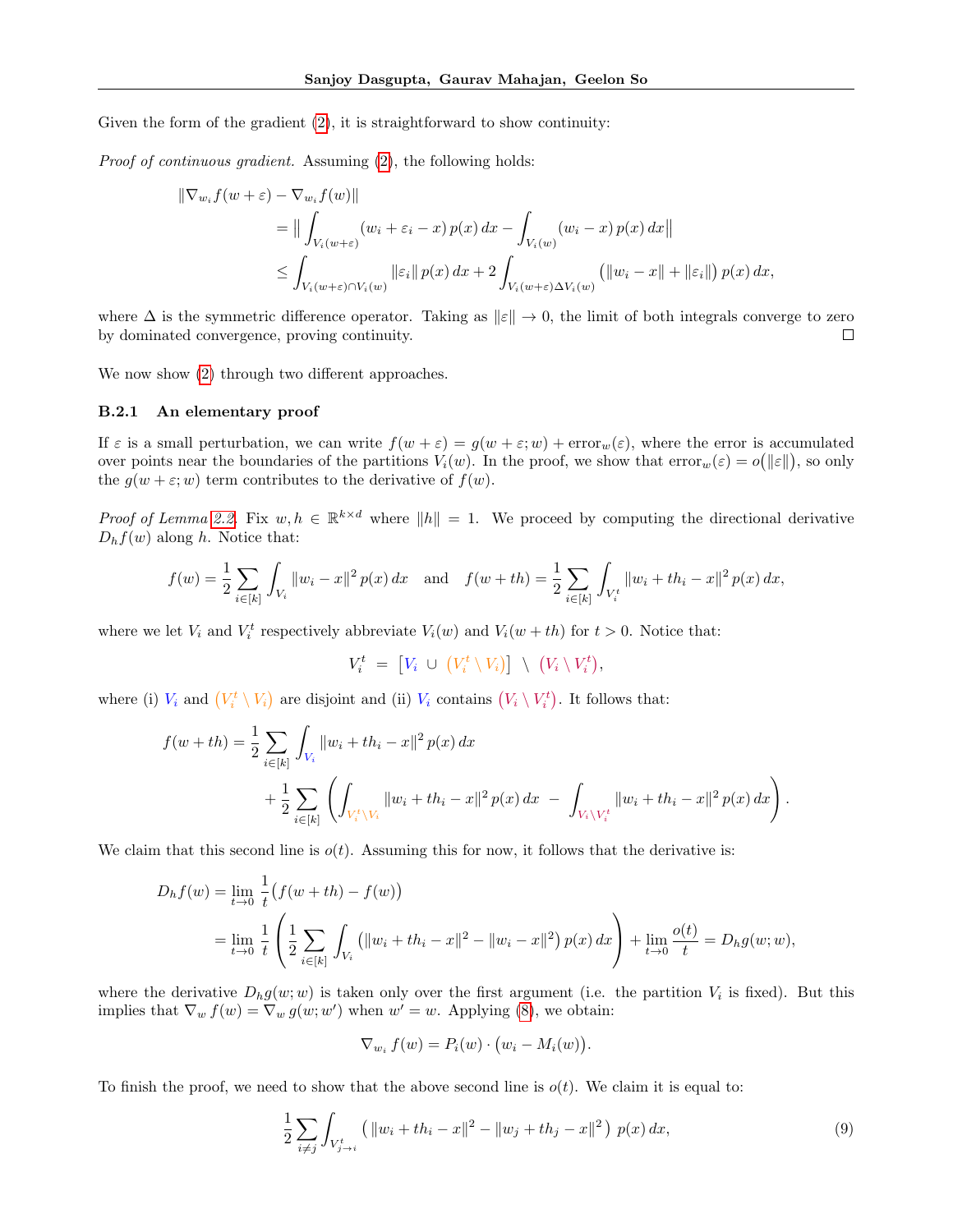where the domain of the integral  $V_{j\to i}^t = (V_i^t \setminus V_i) \cap (V_j \setminus V_j^t)$  is the set of points  $x \in \mathbb{R}^d$  that originally began in the jth partition  $V_j(w)$  but after the small perturbation, ended up in the *i*th partition  $V_i(w + th)$ . Indeed,  $V_i^t \setminus V_i$  is the disjoint union  $\bigcup_j V_{j \to i}^t$ , since every point in  $V_i^t$  not originally in  $V_i$  must have come from some other partition  $V_j$ . Similarly,  $V_j \setminus V_j^t = \bigcup_i V_{j \to i}^t$ .

Intuitively, if x swaps partitions due to a small perturbation, then  $||w_i - x||^2 \sim ||w_j - x||^2$ . In fact, we will show that the magnitude of  $||w_i + th_i - x||^2 - ||w_j + th_j - x||^2$  is  $O(t||x||)$  for  $x \in V^t_{j \to i}$ . First, to simplify notation, let:

$$
\alpha = \frac{w_i - w_j}{2} \quad \beta = \frac{w_i + w_j}{2} \quad \gamma = \frac{h_i - h_j}{2} \quad \delta = \frac{h_i + h_j}{2}.
$$

By the polarization identity, we have:

$$
||w_i - x||^2 - ||w_j - x||^2 = 4\langle \alpha, \beta - x \rangle
$$
  

$$
||w_i + th_i - x||^2 - ||w_j + th_j - x||^2 = 4\langle \alpha + t\gamma, \beta + t\delta - x \rangle.
$$

Furthermore, because  $x \in V^t_{j \to i}$ , we have the inequalities:

$$
||w_j - x||^2 \le ||w_i - x||^2
$$
 and  $||w_i + th_i - x||^2 \le ||w_j + th_j - x||^2$ .

Plugging in the equality from polarization, we obtain:

$$
\underbrace{\|w_i+th_i-x\|^2-\|w_j+th_j-x\|^2}_{\leq 0}=\underbrace{\|w_i-x\|^2-\|w_j-x\|^2}_{\geq 0}+4t\big(\langle \alpha,\delta\rangle+\langle \gamma,\beta-x\rangle+t\langle \gamma,\delta\rangle\big),
$$

which implies that  $\left|\|w_i+th_i-x\|^2-\|w_j+th_j-x\|^2\right|\leq Ct(\|x\|+1)$  when  $t<1$ , where C is a constant that may depend on  $w$ . It follows that:

$$
\left| \int_{V_{j\to i}^t} \left( \|w_i + th_i - x\|^2 - \|w_j + th_j - x\|^2 \right) p(x) \, dx \right| \leq \int_{V_{j\to i}^t} Ct(\|x\| + 1) p(x) \, dx.
$$

As  $\mathbb{E}_{p} [||X||^2] < \infty$ , we know p also has bounded first moment. By dominated convergence:

$$
\lim_{t \to 0} \frac{1}{t} \int_{V_{j \to i}^t} Ct(\|x\| + 1) p(x) dx = 0,
$$

since  $V_{j\rightarrow i}^t$  decreases to some measure zero subset of  $V_i \cap V_j$ . And so, [\(9\)](#page-14-0) is  $o(t)$ .

B.2.2 A short proof using Leibniz integral rule

Suppose we are given an integral where both its domain and integrand are time-varying. Then the derivative of that integral is given by Leibniz rule:

$$
\frac{d}{dt} \int_{a(t)}^{b(t)} F(x,t) dx = \int_{a(t)}^{b(t)} \frac{\partial F(x,t)}{\partial t} dx + \left( b'(t)F(b(t),t) - a'(t)F(a(t),t) \right).
$$

In particular, we break down the time derivative into two pieces: (i) the accumulated time derivative at each point in the domain, and (ii) the weighted velocity at the boundary at which the domain is expanding or contracting. In higher dimensions, the time derivative of a volume integral can be decomposed into the same two pieces.

But generalizing Leibniz rule to higher dimensions, we need some notation. Let  $\Omega(t) \subset \mathbb{R}^n$  be a smoothly timevarying differentiable *n*-manifold for  $t \in (-\tau, \tau)$  with boundary  $S(t) = \partial \Omega(t)$ . That is, there is a domain  $U \subset \mathbb{R}^n$ and a continuously differentiable map  $\phi: (-\tau, \tau) \times U \to \mathbb{R}^n$  where  $\phi_t$  is a diffeomorphism of U onto  $\Omega(t)$ .

We write  $x = x(t, u) = \phi(t, u)$  and  $v = \partial x/\partial t$ . For points  $x \in S(t)$  on the boundary, denote the surface normal by  $N = N(x)$ . The surface velocity at  $x \in S(t)$  is defined as  $C(x) = N^{\top}v$ , which is an invariant in the sense that it is coordinate-independent [\(Grinfeld, 2013\)](#page-9-12).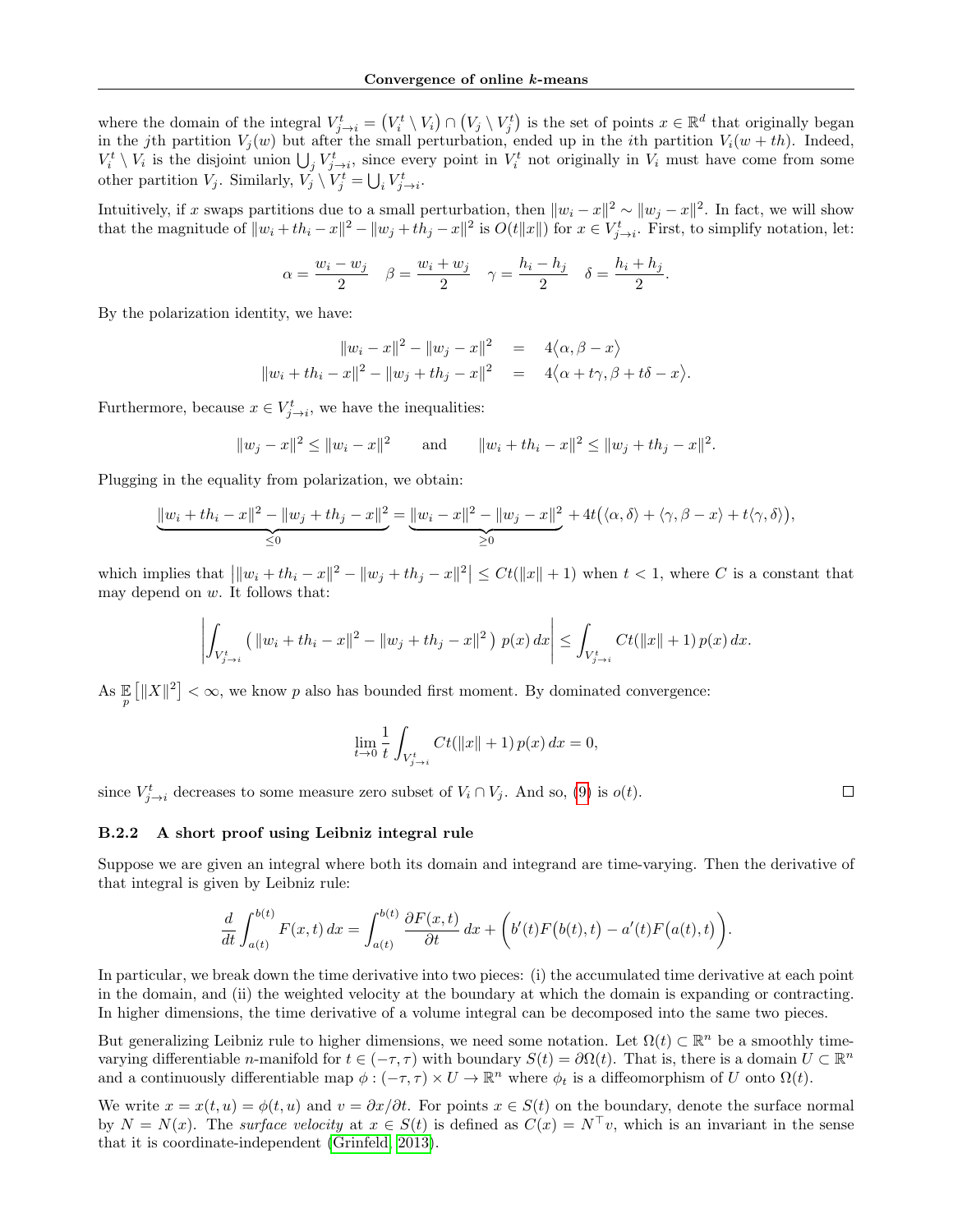**Theorem B.2** (General Leibniz rule, [Grinfeld](#page-9-12) [\(2013\)](#page-9-12)). Let  $\Omega(t) \subset \mathbb{R}^n$  be a smoothly time-varying smooth nmanifold with boundary  $S(t)$  over times  $t \in (-\tau, \tau)$ . Let  $C(t, x)$  be the surface velocity of the point  $x \in S(t)$  at time t. If  $F: (-\tau, \tau) \times \mathbb{R}^n \to \mathbb{R}^m$  is smooth, then for  $t \in (-\tau, \tau)$ :

$$
\frac{d}{dt} \int_{\Omega(t)} F d\Omega = \int_{\Omega(t)} \frac{\partial F}{\partial t} d\Omega + \int_{S(t)} F C dS.
$$

As a result, if we consider the directional derivative of our objective f in the direction of  $h$ ,

<span id="page-16-1"></span>
$$
\frac{d}{dt}f(w+th) = \frac{1}{2} \sum_{i \in [k]} \frac{d}{dt} \int_{V_i(w+th)} ||w_i + th_i - x||^2 p(x) dx,
$$
\n(10)

each of the integrals will split into two: (i) the integrals computing the accumulated rate of change, and (ii) those computing weighted surface velocities at the boundaries of the Voronoi partition. The first exactly coincides with  $\frac{d}{dt} g(w+th; w)$ . The second terms vanish since the weighted surface velocities at the boundaries of two partitions exactly cancel each other out. Formally, we have:

*Proof of Lemma [2.2.](#page-3-0)* Fix  $w, h \in \mathbb{R}^{k \times d}$  where h is unit. The directional derivative  $D_h f(w)$  is given by [\(10\)](#page-16-1) evaluated at time  $t = 0$ . Applying the general Leibniz rule yields:

<span id="page-16-2"></span>
$$
D_h f(w) = \sum_{i \in [k]} h_i^{\top} \int_{V_i(w)} (w_i - x) p(x) \, dx + \frac{1}{2} \sum_{i \in [k]} \int_{\partial V_i(w)} ||w_i - x||^2 p(x) \, C_i dS,\tag{11}
$$

where  $C_i(x)$  is the surface velocity of a point  $x \in \partial V_i(w)$  at time 0. Notice that if  $x \in \partial V_i(w)$ , then it is also contained in exactly one other boundary,  $x \in \partial V_i(w)$ . On the one hand, the weight of the integrands are equal  $||w_i - x||^2 p(x) = ||w_j - x||^2 p(x)$ . But on the other, the surface velocities of x of  $\partial V_i \cap \partial V_j$  are equal and opposite,  $C_i(x) = -C_i(x)$ , since it is an invariant. Therefore,

$$
\int_{\partial_i V(w) \cap \partial_j V(w)} \left( \|w_i - x\|^2 p(x) C_i \right) + \left( \|w_j - x\|^2 p(x) C_j \right) dS = 0.
$$

Thus, the second set of integrals in [\(11\)](#page-16-2) vanishes. By the chain rule,  $D_h f(w) = h^{\top} \nabla f(w)$ , so:

<span id="page-16-3"></span>
$$
\nabla_{w_i} f(w) = \int_{V_i(w)} (w_i - x) p(x) dx.
$$

### B.3 An analytic upper bound of the cost

<span id="page-16-0"></span>Because  $g(\cdot; w')$  is quadratic, we can describe the upper bound analytically using our computation of  $\nabla f$ . **Lemma B.3** (Quadratic upper bound). Let p a density on  $\mathbb{R}^d$  have bounded second moment. If f is the k-means *objective* [\(1\)](#page-2-2), then for all  $w, w^+ \in \mathbb{R}^{k \times d}$ 

$$
f(w^{+}) \le f(w) + \langle \nabla f(w), w^{+} - w \rangle + \frac{1}{2} (w^{+} - w)^{\top} \mathbf{H} (w^{+} - w), \tag{12}
$$

where we let  $\mathbf{H} = \mathbf{H}_w g(w; w)$  be the Hessian of  $g(\cdot; w)$ . In particular,

<span id="page-16-4"></span>
$$
f(w^{+}) \le f(w) + \langle \nabla f(w), w^{+} - w \rangle + \frac{1}{2} ||w^{+} - w||^{2}.
$$
 (13)

*Proof.* Let  $w, w^+ \in \mathbb{R}^{k \times d}$ . Recall that  $f(w^+)$  is upper bounded by  $g(w^+; w)$  by Proposition [B.1.](#page-13-1) Because  $g(\cdot; w)$ is quadratic, it is equal to its second-order Taylor expansion. Then, we have:

$$
f(w^+) \le g(w^+; w) = g(w; w) + \langle \nabla_w g(w; w), w^+ - w \rangle + \frac{1}{2} (w^+ - w)^\top \mathbf{H} (w^+ - w).
$$

The first assertion [\(12\)](#page-16-3) follows because  $f(w) = g(w; w)$  and  $\nabla f(w) = \nabla_w g(w; w)$ .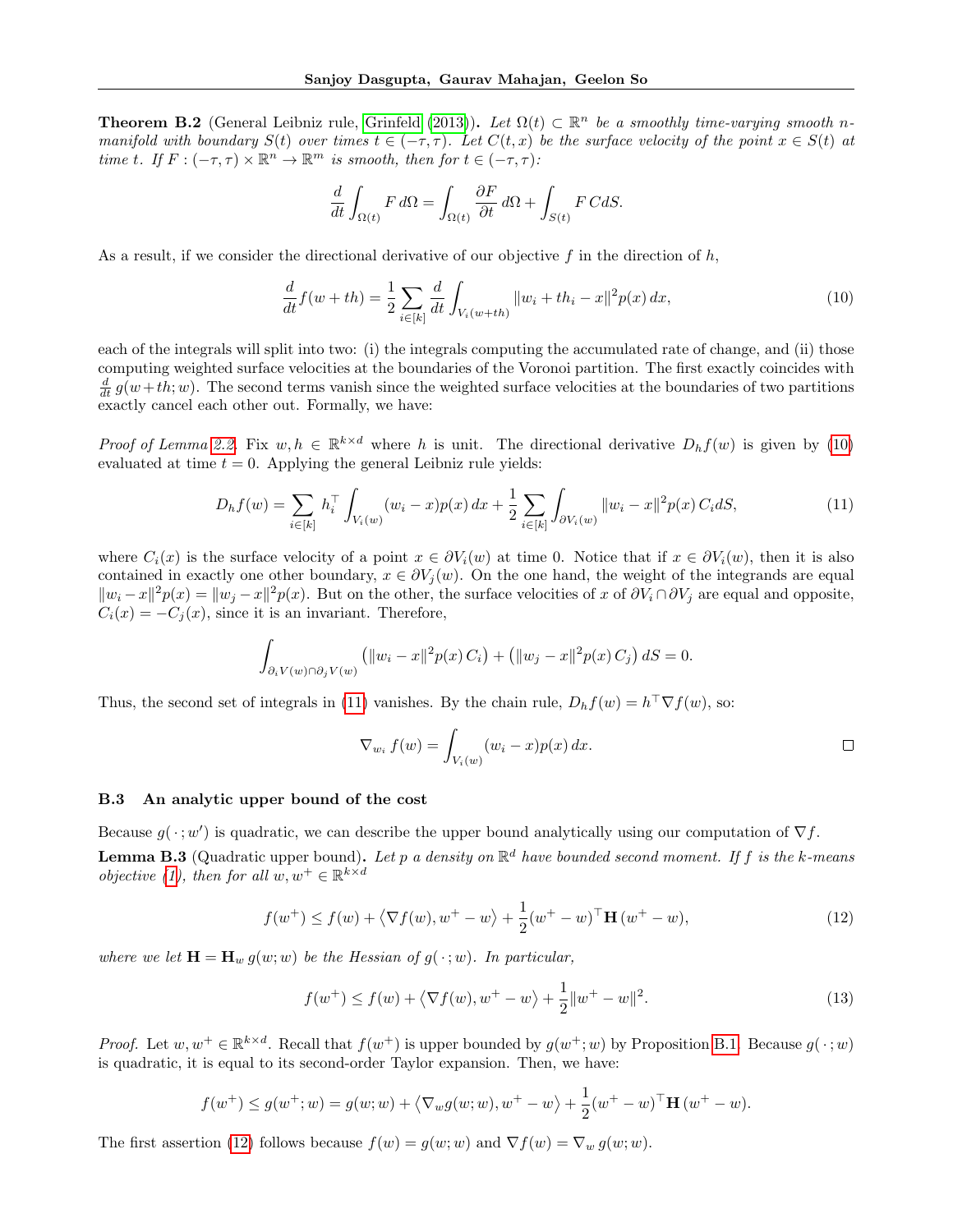Notice that the Hessian  $H$  is constant since  $g$  is quadratic:

$$
\mathbf{H}_w g(w^+; w)_{ij} = \begin{cases} P_i(w) \mathbf{I}_{d \times d} & i = j \\ 0 & i \neq j, \end{cases} \tag{14}
$$

where  $I_{d\times d}$  is the d-dimensional identity matrix. Because  $P(w)$  is a probability vector, the spectral norm is bounded,  $\|\mathbf{H}_{w^+} g(w^+; w)\|_* = \max_{i \in [k]} P_i(w) \leq 1$ . From this, [\(13\)](#page-16-4) immediately follows.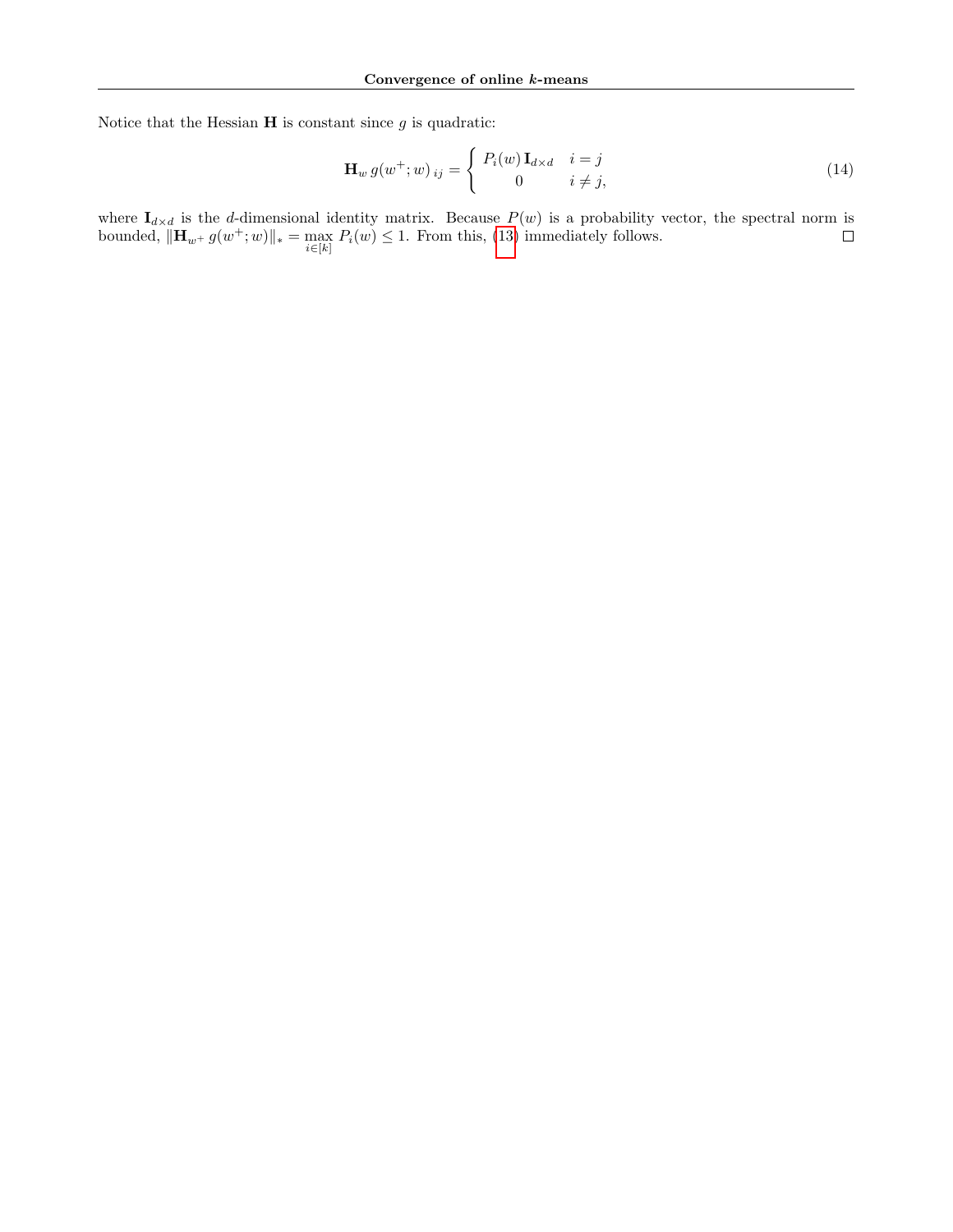# <span id="page-18-0"></span>C Convergence of cost

 $i \in [k]$ 

<span id="page-18-1"></span>**Lemma C.1.** Let f be the k-means cost and let  $(W^{(n)}, H^{(n)}, X^{(n)})_{t=1}^{\infty}$  be generated by the [generalized online](#page-3-3) k[-means](#page-3-3) algorithm. Then:

<span id="page-18-4"></span>
$$
f(W^{(n+1)}) \le f(W^{(n)}) - A_{n+1} + N_{n+1},\tag{15}
$$

where  $A_{n+1}$  is the exact gradient descent term and  $N_{n+1} = -B_{n+1} + C_{n+1}$  is the noise term:

• 
$$
A_{n+1} = \sum_{i \in [k]} H_i^{(n+1)} P_i^{-1}(W^{(n)}) \|\nabla_{w_i} f(W^{(n)})\|^2
$$
  
\n•  $B_{n+1} = \sum H_i^{(n+1)} \nabla_{w_i} f(W^{(n)})^\top (M_i(W^{(n)}) - X_i^{(n+1)})$ 

$$
C_{n+1} = \frac{1}{2} \sum_{i \in [k]} (H_i^{(n+1)})^2 \|W_i^{(n)} - X_i^{(n+1)}\|^2.
$$

In particular,  $(A_n)_{n=1}^{\infty}$  and  $(C_n)_{n=1}^{\infty}$  are nonnegative sequences; and, since  $H^{(n+1)}$  and  $X^{(n+1)}$  are conditionally independent given  $\mathcal{F}_n$ ,  $(B_n)_{n=1}^{\infty}$  is a martingale difference sequence.

Proof. We simply rewrite the update in the following form:

$$
W_i^{(n+1)} = W_i^{(n)} - H_i^{(n+1)} \left( W_i^{(n)} - M_i(W^{(n)}) + M_i(W^{(n)}) - X_i^{(n+1)} \right)
$$
  
= 
$$
W_i^{(n)} - H_i^{(n+1)} P_i(W^{(n)})^{-1} \nabla_{w_i} f(W^{(n)}) - H_i^{(n+1)} \left( M_i(W^{(n)}) - X_i^{(n+1)} \right),
$$
 (16)

where the second line follows from Lemma [2.2](#page-3-0) showing  $\nabla_{w_i} f(w) = P_i(w)(w_i - M_i(w))$ . Recall the quadratic upper bound in Lemma [B.3,](#page-16-0) reproduced here:

$$
f(W^{(n+1)}) \le f(W^{(n)}) + \langle \nabla f(W^{(n)}), W^{(n+1)} - W^{(n)} \rangle + \frac{1}{2} ||W^{(n+1)} - W^{(n)}||^2 \tag{13}
$$

<span id="page-18-3"></span> $\Box$ 

Combining [\(13\)](#page-16-4) and [\(16\)](#page-18-3) immediately yields [\(15\)](#page-18-4).

<span id="page-18-2"></span>**Lemma C.2.** Let  $(N_n)_{n=1}^{\infty}$  as in Lemma [C.1.](#page-18-1) Suppose that:

$$
\sum_{n=1}^{\infty} \sum_{i \in [k]} \left( H_i^{(n)} \right)^2 < \infty \quad a.s.
$$

Then the series  $\sum_{n=1}^{\infty}$  $n=1$  $N_n = -\sum_{n=1}^{\infty}$  $n=1$  $B_n + \sum_{n=1}^{\infty}$  $n=1$  $C_n < \infty$  converges almost surely.

*Proof.* Assumption [3.1](#page-4-0) and [3.2](#page-4-1) imply that the all iterates  $W_i^{(n)}$  and updates  $X_i^{(n+1)}$  remain in the closed ball  $B(0,R)$ . Recall from Lemma [2.2](#page-3-0) that  $\nabla_{w_i} f(w) = P_i(w) \cdot (w - M_i(w))$ . Thus:

$$
\left|\nabla_{w_i} f(W^{(n)})^\top \left(M_i(W^{(n)}) - X_i^{(n+1)}\right)\right| < 4R^2 \quad \text{and} \quad \|W_i^{(n)} - X_i^{(n+1)}\|^2 < 4R^2.
$$

The series  $\sum B_n$  converges almost surely by martingale convergence, Theorem [C.3,](#page-19-0) which we may apply as:

$$
\sum_{n=1}^{\infty} \mathbb{E}[B_n^2] \le 16R^4 \cdot \sum_{n=1}^{\infty} \sum_{i \in [k]} \left( H_i^{(n)} \right)^2 < \infty.
$$

The series  $\sum C_n$  converges almost surely since it is dominated by a convergent series:

$$
\sum_{n=1}^{\infty} C_n \le 2R^2 \cdot \sum_{n=1}^{\infty} \sum_{i \in [k]} \left( H_i^{(n)} \right)^2 < \infty. \square
$$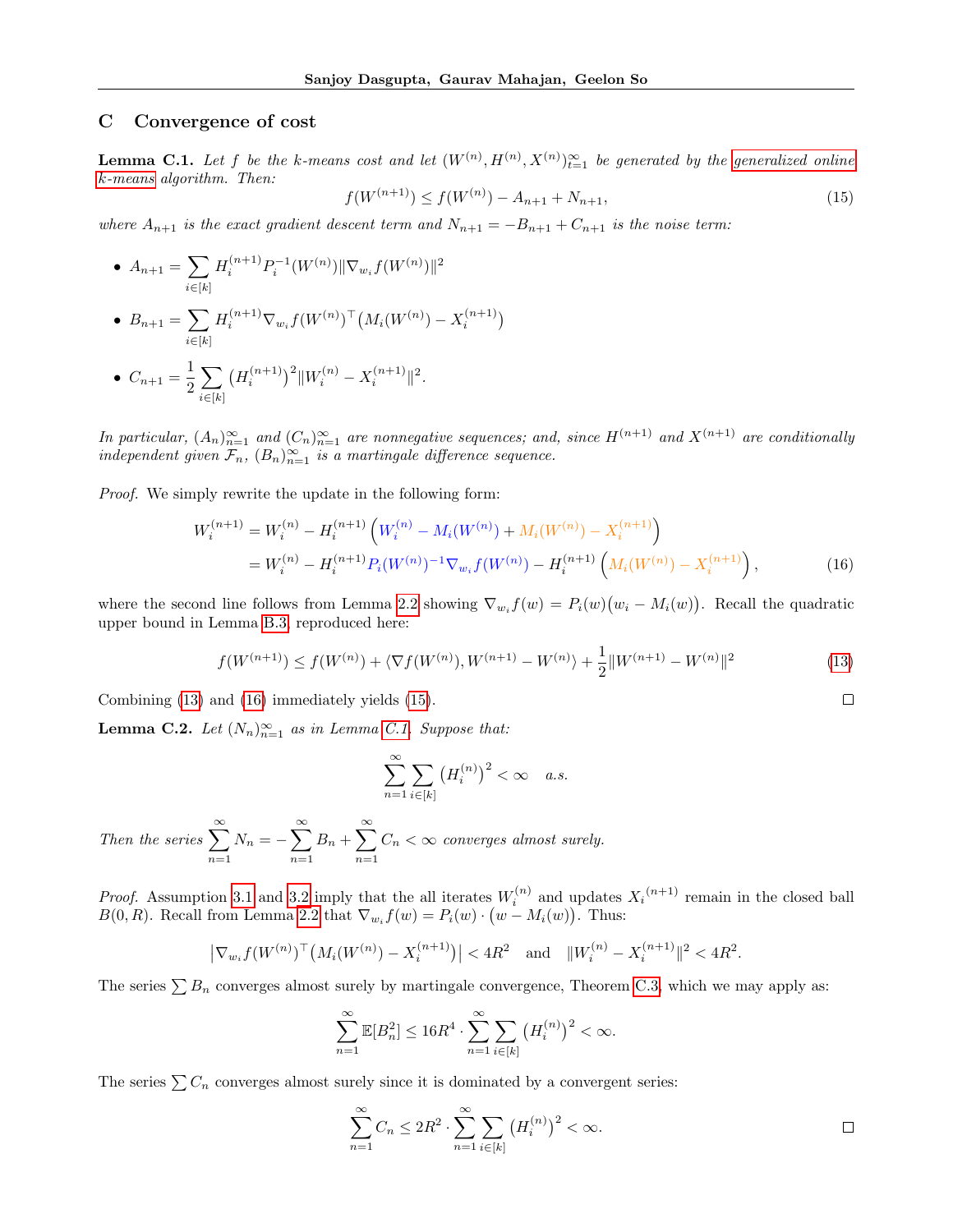First we show that the cost  $f(W^{(n)})$  converges. Notice that if the noise term  $N_{n+1}$  in Lemma [C.1](#page-18-1) did not contain the nonnegative  $C_{n+1}$  term, then  $f(W^{(n)})$  is seen to be a supermartingale bounded below since  $f \geq 0$ . Then, the convergence of  $f(W^{(n)})$  would immediately follow from the martingale convergence theorem. But in reality,  $f(W^{(n)})$  is just almost a supermartingale. Still, we can obtain convergence since  $\sum C_n < \infty$  converges almost surely, from Lemma [C.2.](#page-18-2) This next lemma proves this formally.

**Proposition 3.3** (Convergence of cost). Let  $(W^{(n)})_{n=0}^{\infty}$  be a sequence generated by the [generalized online](#page-3-3) k[-means](#page-3-3) algorithm. If the following converges:

$$
\sum_{n=1}^{\infty} \sum_{i \in [k]} \left( H_i^{(n)} \right)^2 < \infty \quad \text{a.s.},
$$

then there is an R-valued random variable  $f^*$  such that  $f(W^{(n)})$  converges to  $f^*$  almost surely.

*Proof.* Let  $(M_n)_{n=1}^{\infty}$  be defined by:

$$
M_{n+1} = f(W^{(n+1)}) - \sum_{\tau=0}^{n} C_{\tau+1}.
$$

Lemma [C.1](#page-18-1) shows that  $M_n$  is an  $\mathcal{F}_n$ -supermartingale:

$$
\mathbb{E}\left[M_{n+1} \,|\, \mathcal{F}_n\right] \le f(W^{(n)}) - \mathbb{E}\left[A_{n+1} + B_{n+1} - C_{n+1} \,|\, \mathcal{F}_n\right] - \mathbb{E}\left[\sum_{\tau=0}^{n-1} C_{\tau+1} + C_{n+1} \,|\, \mathcal{F}_n\right]
$$
\n
$$
= f(W^{(n)}) - \sum_{\tau=0}^{n-1} C_{\tau+1} - \mathbb{E}[A_{n+1} \,|\, \mathcal{F}_n] \le M_n,
$$

where we used the fact that  $(A_n)_{n=1}^{\infty}$  is nonnegative and  $(B_n)_{t=0}^{\infty}$  is an  $\mathcal{F}_n$ -martingale. Furthermore,  $(C_n)_{n=1}^{\infty}$  is nonnegative and Lemma [C.2](#page-18-2) shows that  $\sum C_n < \infty$  converges, the supermartingale is bounded below:

$$
-\infty < -\sum_{t=1}^{\infty} C_n \le M_n.
$$

By the martingale convergence theorem, both  $(M_n)_{n=1}^{\infty}$  and  $f(W^{(n)})$  converge almost surely.

<span id="page-19-0"></span>**Theorem C.3** (Martingale convergence theorem, [Durrett](#page-9-10) [\(2019\)](#page-9-10)). Let  $(M_n)_{n\in\mathbb{N}}$  be a (sub)martingale with:

$$
\sup_{n\in\mathbb{N}}\mathbb{E}\left[ M^+_n\right]<\infty,
$$

where  $M_n^+ := \max\{0, M_n\}$ . Then as  $n \to \infty$ ,  $M_n$  converges a.s. to a limit M with  $\mathbb{E}[|M|] < \infty$ .

Remark C.4 (Specific forms of martingale convergence). We use two specific forms of Theorem [C.3](#page-19-0) in our proofs. The first applies to martingale difference sequences  $(B_n)_{n\in\mathbb{N}}$ . Let  $M_n = \sum_{m=1}^n B_n$ . Since the terms in a martingale difference sequence are orthogonal, we have for all  $n \in \mathbb{N}$ :

$$
\mathbb{E}\left[M_n^+\right]^2 \leq \mathbb{E}\left[\left(\sum_{m=1}^n B_m\right)^2\right] = \sum_{m=1}^n \mathbb{E}\left[B_m^2\right].
$$

It follows that the condition  $\sum_{n=0}^{\infty}$  $n=1$  $\mathbb{E}[B_n^2] < \infty$  implies sup  $n \in \mathbb{N}$  $\mathbb{E}\left[M_n^+\right]<\infty.$ 

The other applies to lower bounded supermartingales  $(M_n)_{n\in\mathbb{N}}$ . As  $(-M_n)_{n\in\mathbb{N}}$  is then an upper bounded submartingale, it converges to some  $-M$ . We may apply martingale convergence: let  $c \in \mathbb{R}$  be a lower bound such that  $M_n > c$  almost surely. Then  $-M_n$  is a submartingale with sup  $\mathbb{E}\left[-M_n^+\right] \leq \max\{0, -c\} < \infty.$ 

 $\Box$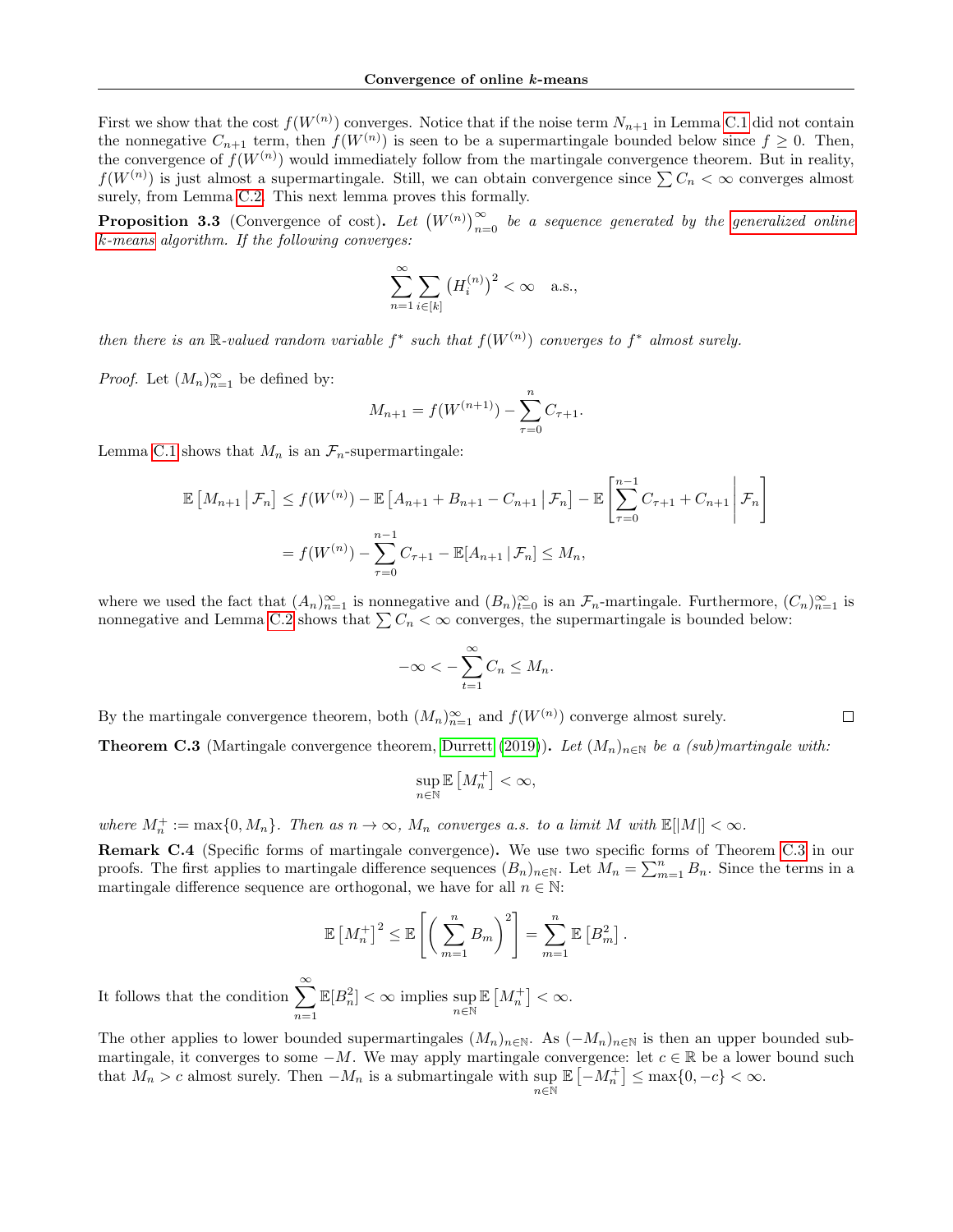## <span id="page-20-1"></span>D Convergence of iterates

**Lemma 3.1.** Let  $0 \leq H_i^{(n+1)} \leq 1$ . Then  $W^{(n)} \in \mathcal{D}$  is non-degenerate for all  $n \in \mathbb{N}$  almost surely.

*Proof.* By assumption,  $W^{(0)} \in \mathcal{D}$ . It suffices to show by induction that  $W^{(n+1)}$  is non-degenerate almost surely if  $W^{(n)}$  is non-degenerate. Notice that  $W_i^{(n+1)} \in V_i(W^{(n)})$  since it is a convex combination of points in the Voronoi region  $V_i(W^{(n)})$ . Therefore, the only way for two initially distinct centers  $W_i^{(n+1)}$  and  $W_j^{(n+1)}$  to possibly meet is if the updates  $X_i^{(n+1)}$  and  $X_j^{(n+1)}$  are come from the boundary of their Voronoi regions. But because the boundary is a measure zero set, this occurs almost never.  $\Box$ 

**Lemma 3.2.** Suppose  $Pr_{X \sim p}(\|X\| > R) = 0$ . Let  $H_i^{(n)} \le 1$  for all  $n \in \mathbb{N}$  and  $i \in [k]$ . If  $n > m$ , then:

$$
||W^{(m)} - W^{(n)}|| \leq 2R \cdot \sum_{i \in [k]} \sum_{m \leq n' < n} H_i^{(n'+1)} \quad \text{a.s.}
$$

*Proof.* We claim that  $W_i^{(n)} \in B(0, R)$  for all  $n \in \mathbb{N}_0$ . This is shown true by induction. Assumption [3.1](#page-4-0) states that p is supported only in  $B(0, R)$ . Since  $W_i^{(0)}$  comes from the support of p, this claim holds for  $n = 0$ . If  $W_i^{(n)} \in B(0,R)$ , then  $W_i^{(n+1)}$  is a convex combination of points in  $B(0,R)$  almost surely:

$$
W_i^{(n+1)} = \left(1 - H_i^{(n+1)}\right) \cdot W_i^{(n)} + H_i^{(n+1)} \cdot X_i^{(n+1)},
$$

since  $H_i^{(n+1)} \in [0,1]$  and  $X_i^{(n+1)} \sim p$ .

As a result of this, we can upper bound the displacement:

$$
||W^{(m)} - W^{(n)}|| \leq \sum_{j \in [k]} ||W_j^{(m)} - W_j^{(n)}||
$$
  

$$
\leq \sum_{j \in [k]} \sum_{m \leq n' < n} ||H_j^{(n'+1)} \cdot (W_i^{(n')} - X_i^{(n'+1)})||
$$
  

$$
\leq 2R \cdot \sum_{j \in [k]} \sum_{m \leq n' < n} H_j^{(n'+1)}, \tag{17}
$$

where (i) follows from Minkowski's inequality, (ii) follows from triangle inequality, and (iii) follows from our initial claim since  $W_i^{(n')}, X_i^{(n'+1)} \in B(0, R)$  almost surely, so that  $||W_i^{(n')} - X_i^{(n'+1)}|| < 2R$ .  $\Box$ 

<span id="page-20-0"></span>**Theorem D.1** (Convergence of iterates, generalized). Let  $(W^{(n)})_{n=0}^{\infty}$  and  $H^{(n+1)}$  be as in Proposition [3.3.](#page-4-4) Suppose there exists  $\varepsilon_0 > 0$  such that  $\{\|\nabla f\| \leq \varepsilon_0\}$  is compact, and for all  $i \in [k]$ ,

(A1) For any  $\varepsilon \in (0, \varepsilon_0)$ , there is an  $r_0 \equiv r_0(\varepsilon) > 0$  so that if  $r \in (0, r_0)$ , then there exist  $T : \mathbb{N} \to \mathbb{N}$ ,  $m_0 \in \mathbb{N}$ , and  $s, c > 0$ , which may all depend on  $\varepsilon$  and r, so that:

$$
\Pr\left(\sum_{j\in[k]}\sum_{m\leq ns\,\middle|\, \mathcal{F}_m,\|\nabla_{w_i}f(W^{(m)})\|\in[\varepsilon,\varepsilon_0)\right)>c,
$$

for any  $m > m_0$ , and,

(A2) If  $\liminf_{n\to\infty} \|\nabla_{w_i} f(W^{(n)})\| \geq \varepsilon_0$ , then  $\sum$ n∈N  $H_i^{(n)} = \infty$  almost surely.

Then,  $W^{(n)}$  asymptotically converges to stationary points of f almost surely, where f is the k-means cost [\(1\)](#page-2-2).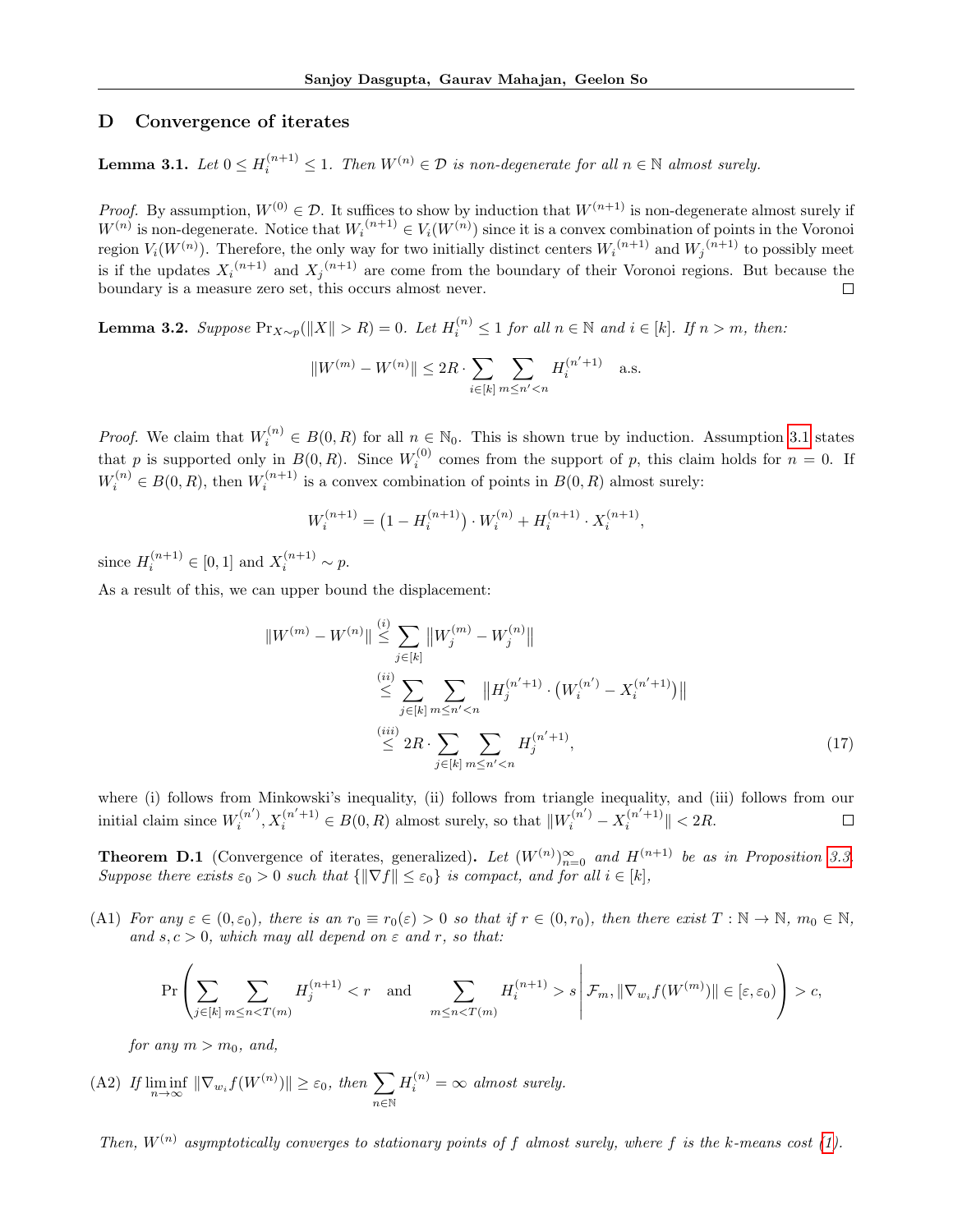*Proof.* We claim that for all  $\varepsilon > 0$ , the iterates  $W^{(n)}$  eventually never return to the set  $\{\|\nabla f\| > \varepsilon\}$  almost surely. If so, then the sequence of gradients converges to zero  $\|\nabla f(W^{(n)})\| \to 0$  almost surely, since the claim holds simultaneously for any countable sequence of  $\varepsilon_i \downarrow 0$ . Because the map  $w \mapsto \|\nabla f(w)\|$  is continuous and the iterates eventually remain in a compact region  $\{\|\nabla f\| \leq \varepsilon_0\}$ , the convergence of gradients  $\|\nabla f(W^{(n)})\|$  to zero implies the almost sure convergence of the iterates  $W^{(n)}$  to the set of stationary points (Lemma [D.4\)](#page-23-0):

$$
\limsup_{n \to \infty} \inf_{\{w : \nabla f(w) = 0\}} \|W^{(n)} - w\| = 0 \quad \text{a.s.}
$$

The claim remains to be proven: that the iterates  $W^{(n)}$  eventually never return to the set  $\{\|\nabla f\| > \varepsilon\}$  for all  $\varepsilon > 0$ . Note that  $\|\nabla f(w)\|$  is upper bounded by  $\sum_{i \in [k]} \|\nabla_{w_i} f(w)\|$ , so it suffices to consider each center individually and show that the iterates eventually never return to the set  $\{\|\nabla_{w_i} f\| > \frac{\varepsilon}{k}\}\.$  And so, we show that for all  $i \in [k]$  and  $\varepsilon > 0$ , if  $\|\nabla_{w_i} f(W^{(n)})\| > \varepsilon$  infinitely often, then  $f(W^{(n)})$  does not converge. As this would contradict Proposition [3.3,](#page-4-4) we indeed have  $\|\nabla_{w_i} f(W^{(n)})\| > \varepsilon$  finitely often almost surely.

We first consider the case  $\varepsilon < \varepsilon_0$  and show that the iterates eventually never return to the set  $\{\|\nabla_{w_i} f\| \in [\varepsilon, \varepsilon_0)\}.$ Fix  $i \in [k]$  and any  $\varepsilon \in (0, \varepsilon_0)$ . Note that  $\{\|\nabla_{w_i} f\| \leq \frac{\varepsilon}{2}\}$  and  $\{\|\nabla_{w_i} f\| \in [\varepsilon, \varepsilon_0]\}$  are disjoint compact sets; because  $w \mapsto \|\nabla f(w)\|$  is continuous, they are closed subsets of the compact set  $\{\|\nabla f\| \leq \varepsilon_0\}$ . And so, these two sets are bounded away from each other by some distance  $R_0 > 0$ . Without loss of generality, we may assume that  $r_0$ given in (A1) satisfies  $r_0 \leq R_0/2R$ . Fix any  $r \in (0, r_0)$ .

We may now apply condition  $(A1)$  to control the behavior of the iterates for a non-negligible number of iterations upon entering the set  $\{\|\nabla_{w_i} f\| \in [\varepsilon, \varepsilon_0)\}$ . In particular, given  $(\varepsilon, r)$ , let  $(T, m_0, s, c)$  be chosen so that  $(A1)$  holds. Suppose at time  $m > m_0$ , the iterate  $W^{(m)}$  enters this set. For parsimony, call the two events within the first probability in the theorem statement  $\Xi_1$  and  $\Xi_2$ ,

$$
\Xi_1 = \left\{ \sum_{j \in [k]} \sum_{m \le n < T(m)} H_j^{(n+1)} < r \right\} \quad \text{and} \quad \Xi_2 = \left\{ \sum_{m \le n < T(m)} H_i^{(n+1)} > s \right\}.
$$

We show that given  $m$  is sufficiently large, if both of these events hold, then the iterates will remain in the set  ${\{\|\nabla_{w_i} f\| > \frac{\varepsilon}{2}\}}$  for a sufficient amount of time to decrease  $f(W^{(n)})$  by a constant amount. This will allow us to apply Borel-Cantelli to show that  $f(W^{(n)})$  does not converge. For the first claim, recall that Lemma [3.2](#page-4-2) bounds the distance iterates travel away from  $W^{(m)}$  via the summed learning rates:

$$
\sum_{j\in [k]} \sum_{m\leq n < T(m)} H_j^{(n+1)} < r \qquad \Longrightarrow \qquad \sup_{m\leq n < T(m)} \Vert W^{(m)} - W^{(n)} \Vert < 2R\cdot r < R_0.
$$

Consequently,  $\Xi_1$  implies that  $\|\nabla_{w_i} f(W^{(n)})\| > \frac{\varepsilon}{2}$  on the interval  $m \le n < T(m)$ . The second event  $\Xi_2$  can be used to show that  $f(W^{(n)})$  decreases a constant amount on this interval. Lemma [C.1](#page-18-1) shows for all  $n \in \mathbb{N}$ ,

$$
f(W^{(n)}) \le f(W^{(m)}) - \sum_{m \le n' < n} A_{n'+1} + \sum_{m \le n' < n} N_{n'+1}.
$$

Lemma [C.2](#page-18-2) shows that  $\sum_{n=0}^{\infty} N_{n+1}$  converges almost surely, so that  $\sum_{m \leq n' \leq n} N_{n'+1} < \delta$  when m is sufficiently large. More precisely, for any  $\delta > 0$ , there almost surely exists an N-random variable  $M_{\delta}$  so that:

$$
\bigg|\sum_{n'\geq M_\delta} N_{n'+1}\bigg|<\delta/2.
$$

In particular,  $\sum_{m \leq n' < n} N_{n'+1} < \delta$  holds for all  $m > M_\delta$ . Let  $m' = T(m) - 1$ . Then:

$$
f(W^{(m')}) \stackrel{(i)}{\leq} f(W^{(m)}) - \sum_{m \leq n < m'} \sum_{j \in [k]} H_j^{(n+1)} P_j^{-1}(W^{(n)}) \|\nabla_{w_j} f(W^{(n)})\|^2 + \delta
$$
\n
$$
\stackrel{(ii)}{\leq} f(W^{(m)}) - \frac{\varepsilon^2}{4} \sum_{m \leq n < m'} H_i^{(n+1)} + \delta
$$
\n
$$
\stackrel{(iii)}{\leq} f(W^{(m)}) - \frac{s\varepsilon^2}{4} + \delta
$$
\n
$$
\stackrel{(iv)}{\leq} f(W^{(m)}) - \delta,
$$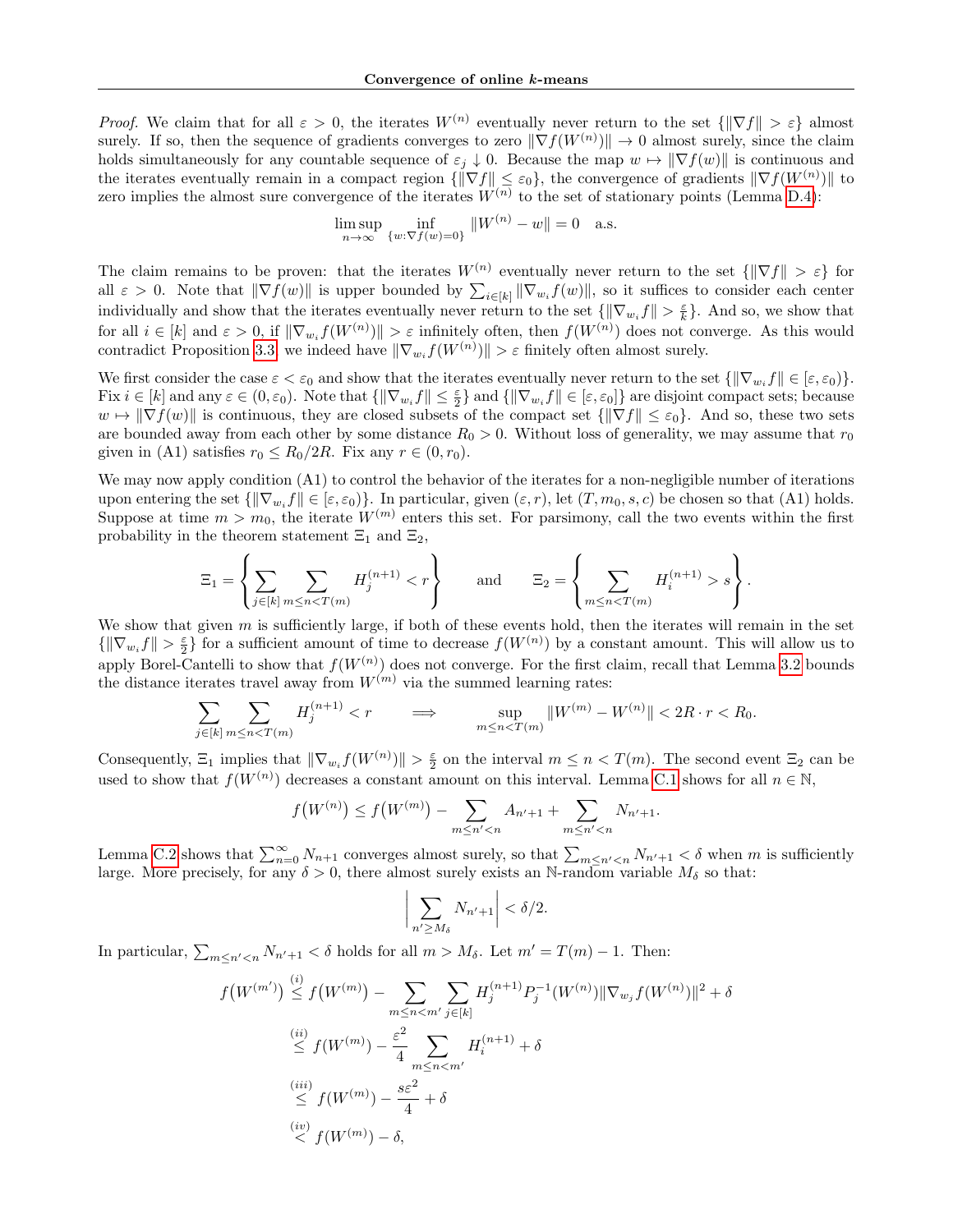where (i) substitutes in the expression for  $A_{n+1}$ , (ii) drops the summation over other centers except for i, and  $\|\nabla_{w_i} f(\overline{W}^{(n)})\| > \frac{\varepsilon}{2}$  holds if the first event occurs, (iii) follows if  $\Xi_2$  occurs, and (iv) sets  $\delta < s\epsilon^2/8$ .

We have thus shown that if condition (A1) holds,  $m > \max\{m_0, M_\delta\}$ , and  $\delta < \varepsilon \varepsilon^2/8$ , then:

<span id="page-22-1"></span>
$$
\Pr\left(f(W^{(n)}) < f(W^{(m)}) - \delta \text{ for some } m \le n < T(m) \middle| \mathcal{F}_m, \|\nabla_{w_i} f(W^{(m)})\| \in [\varepsilon, \varepsilon_0) \right) > c. \tag{18}
$$

That is, if  $\|\nabla_{w_i} f(W^{(m)})\|$  is large at iteration m, then with positive probability, within a bounded amount of time,  $f(W^{(n)})$  will decrease by a constant amount  $\delta$ . But we also know that  $f(W^{(n)})$  converges almost surely to some  $f^*$ , by Proposition [3.3,](#page-4-4) and so decreases by  $\delta$  only a finite number of times. We claim that by Borel-Cantelli, Lemma [D.5,](#page-23-1) the event  $\|\nabla_{w_i} f(W^{(n)})\| \in [\varepsilon, \varepsilon_0]$  must also occur only finitely often.

Assume for the sake of contradiction that  $\|\nabla_{w_i} f(W^{(n)})\| \in [\varepsilon, \varepsilon_0]$  infinitely often. Then we can define the infinite sequence of stopping times:

$$
\tau_0 = 0 \quad \text{and} \quad \tau_{j+1} = \inf\{n > \tau_j + T(\tau_j) : \|\nabla_{w_i} f(W^{(n)})\| \in [\varepsilon, \varepsilon_0)\}.
$$

Then [\(18\)](#page-22-1) states that when  $\tau_i > \max\{m_0, M\},\$ 

$$
\Pr\left(f(W^{(n)}) < f(W^{(\tau_j)}) - \delta \text{ for some } \tau_j \le n < T(\tau_j) \, \middle| \, \mathcal{F}_{\tau_j}\right) > c',
$$

where the event in the probability is  $\mathcal{F}_{\tau_{j+1}}$ -measurable. Borel-Cantelli, Lemma [D.5,](#page-23-1) then implies that  $f(W^{(n)})$ decreases by a constant amount  $\delta$  infinitely often, which contradicts the convergence of  $f(W^{(n)})$ .

To finish the proof, we need to show that the iterates eventually never return to the set  $\{\|\nabla_{w_i} f\| \geq \varepsilon_0\}$ . We do this by ruling out (i) after some iteration  $m$ , the iterates never leave this set, and (ii) the iterates exit and re-enter this set infinitely often. The first case is impossible, for then condition (A2) implies that  $\sum_{n\in\mathbb{N}} H_i^{(n)} = \infty$  almost surely. By Lemma [C.1,](#page-18-1) this leads to an unbounded decrease in cost,

$$
\liminf_{N \to \infty} f(W^{(N)}) \le \lim_{N \to \infty} \left( f(W^{(m)}) - \varepsilon_0^2 \sum_{m \le n < N} H_i^{(n+1)} + \delta \right) = -\infty.
$$

The second case is also impossible; when the learning rates become sufficiently small, each time the iterates leave  $\{\|\nabla_{w_i} f\| \geq \varepsilon_0\}$ , they must enter  $\{\|\nabla_{w_i} f\| \in [\varepsilon, \varepsilon_0)\}$ . Thus, the iterates eventually never return to  ${\{\|\nabla_{w_i} f\| \geq \varepsilon_0\}}$ . This shows that for all  $\varepsilon > 0$ , we almost surely have  $\|\nabla_{w_i} f(W^{(n)})\| > \varepsilon$  finitely often.  $\Box$ 

We now prove Theorem [4.2,](#page-6-0) the simplified version of Theorem [D.1](#page-20-0) seen in the main body of the paper (reproduced below the next lemma). While simpler, it imposes a stronger condition on the learning rate:

<span id="page-22-0"></span>**Lemma D.2.** Let  $i \in [k]$  and  $\varepsilon > 0$ . Suppose there exists  $T : \mathbb{N} \to \mathbb{N}$ ,  $m_0 \in \mathbb{N}$ , and  $s, c > 0$ ,

$$
\Pr\left(\sum_{m\leq n s \middle| \mathcal{F}_m, \|\nabla_{w_i} f(W^{(m)})\| > \varepsilon\right) > c,
$$

for all  $m > m_0$ . Then  $\liminf_{n \to \infty} ||\nabla_{w_i} f(W^{(n)})|| \geq \varepsilon$  implies  $\sum_{n=1}^{\infty}$ n∈N  $H_i^{(n)} = \infty$  almost surely.

*Proof.* Suppose that there is an N-random variable M such that if  $m > M$ , then  $\|\nabla_{w_i} f(W^{(m)})\| \geq \varepsilon$ . That is, the limit infimum condition holds. By assumption, we have:

$$
\Pr\left(\sum_{m\leq n s \middle| \mathcal{F}_m, m > \max\{m_0, M\} \right) > c.
$$

The Borel-Cantelli lemma (Lemma [D.5\)](#page-23-1) shows that there are infinitely many (non-overlapping) intervals  $m_i \leq$  $n < T_r(m_j)$  on which the sum of  $H_i^{(n+1)}$  is at least s, and so the total sum is infinite almost surely.  $\Box$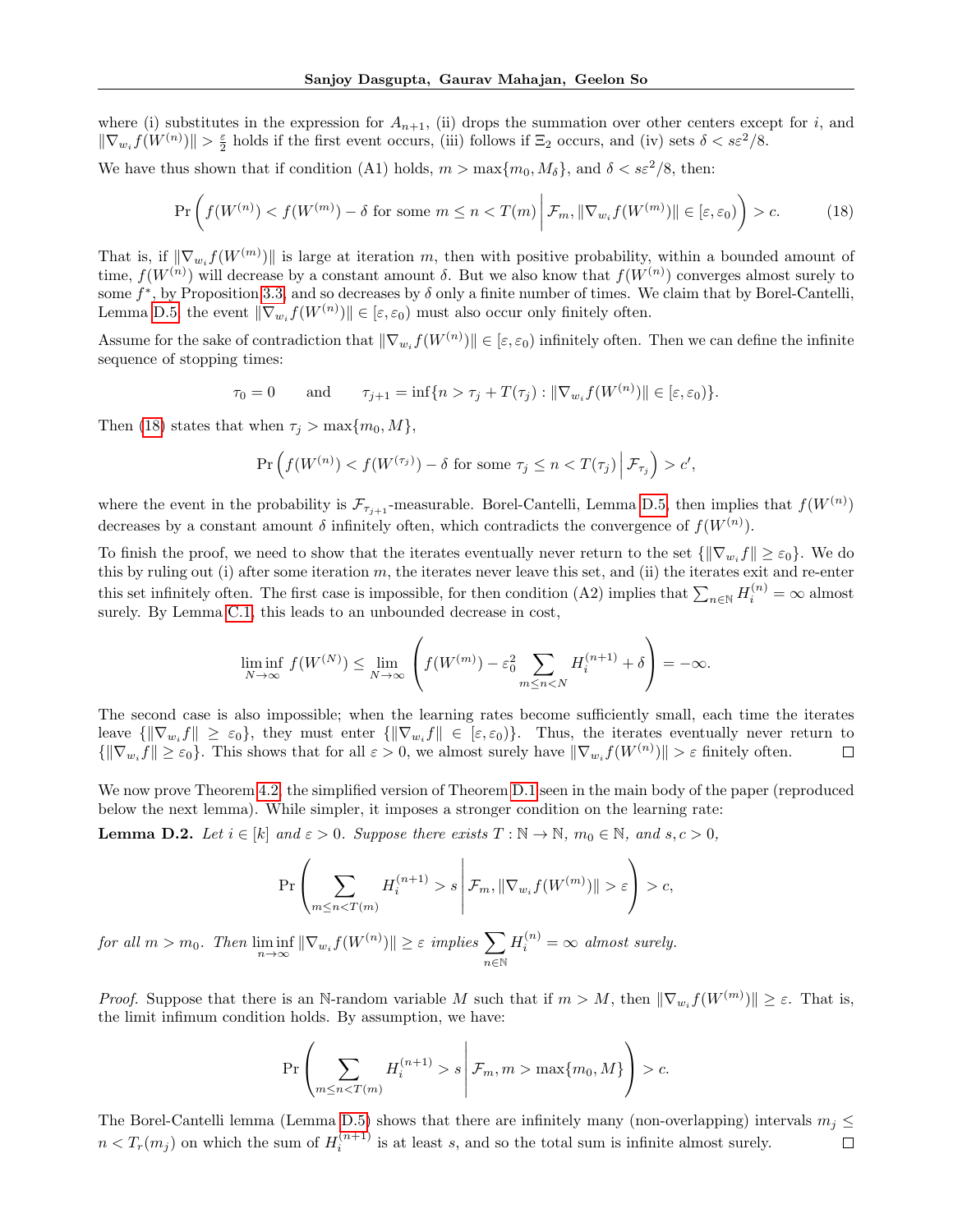**Lemma 4.1.** Let  $\{\nabla f = 0\}$  be compact in  $\mathcal{D}_R$ . There exists  $\varepsilon_0 > 0$  so that if  $\varepsilon \in [0, \varepsilon_0]$ , the sets  $\{\|\nabla f\| \leq \varepsilon\}$ and  $\{\|\nabla_{w_i} f\| \leq \varepsilon\}$  are compact in  $\mathcal{D}_R$  for  $i \in [k]$ .

*Proof.* Because the inclusion map  $\iota : \mathcal{D}_R \to \mathbb{R}^{k \times d}$  is continuous, if  $\{\nabla f = 0\}$  is compact in  $\mathcal{D}_R$ , then it is compact in  $\mathbb{R}^{k\times d}$ . On the other hand, the set of degenerate points  $Z := \mathbb{R}^{k\times d} \setminus \mathcal{D}$  is closed in  $\mathbb{R}^{k\times d}$ , for it is the union of closed sets  $A_{ij}$  for  $i \neq j$  defined by:

$$
A_{ij} := \{ ||w_i - w_j|| = 0 \}.
$$

Recall that if a closed set and a compact set in a metric space are disjoint, then they are separated by some positive distance  $\alpha > 0$ . So, as  $\{\nabla f = 0\}$  and Z are disjoint, no limit point of  $\{\nabla f = 0\}$  is degenerate.

And, because  $\nabla f$  is continuous on D, this implies that that there exists  $\varepsilon_0 > 0$  such that  $\{\|\nabla f\| \leq \varepsilon_0\}$  is compact. In particular, the  $\alpha/2$ -expansion of  $\{\nabla f = 0\}$  is compact in D, where the  $\alpha/2$ -expansion is the set of points a distance less than or equal to  $\alpha/2$  from a stationary point. Additionally, its boundary is compact and separated from  $\{\nabla f = 0\}$ , so  $w \mapsto ||\nabla f(w)||$  attains a minimum  $2\varepsilon_0 > 0$  on it. It follows by continuity that  $\{||\nabla f|| \leq \varepsilon\}$  for any  $\varepsilon \in [0, \varepsilon_0]$  is a closed set contained in the  $\alpha/2$ -expansion, hence compact.  $\Box$ 

The following lemma is used later in Appendix [E,](#page-24-0) using the same argument to show compactness:

<span id="page-23-2"></span>**Lemma D.3.** Let  $\varepsilon_0 > 0$  be given so that the set  $\{\|\nabla_{w_i} f\| \leq \varepsilon_0\}$  is compact. Fix  $0 \leq \varepsilon \leq \varepsilon' \leq \varepsilon_0$ . Then the level set  $K := \{\|\nabla_{w_i} f\| \in [\varepsilon, \varepsilon']\}$  is a nonempty compact set.

*Proof.* By Lemma [2.2,](#page-3-0) the map  $\phi: w \mapsto ||\nabla_{w_i} f(w)||$  is continuous. Since  $K = \phi^{-1}([\varepsilon, \varepsilon'])$  is the inverse of a closed set, it is a closed subset of  $\{\|\nabla_{w_i} f\| \leq \varepsilon_0\}$ , hence compact. Furthermore, K is nonempty; if this were not the case, then we claim that  $\{\|\nabla_{w_i} f\| \leq \varepsilon\} = \mathcal{D}_R$ . But this cannot be as  $\mathcal{D}_R$  is not compact.

As for the claim, note that the map  $w \mapsto \|\nabla_{w_i} f(w)\|$  is continuous and that the set  $\{\|\nabla_{w_i} f\| = 0\}$  is nonempty. So if there were some point  $w \in \mathcal{D}_R$  with  $\|\nabla_{w_i} f(w)\| > \varepsilon$ , then the intermediate value theorem implies that there is some other point w' with  $\|\nabla_{w_i} f(w')\| = \varepsilon$ , which violates our assumption.  $\Box$ 

**Theorem [4.2](#page-6-0)** (Convergence of iterates). Let  $W^{(n)}$  and  $H^{(n+1)}$  be as in Proposition [3.3.](#page-4-4) Suppose that for all  $i \in [k], \varepsilon > 0$ , and sufficiently small  $r > 0$ , there exists  $T : \mathbb{N} \to \mathbb{N}$ ,  $m_0 \in \mathbb{N}$ , and some  $s, c > 0$  so that:

$$
\Pr\left(\sum_{j\in[k]}\sum_{m\leq ns\;\middle|\; \mathcal{F}_m, \|\nabla_{w_i}f(W^{(m)})\|>\varepsilon\right)>c,
$$

for any  $m > m_0$ . Then,  $W^{(n)}$  asymptotically converges to stationary points of the k-means cost f almost surely.

*Proof.* By Lemma [4.1,](#page-5-0) there exists  $\varepsilon_0$  such that  $\{\|\nabla_{w_i} f\| \leq \varepsilon_0\}$  is compact for all  $i \in [k]$ . The conclusion follows from verifying the conditions of Theorem [D.1.](#page-20-0) Condition (A1) is assumed. Condition (A2) follows from Lemma [D.2,](#page-22-0) in which we set the  $\varepsilon$  parameter to  $\varepsilon_0$ .  $\Box$ 

<span id="page-23-0"></span>**Lemma D.4.** Let  $(K,d)$  be a compact metric space and  $h: K \to \mathbb{R}_{\geq 0}$  continuous. Define its zero set as  $Z = \{x \in K : h(x) = 0\}$ . For all  $\varepsilon > 0$ , there exists  $\delta > 0$  such that  $h(x) < \delta$  implies  $d(x, Z) < \varepsilon$ .

*Proof by contradiction.* Suppose there exists some sequence  $x_n$  that remains bounded away from Z, so that  $d(x_n, Z) \geq \varepsilon$ , but  $h(x_n)$  converges to zero. Then, by compactness, there is a convergent subsequence  $x_{n_k} \to x$ . By continuity,  $h(x) = 0$ , so that  $x \in Z$ . This is a contradiction; all the  $x_n$  are  $\varepsilon$ -bounded away from Z.  $\Box$ 

<span id="page-23-1"></span>**Lemma D.5** (Second Borel-Cantelli lemma, [Durrett](#page-9-10) [\(2019\)](#page-9-10)). Let  $(\Omega, \mathcal{F}, P)$  be a probability space, and let  $\mathcal{F}_n$ ,  $n \geq 0$  be a filtration with  $\mathcal{F}_0 = \{ \emptyset, \Omega \}$  and let  $B_n$ ,  $n \geq 1$  a sequence of events with  $B_n \in \mathcal{F}_n$ . Then:

$$
\{B_n \text{ occurs infinitely often}\} = \left\{\sum_{n=1}^{\infty} P(B_n \,|\, \mathcal{F}_{n-1}) = \infty\right\}.
$$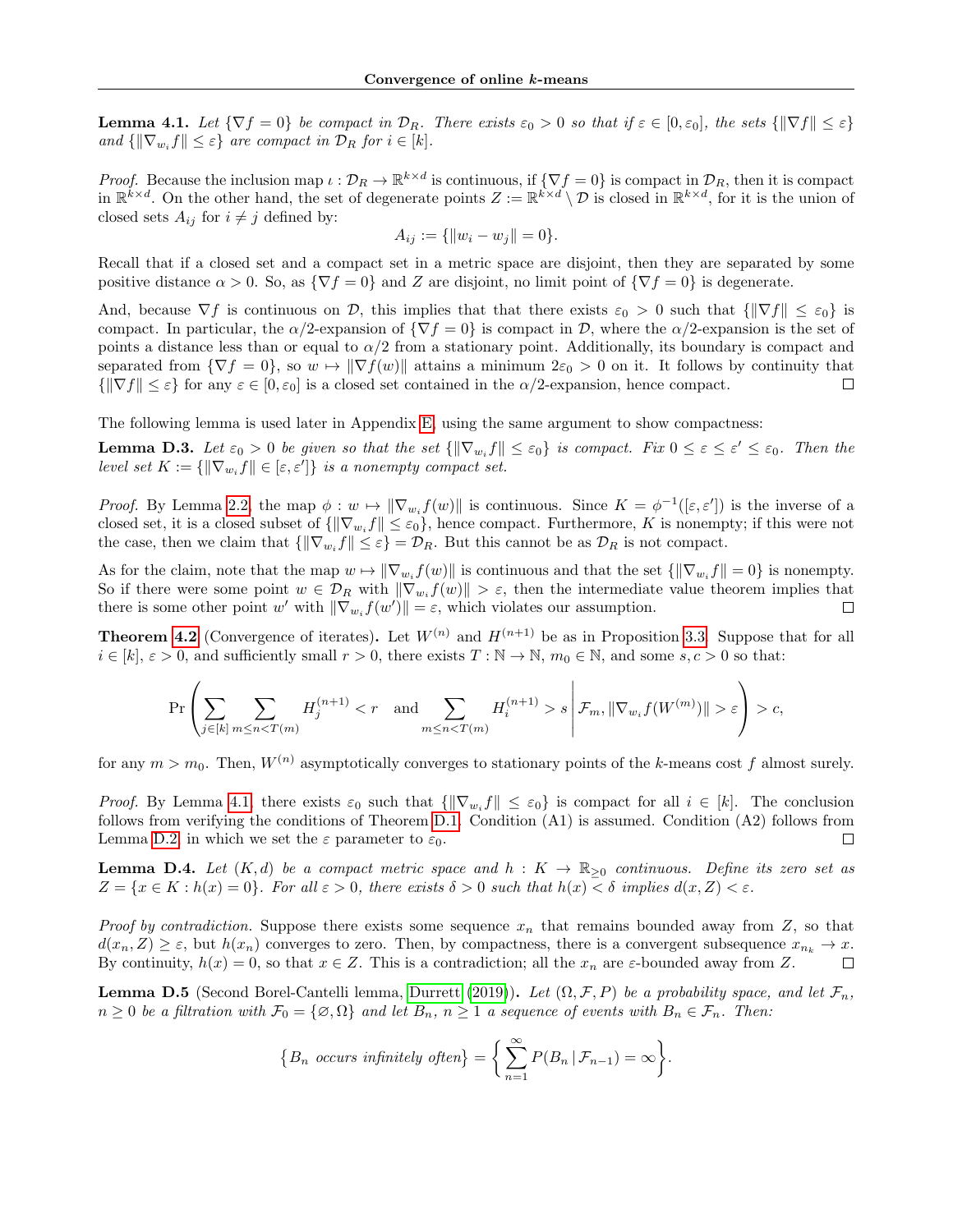# <span id="page-24-0"></span>E Analysis of the generalized online Lloyd's algorithm

In this section, we prove the convergence for the generalized online Lloyd's learning rate reproduced here:

$$
H_j^{(n+1)} = \frac{\mathbb{1}\{I^{(n+1)} = j\}}{\max\{n\widehat{P}_j^{(n)}, t_n\}} \quad \text{and} \quad \widehat{P}_j^{(n)} = \frac{1}{s_n} \sum_{n_o \le n' < n} \mathbb{1}\{I^{(n'+1)} = j\}.
$$

where we denote  $n_o = n - s_n$ , and where  $s_n$  and  $t_n$  are non-decreasing sequences. Denote  $P_j^{(n)} := P_j(W^{(n)})$ .

**Theorem 5.1** (Convergence of iterates, *[generalized online Lloyd's](#page-11-2)*). Let  $H_j^{(n)}$  and  $\hat{P}_j^{(n)}$  as in [\(4](#page-7-1) and [5\)](#page-7-2). Let  $s_n$ and  $t_n$  be non-decreasing sequences satisfying:

$$
\lim_{n \to \infty} \frac{n^{2/3} \log n}{s_n} = \lim_{n \to \infty} \frac{s_n \log s_n}{t_n} = \lim_{n \to \infty} \frac{t_n}{n} = 0.
$$

If p is continuous, then  $W^{(n)}$  asymptotically converges to stationary points of its k-means cost almost surely. **Remark E.1** (Existence of  $s_n$  and  $t_n$ ). Note that it is fairly easy to construct sequences  $s_n$  and  $t_n$  satisfying the condition of Theorem [5.1.](#page-7-0) In particular, let  $s_n = n^{\alpha}$  and  $t_n = n^{\beta}$ , where  $2/3 < \alpha < \beta < 1$ .

We show convergence by verifying conditions (A1) and (A2) of Theorem [D.1.](#page-20-0) The bulk of our effort is spent on the first condition. Here is a brief guide to the objects in this analysis. Recall the form of (A1):

$$
\Pr\left(\sum_{j\in[k]}\sum_{m\leq n< T(m)}H_j^{(n+1)}s\,\middle|\, \mathcal{F}_m, \|\nabla_{w_i}f(W^{(m)})\|\in [\varepsilon,\varepsilon_0)\right)>c.
$$

Since  $H_j^{(n+1)}$  depends on the estimator  $\widehat{P}_j^{(n)}$ , there are two time units of analysis: (i) many short intervals of length  $s_n$  from  $n_0$  to n used to compute the estimators, and (ii) the much longer interval from m to  $T(m)$  over which we aim to bound the behavior of the accumulated learning rates.

It turns out that our ability to control  $\widehat{P}_j^{(n)}$  depends on how smooth the maps  $P_j : \mathcal{D}_R \to [0,1]$  are on a neighborhood of the trajectory of the iterates during the short intervals. The main issue is that the  $P_j$ 's are not nice everywhere on  $\mathcal{D}_R$ . All is not lost though, for (A1) requires these bounds only when  $\|\nabla_{w_i} f(W^{(m)})\| \leq \varepsilon_0$ . Hope remains if  $\{\|\nabla_{w_i} f\| \leq \varepsilon_0\}$  lies in some region K of  $\mathcal{D}_R$  on which the maps  $P_j$  are well-behaved. Indeed, we shall be able to find such a  $K$  onto which we can restrict our analysis. But we cannot simply condition on a future event that the trajectories remain in  $K$ , since many of the tools we use from martingale analysis break if we do so. To handle this, let us define the notion of a core set.

**Definition E.2** (*r*-core set). Given  $S \subset \mathcal{D}_R$ , we say that  $S_{\circ}$  is an *r*-core set of S if for all  $m, n \in \mathbb{N}$ ,

$$
W^{(m)} \in S_{\text{o}} \quad \text{and} \quad \sum_{j \in [k]} \sum_{m \le n' < n} H_j^{(n'+1)} < r \qquad \Longrightarrow \qquad \forall m \le n' \le n, \quad W^{(n')} \in S \quad \text{a.s.} \tag{19}
$$

In other words, if we are presently in an r-core set  $W^{(m)} \in S_{\text{o}}$ , then we are guaranteed to remain in S so long as the accumulated learning rate does not exceed r.

<span id="page-24-1"></span>Remark E.3. Recall from Lemma [3.2](#page-4-2) that the displacement in iterates is bounded by the accumulated learning rate by an additional factor of 2R. It follows that  $S_{\circ}$  is an r-core set of S whenever (i)  $S_{\circ}$  is contained in S, and (ii)  $S_0$  is separated from the boundary  $\partial S$  by a distance of  $2R \cdot r$ . Here,  $\partial S := \text{closure}(S) \setminus \text{interior}(S)$ .

If we find an  $r_\circ$ -core set  $K_\circ$  of K, we can ensure that iterates remain in K from times  $n_\circ$  through n whenever  $W^{(n_\circ)}$ begins in  $K<sub>o</sub>$  and the accumulated learning rates do not exceed  $r<sub>o</sub>$ . It turns out that we will eventually always be able to upper bound the accumulated learning rate by  $r_{\rm \circ}$ ; in fact, Lemma [E.9](#page-31-0) shows that the accumulated learning rate over this short interval  $n<sub>o</sub>$  to n converges to zero.

This allows us to analyze  $\widehat{P}_j^{(n)}$ . For example, if  $W^{(n_0)} \in K_0$ , Lemma [E.10](#page-32-0) applies Azuma-Hoeffding's to show that the estimator is consistent. In fact, it is concentrated with high probability:

<span id="page-24-2"></span>
$$
\Pr\left(\left|\widehat{P}_j^{(n)} - P_j^{(n)}\right| \le a_n \middle| \mathcal{F}_{n_\circ}, \ W^{(n_\circ)} \in K_\circ\right) > 1 - \frac{1}{n}.\tag{20}
$$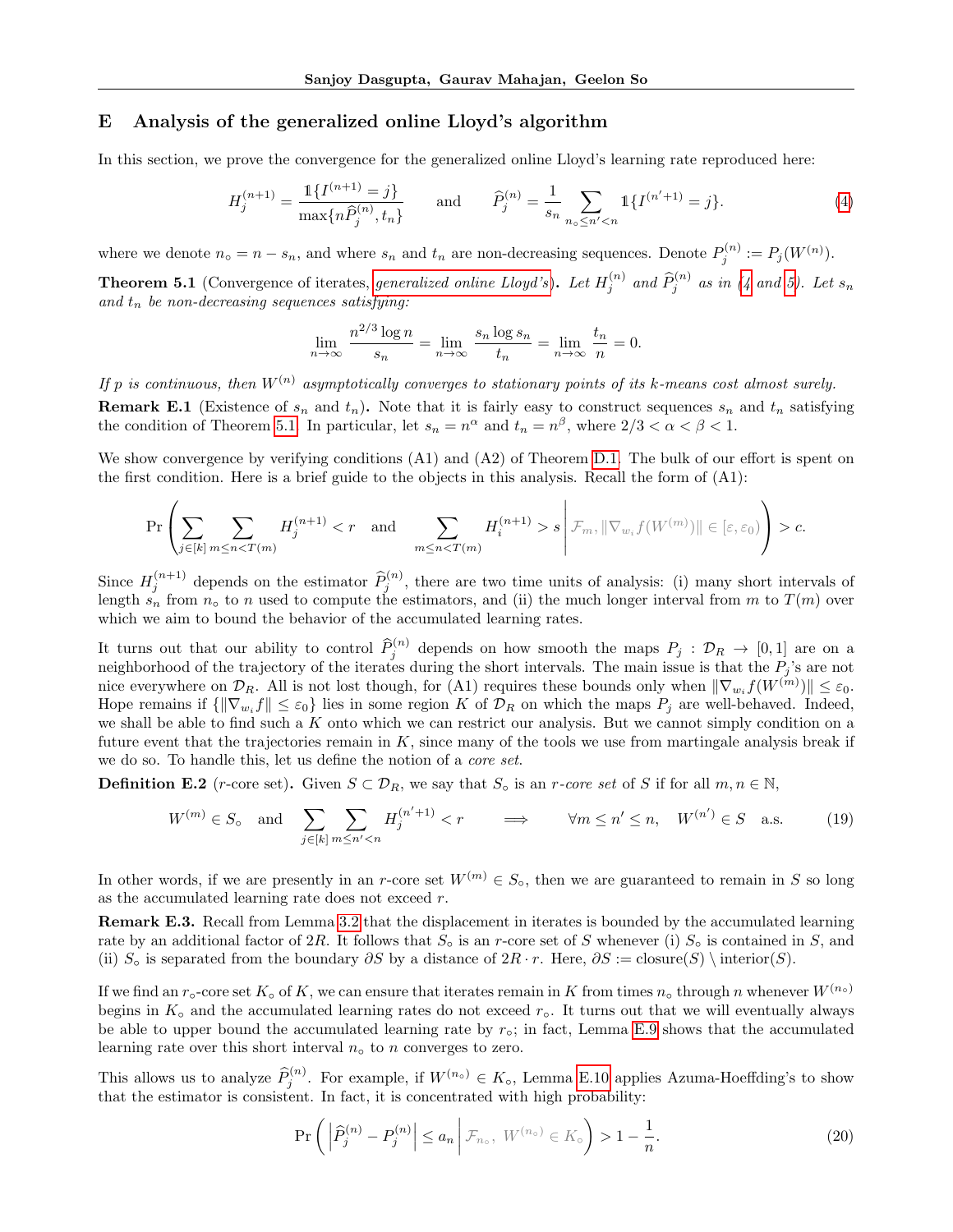where  $a_n \to 0$  is a sequence depending on  $s_n$  and  $t_n$  that converges to zero.

<span id="page-25-0"></span>So far, our discussion has focused on the analyses over the short intervals. But, we also have to bound the behavior of the learning rates over the long interval from  $m$  to  $T(m)$ . Here, we run into the same issue: at time m, we cannot condition on the future event that the iterates remain in  $K_{\circ}$ , which we need to control the individual learning rates. We need to be able to be able to choose  $K_{\circ}$  and K so that  $\{\|\nabla_{w_i} f\| \leq \varepsilon_0\}$  is an  $r_0$ -core set of  $K_{\circ}$ . This is in fact possible; we obtain a sequence of core sets seen in Figure [1.](#page-25-0)



Figure 1: A sequence of subsets:  $\{\nabla f = 0\} \subset {\{\|\nabla_{w_i} f\| \le \varepsilon_0\}} \subset K_\circ \subset K \subset \mathcal{D}_R$ . The page is  $\mathcal{D}_R$ . As  $P_j$  is not well-behaved over all of  $\mathcal{D}_R$ , we construct a compact subset K (light gray) over which the maps  $P_j$  are L-Lipschitz. K contains an  $r_{\text{o}}$ -core set  $K_{\text{o}}$  (gray), allowing Lemma [E.10](#page-32-0) to control the behavior of estimators over short intervals of length  $s_n$  when  $W^{(n_0)} \in K_o$ . To control the learning rates over the long interval m to  $T(m)$ , we chose  $K_{\circ}$  and K so that  $\{\|\nabla_{w_i} f\| \leq \varepsilon_0\}$  (dark gray) is an  $r_0$ -core set of  $K_\circ$ . We show in Lemma [E.4](#page-26-0) that when iterates start within this set, then they do not exit  $K_{\circ}$  with constant probability during the long interval. The white squiggly line depicts the trajectory of such a sequence of iterates. Notice that  $\{\|\nabla_{w_i} f\| \leq \varepsilon_0\}$  contains the set of stationary points (black).

### E.1 Proof of Theorem [5.1](#page-7-0)

Fix  $\varepsilon_0 > 0$  so that  $K := \{\|\nabla_{w_i} f\| \leq 3\varepsilon_0\}$  is compact; such an  $\varepsilon_0$  exists by Lemma [4.1.](#page-5-0) Because each of the  $P_j: \mathcal{D}_R \to [0,1]$  is locally Lipschitz by Lemma [E.11,](#page-33-0) there exists a constant  $L > 0$  so that they are all L-Lipschitz on K. Put  $K_{\circ} := \{\|\nabla_{w_i} f\| \leq 2\varepsilon_0\}$ . Then  $K_{\circ}$  is bounded away from  $\partial K := \{\|\nabla_{w_i} f\| = 3\varepsilon_0\}$ , since both are disjoint, non-empty, and compact sets, by Lemma [D.3.](#page-23-2) Thus, Remark [E.3](#page-24-1) implies that  $K_0$  is an  $r_0$ -core set of K for some  $r \circ > 0$ . Similarly,  $\{\|\nabla_{w_i} f\| \leq \varepsilon_0\}$  is an  $r_0$ -core set of  $K \circ$  for some  $r_0 > 0$ .

We also define the sequence:

$$
a_n := c \cdot \left(\frac{1}{t_{n_0}} + \frac{s_n \log s_n}{n}\right) \quad \text{and} \quad c := \max\{1, 256kRL\}. \tag{21}
$$

For any  $r > 0$ , define the function  $T_r : \mathbb{N} \to \mathbb{N}$  so that  $T_r(m)$  is the unique natural number so that:

<span id="page-25-1"></span>
$$
\sum_{m \le n < T_r(m)} \frac{1}{n} \le r < \sum_{m \le n \le T_r(m)} \frac{1}{n}.\tag{22}
$$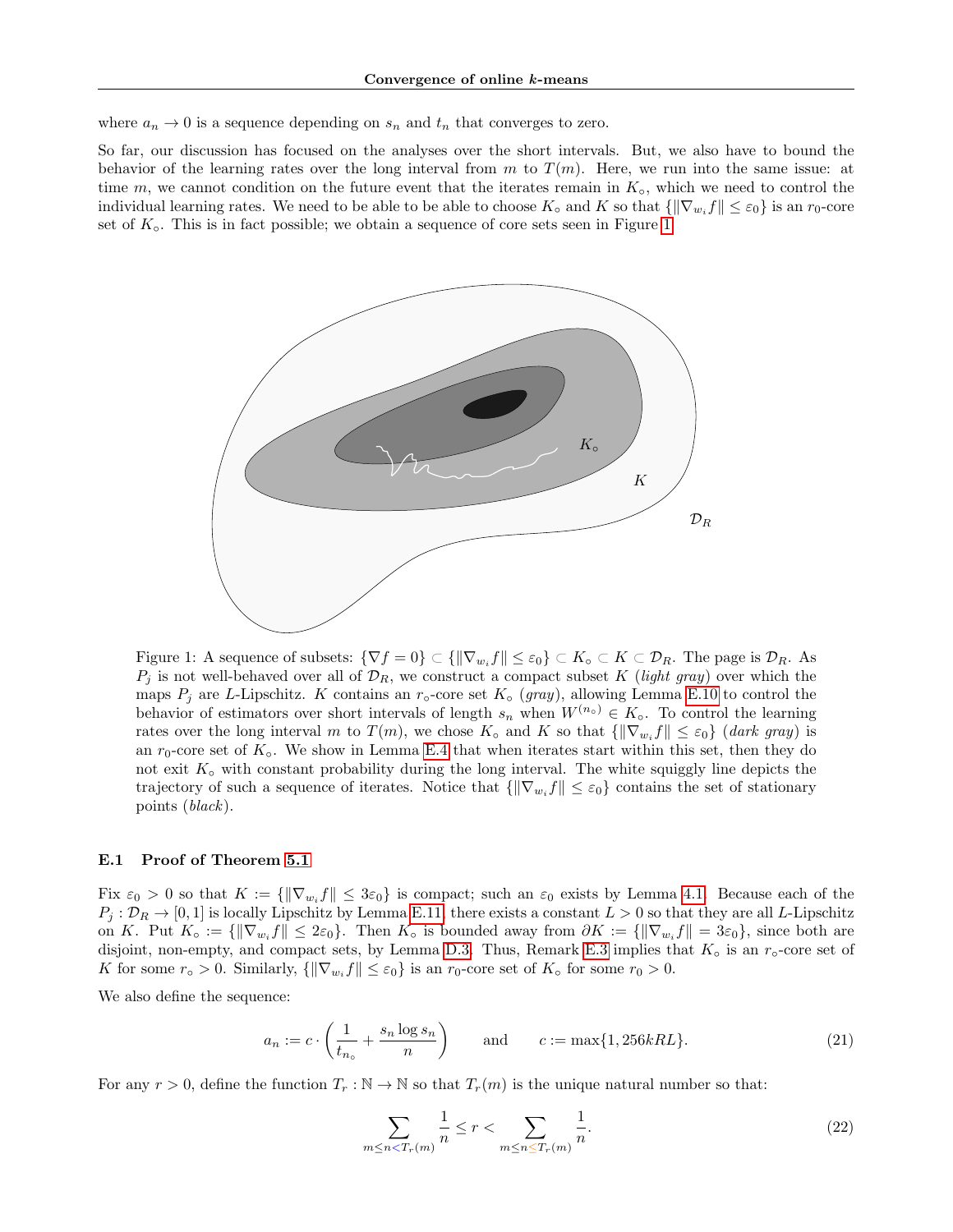Because  $\{\|\nabla_{w_i} f\| \leq \varepsilon_0\}$  is an  $r_0$ -core set of  $K_{\circ}$ , the following lemma shows that we can choose T so that eventually, whenever  $W^{(m)} \in \{\|\nabla_{w_i} f\| \leq \varepsilon_0\}$ , then iterates will remain in  $K_{\circ}$  for the whole duration from m through  $T(m)$  with constant probability. In fact, it more generally verifies the first half of condition (A1).

<span id="page-26-0"></span>**Lemma E.4.** Let  $H_j^{(n)}$  and  $\widehat{P}_j^{(n)}$  be defined as in [\(4\)](#page-7-1), and let  $s_n$  and  $t_n$  be non-decreasing sequences in N. Let  $\varepsilon_0, K, K_\circ, L, r_\circ, r_0, a_n, c$  be given as above. Let  $0 < r < \min\{\ln 2, r_0\}$ . Assume that there exists  $m_0 \in \mathbb{N}$  such that for all  $n \geq m_0$ , the following hold:

- (a)  $4n^{2/3}(\log 2n)^{1/3} \leq s_n \leq \frac{1}{2}n 1$
- (b)  $a_n < \min\{cr \circ /16k, t_n/n\}$
- (c)  $s_{2n}/t_n < r/12k$ .

Then, the function  $T \equiv T_{Cr}$  where  $C = 1/18k$  satisfies for all  $m \ge m_0$ :

$$
\Pr\left(\sum_{j\in[k]}\sum_{m\leq n
$$

Proof of Lemma [E.4.](#page-26-0) The essence of the proof will be to apply Markov's inequality by bounding the expectation of the summed learning rates. Since  $H_j^{(n+1)}$  is of the form:

$$
H_j^{(n+1)} = \frac{\mathbb{1}\{I^{(n+1)} = j\}}{\max\{n\widehat{P}_j^{(n)}, t_n\}},
$$

we upper bound it via the concentration result [\(20\)](#page-24-2) of Lemma [E.10,](#page-32-0) which lower bounds  $\widehat{P}_j^{(n)}$  when iterates have not strayed out of  $K<sub>o</sub>$  by time  $n<sub>o</sub>$ . Then, we apply Markov's to a related stopped process that sets learning rates to zero once iterates exit  $K_o$ . Let  $(Z_n)_{n>m}$  be the accumulated learning rates from time m,

$$
Z_n = \sum_{j \in [k]} \sum_{m \le n' < n} H_j^{(n'+1)}.
$$

Define  $\tau$  as the exit time from  $K_0$  and  $(Z_{n\wedge \tau})_{n>m}$  be the stopped process:

<span id="page-26-1"></span>
$$
\tau := \min_{n \ge m} \{ W^{(n)} \notin K_{\circ} \} \quad \text{and} \quad Z_{n \wedge \tau} = \sum_{j \in [k]} \sum_{m \le n' < n \wedge \tau} H_j^{(n'+1)}, \tag{23}
$$

where  $n \wedge \tau := \min\{n, \tau\}$ . We conditioned on  $W^{(m)} \in {\{\|\nabla_{w_i} f\| \leq \varepsilon_0\}}$  to be initially in an  $r_0$ -core set of  $K_0$ . So, the iterates will remain in  $K_{\circ}$  through iteration n if  $Z_n < r_0$ . We claim that if  $r < r_0$ , then the events  $\{Z_n < r\}$ and  $\{Z_{n\wedge\tau} < r\}$  are equal. Indeed, we have that if  $Z_n < r < r_0$ , then  $Z_{n\wedge\tau} = Z_n$ . And because the accumulated learning rate when the process stops  $Z<sub>\tau</sub>$  must be at least  $r_0$ , we also have that if  $Z_{n \wedge \tau} < r < r_0$ , then the process has not stopped yet, so that  $Z_{n \wedge \tau} = Z_n$ . Thus:

$$
\Pr\left(Z_n \ge r \,\big|\, \mathcal{F}_m, \|\nabla_{w_i} f(W^{(m)})\| \le \varepsilon_0\right) = \Pr\left(Z_{n \wedge \tau} \ge r \,\big|\, \mathcal{F}_m, \|\nabla_{w_i} f(W^{(m)})\| \le \varepsilon_0\right).
$$

We now bound the right-hand side by bounding the expected value of  $Z_{T(m)\wedge\tau}$  and applying Markov's. The expected value of  $Z_{T(m)\wedge\tau}$  can be bounded by considering each term within the summation [\(23\)](#page-26-1) individually:

$$
\mathbb{E}\left[Z_{T(m)\wedge\tau}\left|\mathcal{F}_m\right| \|\nabla_{w_i}f(W^{(m)})\| \leq \varepsilon_0\right] \leq \sum_{j\in[k]} \sum_{m\leq n\leq T(m)} \mathbb{E}\left[H_j^{(n+1)}\left|\mathcal{F}_m\right| \|\nabla_{w_i}f(W^{(m)})\| \leq \varepsilon_0, \tau > n_0\right].
$$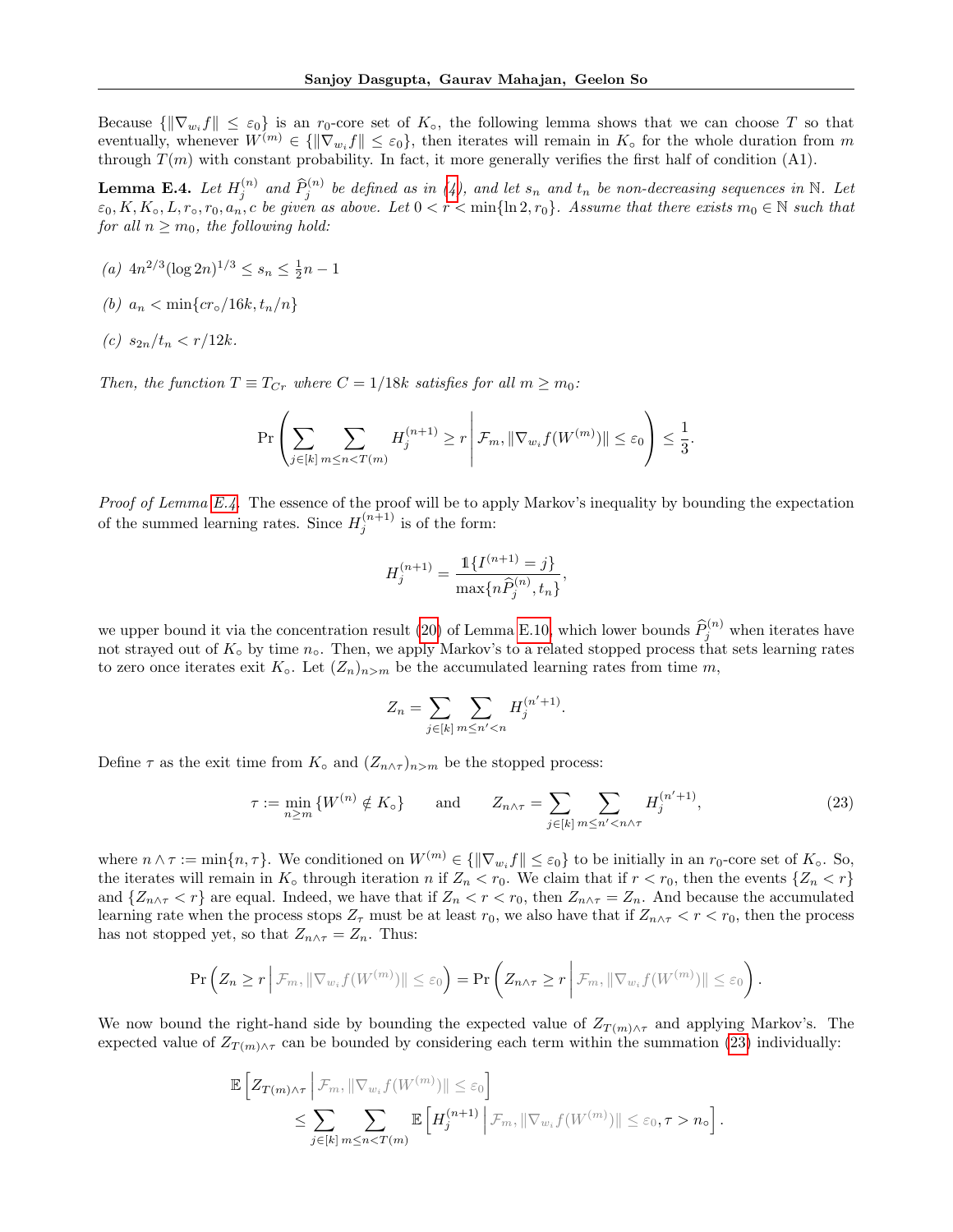Consider two intervals: (1) a warm-up interval  $m \le n \le m + s_{T(m)}$  during which  $n_{\circ} < m$  is possible, and (2) the tail interval  $m + s_{T(m)} < n < T(m) \land \tau$  during which  $n_{\circ} \geq m$  holds. For interval (1), we use the coarse bound  $H_j^{(n+1)} \leq t_m^{-1}$ . In interval (2), for any center  $j \in [k]$  and iteration  $m + s_{T(m)} \leq n < T(m)$ , we have:

$$
\mathbb{E}\left[H_j^{(n+1)}\middle|\mathcal{F}_m, \|\nabla_{w_i}f(W^{(m)})\| \leq \varepsilon_0, \tau > n_0\right]
$$
\n
$$
\stackrel{\text{(i)}}{=} \mathbb{E}\left[\mathbb{E}\left[H_j^{(n+1)}\middle|\mathcal{F}_n\right]\middle|\mathcal{F}_m, \|\nabla_{w_i}f(W^{(m)})\| \leq \varepsilon_0, \tau > n_0\right]
$$
\n
$$
\stackrel{\text{(ii)}}{=} \mathbb{E}\left[\frac{P_j^{(n)}}{\max\{n\widehat{P}_j^{(n)}, t_n\}}\middle|\mathcal{F}_m, \|\nabla_{w_i}f(W^{(m)})\| \leq \varepsilon_0, \tau > n_0\right]
$$
\n
$$
\stackrel{\text{(iii)}}{=} \frac{3}{n}.
$$

where (i) follows from the tower law for conditional expectations, (ii) from plugging in the form of  $H_j^{(n+1)}$ , and (iii) we must prove. But assuming this to be the case, we then have the upper bound:

$$
\mathbb{E}\left[Z_{T(m)\wedge \tau}\left|\mathcal{F}_m, \|\nabla_{w_i} f(W^{(m)})\|\leq \varepsilon_0\right]\leq \frac{k(s_{T(m)}+1)}{t_m}+\sum_{m\leq n
$$

where the last inequality holds because  $m_0$  is sufficiently large so that  $s_{2m}/t_m < r/12k$  in condition (c) holds, and because  $T \equiv T_{Cr}$ , where  $C = 1/18k$ . In particular, we assumed that  $Cr < \ln 2$ , so Corollary [E.13](#page-35-1) shows that  $T(m) \le 2m$ ; as  $s_n$  is non-decreasing,  $s_{T(m)} + 1 \le 2s_{2m}$ . Thus, the first term is upper bounded by  $r/6$ . The second term is less than  $r/6$  by the definition of T. The lemma follows from Markov's inequality.

Only inequality (iii) above is left. Since  $n<sub>o</sub> \geq m$ , by the tower law again, it suffices to show:

$$
\mathbb{E}\left[\frac{P_j^{(n)}}{\max\{n\widehat{P}_j^{(n)},t_n\}}\,\bigg|\,\mathcal{F}_{n_\circ},\ \tau>n_\circ\right]\leq\frac{3}{n}.
$$

Note that because  $\tau > n<sub>°</sub>$ , we have  $W^{(n<sub>°</sub>)} \in K<sub>°</sub>$ . This along with conditions (a) and (b) shows that Lemma [E.9](#page-31-0) and Lemma [E.10](#page-32-0) may be applied; we use them as follows. Consider two cases separately:

$$
\{P_j^{(n_\circ)} \le a_n\} \qquad \text{and} \qquad \{P_j^{(n_\circ)} > a_n\}.
$$

Lemma [E.9](#page-31-0) shows that  $P_j^{(n_0)}$  and  $P_j^{(n)}$  are almost surely within  $a_n/8$  of each other. Thus in the first case:

$$
\mathbb{E}\left[\frac{P_j^{(n)}}{\max\{n\widehat{P}_j^{(n)},t_n\}}\middle|\mathcal{F}_{n_\circ},\ \tau>n_\circ\ P_j^{(n_\circ)}\leq a_n\right]\leq\frac{9}{8}\frac{a_n}{t_n}\leq\frac{3}{n},
$$

where the last inequality holds because we assumed that  $a_n/t_n \leq \frac{1}{n}$ .

In the second case, Lemma [E.10](#page-32-0) shows that  $P_j^{(n)}/\widehat{P}_j^{(n)} < 2$  with probability at least  $1 - \frac{1}{n}$ . Because  $H_j^{(n+1)} \leq 1$ , the failure mode contributes at most  $\frac{1}{n}$  to the expectation:

$$
\mathbb{E}\left[\frac{P_j^{(n)}}{\max\{n\widehat{P}_j^{(n)},t_n\}}\middle|\mathcal{F}_{n_\circ},\ \tau>n_\circ,\ P_j^{(n_\circ)}>a_n\right]\leq\frac{2}{n}+\frac{1}{n}\leq\frac{3}{n}.
$$

<span id="page-27-0"></span>**Remark E.5.** As we mentioned earlier, when r, T and  $m_0$  are defined as in Lemma [E.4,](#page-26-0) this result shows that the iterates from m through  $T(m)$  remain in  $K_0$  with probability at least  $2/3$  when  $m \geq m_0$ . This is because we conditioned on  $W^{(m)} \in \{\|\nabla_{w_i} f\| \leq \varepsilon_0\}$ , which is an  $r_0$ -core set of  $K_{\circ}$ , and we assumed  $r < r_0$ .

Introducing a few more conditions, which we highlight in blue, leads to all of (A1).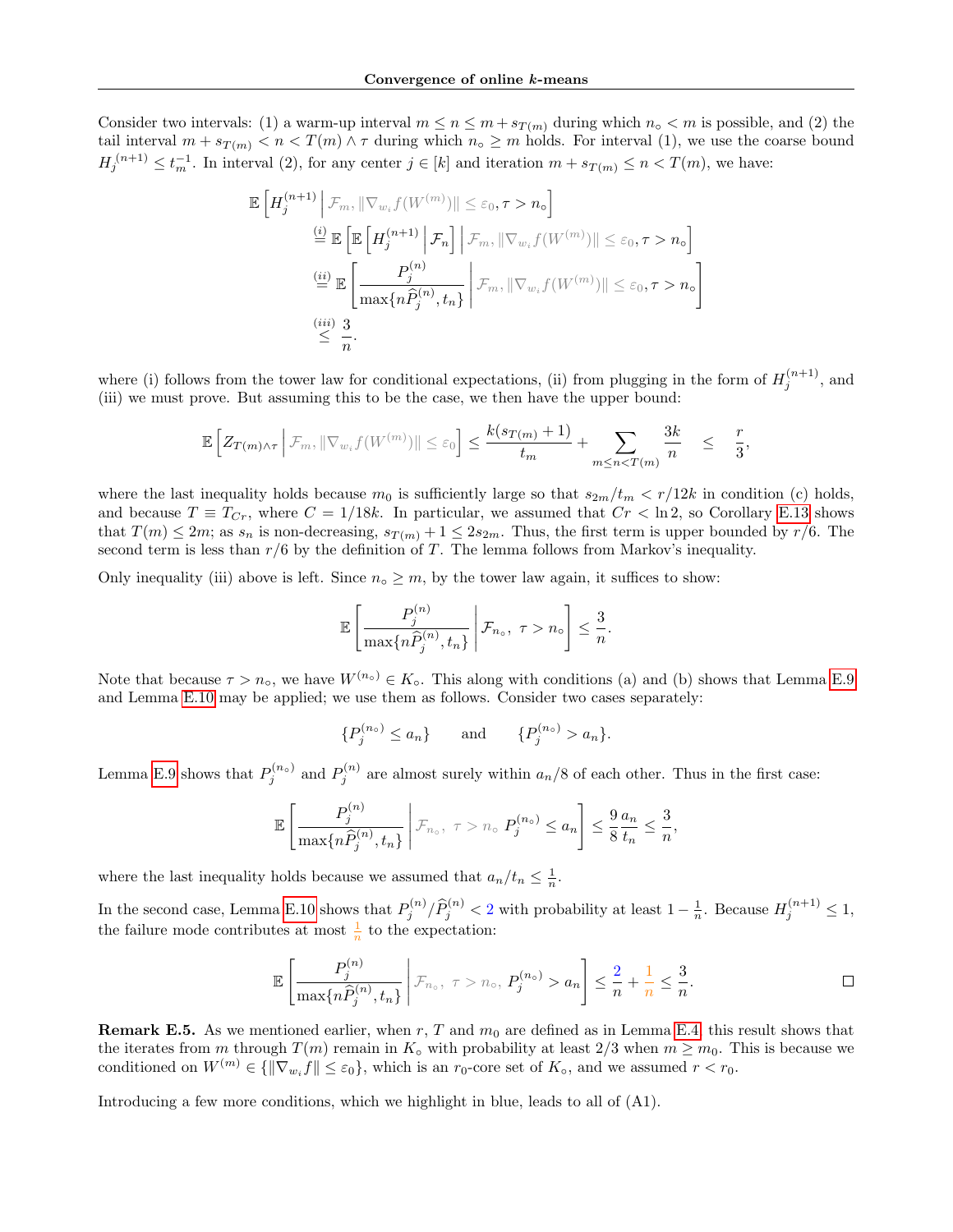<span id="page-28-0"></span>**Lemma E.6.** Let  $H_j^{(n)}$  and  $\widehat{P}_j^{(n)}$  be defined as in [\(4\)](#page-7-1), and let  $s_n$  and  $t_n$  be non-decreasing sequences in N. Let  $\varepsilon_0, K, K_\circ, L, r_\circ, r_0, a_n, c$  be given as above. Let  $\varepsilon \in (0, \varepsilon_0)$  and also let  $0 < r < \min\{\ln 2, r_0, \varepsilon/8R^2L, \frac{1}{C}\ln\frac{7}{6}\}$ . Set  $s = Cr/8$ . Assume that there exists  $m_0 \in \mathbb{N}$  such that for all  $n \geq m_0$ , the following hold:

- (a)  $4n^{2/3}(\log 2n)^{1/3} \leq s_n \leq \min\{\frac{1}{2}n-1, \frac{1}{2}(e^{Cr/2}-1)n e^{Cr/2}\}\$ (b)  $a_n < \min\{cr \circ / 16k, t_n/n, \varepsilon / 4R\}$
- (c)  $s_{2n}/t_n < r/12k$ .
- (d)  $e^{Cr/2}$  $2n\ln 6/s < t_n < n\varepsilon/8R$ .

Then, the function  $T \equiv T_{Cr}$  where  $C = 1/18k$  satisfies for all  $m \ge m_0$ :

$$
\Pr\left(\sum_{j\in[k]} \sum_{m\leq n="" <="" [\varepsilon,="" \,="" \frac{1}{3}.<="" \in="" \mathcal{f}_m,="" \middle|="" \quad="" \right)="" \sum_{m\leq="" \text{and}="" \varepsilon_0)="" \|\nabla_{w_i}="" f(w^{(m)})\|="" h_i^{(n+1)}="" h_j^{(n+1)}="" math="" n
$$

*Proof of Lemma [E.6.](#page-28-0)* The learning rate  $H_i^{(n+1)}$  has conditional expectation:

$$
\mathbb{E}\left[H_i^{(n+1)}\,\middle|\,\mathcal{F}_n\right] = \mathbb{E}\left[\frac{\mathbb{1}\{I^{(n+1)}=i\}}{\max\{n\widehat{P}_i^{(n)},t_n\}}\,\middle|\,\mathcal{F}_n\right] = \frac{P_i^{(n)}}{\max\{n\widehat{P}_i^{(n)},t_n\}}
$$

<span id="page-28-1"></span>.

Thus, the sequence  $H_i^{(n+1)} - \mathbb{E}\left[H_i^{(n+1)}\middle| \mathcal{F}_n\right]$  is a martingale difference sequence with bounded increments:

$$
\left| \frac{\mathbb{1}\{I^{(n+1)} = i\} - P_i^{(n)}}{\max\{n\hat{P}_i^{(n)}, t_n\}} \right| \le \frac{1}{t_n}.
$$

Define  $\mu$  and  $\nu$  as follows:

$$
\mu:=\sum_{m\leq n< T(m)}\frac{P_i^{(n)}}{\max\{n\widehat{P}_i^{(n)},t_n\}}\qquad\text{and}\qquad \nu:=\left(\sum_{m\leq n< T(m)}\frac{1}{t_n^2}\right)^{-1}.
$$

Azuma-Hoeffding's implies that the accumulated learning rates for the *i*th center concentrates about  $\mu$ ,

$$
\Pr\left(\sum_{m\leq n \mu - s \middle| \mathcal{F}_m, \|\nabla_{w_i} f(W^{(m)})\| \in [\varepsilon, \varepsilon_0)\right) > 1 - \exp\left(-\frac{1}{2}\nu s^2\right) > \frac{5}{6},\tag{24}
$$

where the last inequality follows from:

$$
\nu = \left(\sum_{m \le n < T(m)} \frac{1}{t_n^2}\right)^{-1} \stackrel{(i)}{\ge} \frac{1}{e^{Cr} - 1} \frac{t_m^2}{m} \stackrel{(ii)}{>} \frac{2\ln 6}{s^2},
$$

since (i)  $T(m) - m \leq (e^{Cr} - 1)m$  by Corollary [E.13](#page-35-1) and  $t_n$  is non-decreasing, and (ii)  $t_n > e^{Cr/2} \sqrt{\frac{F(1 + r_1)}{2}}$  $2n\ln 6/s$  by assumption (d). We also claim that:

<span id="page-28-2"></span>
$$
\Pr\left(\sum_{j\in[k]}\sum_{m\leq n\leq T(m)}H_j^{(n+1)}2s\bigg|\,\mathcal{F}_m,\|\nabla_{w_i}f(W^{(m)})\|\in[\varepsilon,\varepsilon_0)\right>\frac{1}{2}.\tag{25}
$$

Assuming the claim, we obtain the desired result by combining [\(24\)](#page-28-1) and [\(25\)](#page-28-2) by a union bound. Now, only the claim remains, but let's first reduce notation. Denote the two events in [\(25\)](#page-28-2) by  $\Xi$  and E,

$$
\Xi = \left\{ \sum_{j \in [k]} \sum_{m \le n < T(m)} H_j^{(n+1)} < r \right\} \qquad \text{and} \qquad \mathcal{E} := \left\{ \sum_{m \le n < T(m)} \frac{P_i^{(n)}}{\max\{n \widehat{P}_i^{(n)}, t_n\}} > 2s \right\},
$$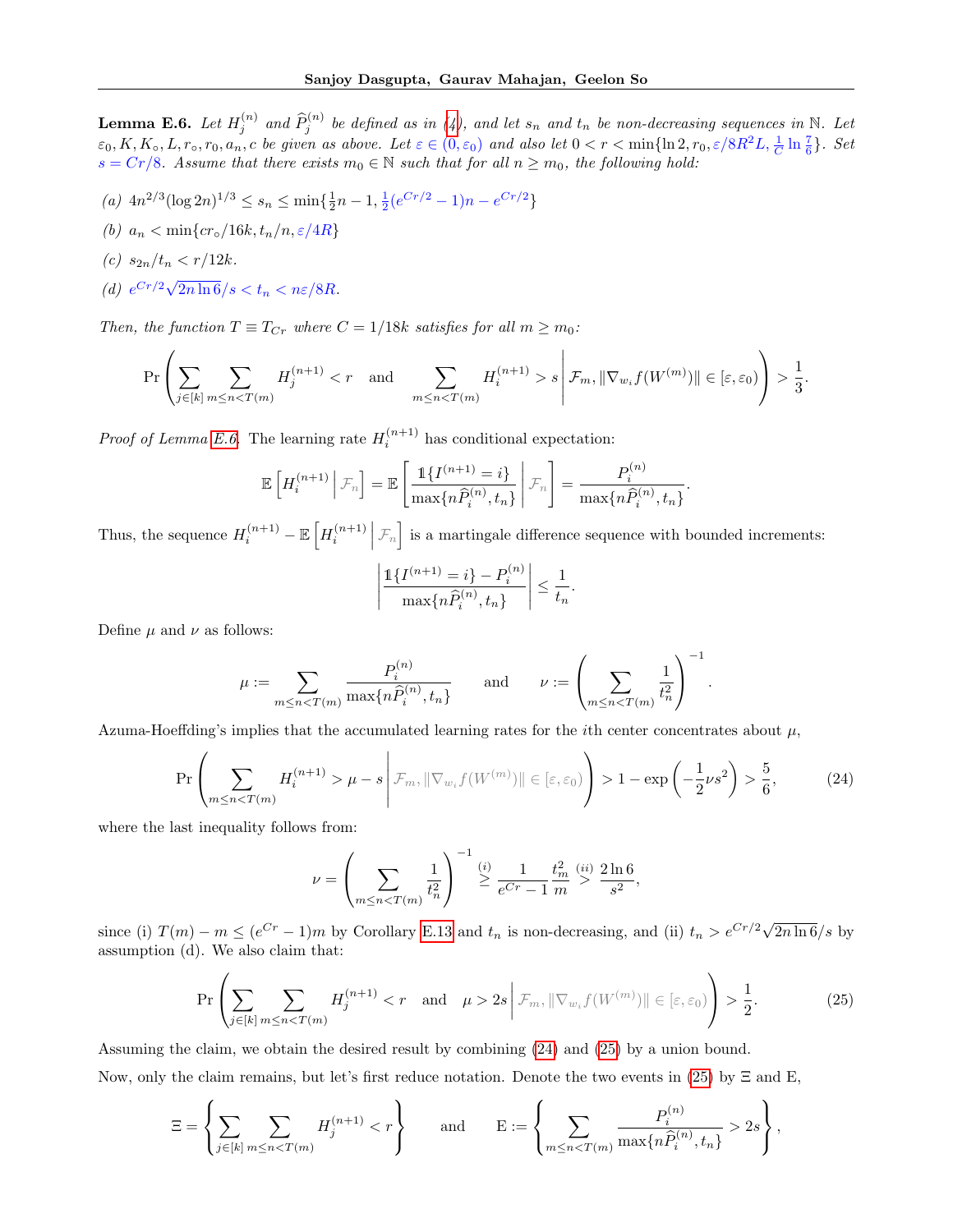and let  $F = \mathcal{F}_m$ ,  $\|\nabla_{w_i} f(W^{(m)})\| \in [\varepsilon, \varepsilon_0]$  denote the conditioning; [\(25\)](#page-28-2) states that  $\Pr(\Xi \cap E | F) > 1/2$ . From Lemma [E.4,](#page-26-0) we have  $Pr(\Xi | F) > 2/3$ . Thus, we just need to show that the event  $E|F$  also likely holds. This turns out to be the case if for nearly all iterations between m and  $T(m)$ , the conditional expectation satisfies:

<span id="page-29-0"></span>
$$
\frac{P_i^{(n)}}{\max\{n\widehat{P}_i^{(n)}, t_n\}} > \frac{1}{2n}.\tag{26}
$$

Again to reduce notation, denote the event in [\(26\)](#page-29-0) by  $E_n$ . Then specifically, E occurs if all events  $E_n$  occur over times  $m + s_{T(m)} \leq n < T(m)$ . This is due the definition of T, which implies the following:

$$
\sum_{m+s_{T(m)}\leq n
$$

where (i) follows from Lemma [E.12,](#page-35-0) (ii) from Corollary [E.13,](#page-35-1) and (iii) from setting  $s = Cr/8$  and our choice of upper bound on  $s_n$ . In particular, because  $r < \ln 2$ , Corollary [E.13](#page-35-1) shows that  $T(m) \leq 2m$ . Since  $s_n$  is non-decreasing,  $s_{T(m)} \leq s_{2m} \leq (e^{Cr/2} - 1)m - e^{Cr/2}$ . A little bit of algebra then verifies (iii).

The natural way to prove [\(25\)](#page-28-2) would then be to union bound the probability of failure:

$$
\Pr\left(\Xi^c \cup \mathrm{E}^c \mid \mathrm{F}\right) \leq \Pr\left(\Xi^c \mid \mathrm{F}\right) + \sum_{m+s_{T(m)} \leq n < T(m)} \Pr\left(\mathrm{E}_n^c \mid \mathrm{F}\right).
$$

This turns out to be too coarse of a bound for us; there is too much overcounting of certain outcomes in  $\Xi^c$  that are also contained in  $E_n^c$ . Instead, we use a finer union bound—since the first term  $Pr(\Xi^c | F)$  already accounts for the bad outcomes in  $\Xi^c$ , the remaining sum needs only measure the outcomes in  $\mathcal{E}_n^c \cap \Xi$ . In fact, we only loosen the bound if we measure outcomes in  $\mathbb{E}_n^c \cap \Xi_n$ , for a superset  $\Xi_n \supset \Xi$ . Thus:

$$
\Pr\left(\Xi^{c} \cup \mathbf{E}^{c} \mid \mathbf{F}\right) \leq \Pr\left(\Xi^{c} \mid \mathbf{F}\right) + \sum_{m+s_{T(m)} \leq n < T(m)} \Pr\left(\mathbf{E}_{n}^{c} \cap \Xi \mid \mathbf{F}\right)
$$
\n
$$
\leq \Pr\left(\Xi^{c} \mid \mathbf{F}\right) + \sum_{m+s_{T(m)} \leq n < T(m)} \Pr\left(\mathbf{E}_{n}^{c} \cap \Xi_{n} \mid \mathbf{F}\right)
$$
\n
$$
\leq \Pr\left(\Xi^{c} \mid \mathbf{F}\right) + \sum_{m+s_{T(m)} \leq n < T(m)} \Pr\left(\mathbf{E}_{n}^{c} \mid \mathbf{F}, \Xi_{n}\right),\tag{27}
$$

where in the last step, we use the general fact that  $Pr(A \cap B) \leq Pr(A | B)$ .

Lemma [E.4](#page-26-0) bounds the first term in [\(27\)](#page-29-1) with  $Pr(\Xi^c | F) \le 1/3$ . For the others, notice that conditioned on F, the event  $\Xi$ , which bounds the accumulated learning rates by r, implies the  $\mathcal{F}_{n_{\circ}}$ -measurable events:

<span id="page-29-1"></span>
$$
\Xi_n := \left\{ W^{(n_\circ)} \in K_\circ \quad \text{and} \quad P_i^{(n_\circ)} \ge \frac{\varepsilon}{4R} \right\}.
$$

This is because  $r < \min\{r_0, \varepsilon/8R^2L\}$ . If  $\Xi \mid \mathrm{F}$  occurs, the bound  $r < r_0$  implies that all iterates remain in  $K_{\circ}$ , as discussed in Remark [E.5.](#page-27-0) Furthermore, since  $P_i$  is L-Lipschitz on  $K_o$ , we also have for all  $m \leq n \leq T(m)$ ,

$$
\left| P_i^{(n)} - P_i^{(m)} \right| \le 2RL \cdot \sum_{j \in [k]} \sum_{m \le n' < n} H_j^{(n'+1)} \le 2RLr.
$$

Thus,  $r < \varepsilon/8R^2L$  implies  $2RLr < \varepsilon/4R$ . So,  $P_i^{(n)}$  is lower bounded because  $P_i^{(m)} \ge \varepsilon/2R$ . This comes from the gradient,  $\nabla_{w_i} f(w) = P_i(w) \cdot (w_i - M_i(w))$ , and that the initial iterate satisfies  $\|\nabla_{w_i} f(W^{(m)})\| \ge \varepsilon$ .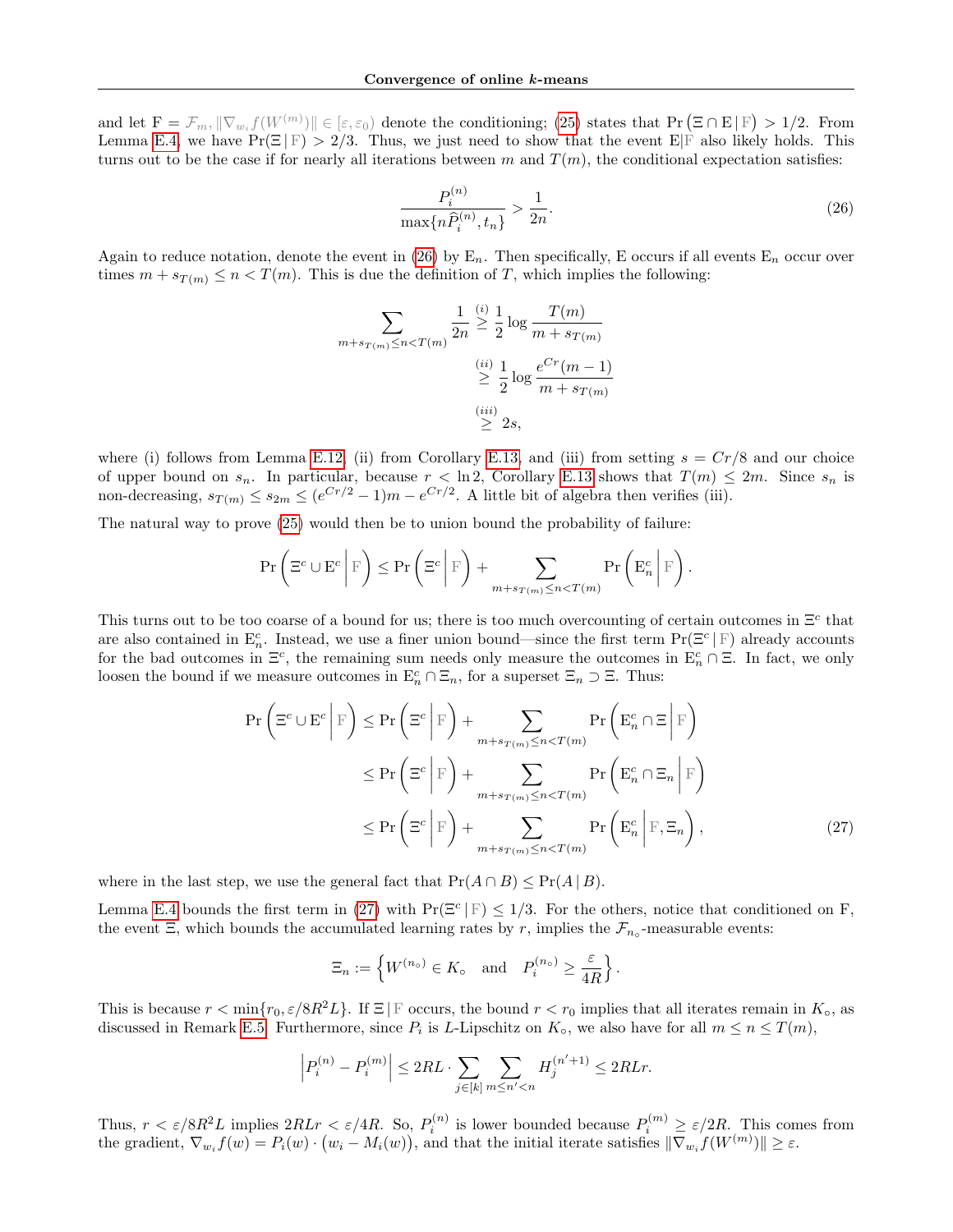We claim that  $Pr(E_n^c | F, \Xi_n) \leq \frac{1}{n}$ . If this is the case, then [\(27\)](#page-29-1) implies [\(25\)](#page-28-2):

$$
\Pr\left(\Xi^c \cup \mathcal{E}^c \mid \mathcal{F}\right) \le \frac{1}{3} + \sum_{m+s_{T(m)} \le n < T(m)} \frac{1}{n}
$$
\n
$$
\stackrel{(i)}{\le} \frac{1}{3} + \frac{T(m) - m}{m} \stackrel{(ii)}{\le} \frac{1}{3} + \left(e^{Cr} - 1\right) \stackrel{(iii)}{\le} \frac{1}{2},
$$

where we use (i)  $\frac{1}{m} \geq \frac{1}{n}$  on this interval, (ii)  $T(m) - m \leq (e^{Cr} - 1)m$ , and (iii)  $r < \frac{1}{C} \ln \frac{7}{6}$ . Now, all that is left is to verify that  $Pr(E_n^c \mid F, \Xi_n)$  is bounded above:

$$
\Pr\left(\frac{P_i^{(n)}}{\max\{n\widehat{P}_i^{(n)},t_n\}}\leq\frac{1}{2n}\left|\mathcal{F}_m,\|\nabla_{w_i}f(W^{(m)})\|\in[\varepsilon,\varepsilon_0),\ W^{(n_\mathrm{o})}\in K_\mathrm{o},\ P_i^{(n_\mathrm{o})}\geq\frac{\varepsilon}{4R}\right)\leq\frac{1}{n}.
$$

This is true by Lemma [E.10,](#page-32-0) which shows multiplicative concentration  $\frac{1}{2}P_i^{(n)} < \hat{P}_i^{(n)} < 2P_i^{(n)}$  with probability at least  $1-\frac{1}{n}$ . This lemma applies because  $\Xi_n$  is  $\mathcal{F}_{n_0}$ -measurable with  $n_0 > m$ , since we only consider iterations n between  $m + s_{T(m)}$  and  $T(m)$ , and because  $\varepsilon/4R > a_n$ . Concentration implies  $E_n$ : the left tail bound shows that  $\max\{n\widehat{P}_i^{(n)}, t_n\} = n\widehat{P}_i^{(n)}$  as  $t_n < n\varepsilon/8R$  and  $P_i^{(n)} \ge \varepsilon/4R$ ; the right tail shows  $P_i^{(n)}/n\widehat{P}_i^{(n)} < 1/2n$ .  $\Box$ 

We now verify condition (A2) of Theorem [D.1.](#page-20-0) The proof remixes techniques used to prove (A1). If  $\|\nabla_{w_i} f\|$  is lower bounded by a constant, then so is  $P_i$ . And so  $\hat{P}_i^{(n)}$  will also be lower bounded by a constant with high probability. On average  $H_i^{(n+1)}$  is on the order of  $n^{-1}$ , whose sum diverges.

<span id="page-30-0"></span>**Lemma E.7.** Let 
$$
H_j^{(n)}
$$
 and  $\widehat{P}_j^{(n)}$  be defined as in (4) and  $\lim_{n \to \infty} \frac{\log n}{s_n} = \lim_{n \to \infty} \frac{t_n}{n} = 0$ . Let  $\varepsilon_0 > 0$ . Then:  

$$
\liminf_{n \to \infty} ||\nabla_{w_i} f(W^{(n)})|| \ge \varepsilon_0 \implies \sum_{n \in \mathbb{N}} H_i^{(n)} = \infty \text{ a.s.}
$$

Proof of Lemma [E.7.](#page-30-0) We saw in the proof of Lemma [E.6](#page-28-0) that  $P_i^{(n)} > \varepsilon_0/2R$  is implied by  $\|\nabla_{w_i} f(W^{(n)})\| > \varepsilon$ , since the gradient is  $\nabla_{w_i} f(w) = P_i(w) \cdot (w_i - M_i(w))$ . Therefore, if the limit infimum condition holds, then there exists a random variable  $N \in \mathbb{N}$  such that if  $n > N$ , then:

$$
P_i^{(n)} \ge \frac{\varepsilon_0}{4R}.
$$

That is, the probability of updating the center i eventually remains at least  $\varepsilon_0/4R$ . Thus,  $\hat{P}_i^{(n)} > \varepsilon_0/8R$  holds with high probability at any sufficiently large iteration. In particular, if n is large enough to satisfy  $n<sub>o</sub> > N$  and  $s_n > \frac{128R^2}{\epsilon^2}$  $\frac{8R^2}{\epsilon_0^2}$  ln n, then Azuma-Hoeffding's implies (Lemma [E.10](#page-32-0) uses the same technique),

$$
\Pr\left(\widehat{P}_j^{(n)} \le \frac{\varepsilon_0}{8R} \middle| \mathcal{F}_{n_\circ}\right) \le \Pr\left(\widehat{P}_j^{(n)} \le \frac{1}{s_n} \sum_{n_\circ \le n < n} P_j^{(n')} - \frac{\varepsilon_0}{8R} \middle| \mathcal{F}_{n_\circ}\right) \le \exp\left(-\frac{s_n \varepsilon_0^2}{128R^2}\right) \le \frac{1}{n}.
$$

This bound on  $\hat{P}_i^{(n)}$  implies one on  $H_i^{(n+1)}$ . In particular, if n is sufficiently large so that  $t_n < n\varepsilon_0/8R$ , then:

$$
\Pr\left(H_i^{(n+1)} = \frac{P_i^{(n)}}{\max\{n\widehat{P}_i^{(n)}, t_n\}} = \frac{P_i^{(n)}}{n\widehat{P}_i^{(n)}} \ge \frac{1}{n} \frac{\varepsilon_0}{4R} \middle| \mathcal{F}_{n_\circ}\right) > 1 - \frac{1}{n},
$$

where the inequality in gray comes from the lower bound  $P_i^{(n)} \ge \varepsilon_0/4R$  and the upper bound  $\widehat{P}_i^{(n)} \le 1$ . And so, we have that for  $n$  sufficiently large:

$$
\Pr\left(\sum_{m\leq n'="" 1-r,<="" \,="" \mathcal{f}_{n_0}\right)="" \middle|="" c="" h_i^{(n'+1)}="" math="">
$$

where we may take  $r < 1$  and we set  $c = r \epsilon_0 / 4R$ . This inequality follows directly from a union bound and the definition of  $T_r$ . Borel-Cantelli implies that the accumulated learning on the *i*th center increases by c infinitely often, which implies that  $\sum_{n\in\mathbb{N}} H_i^{(n)}$  diverges.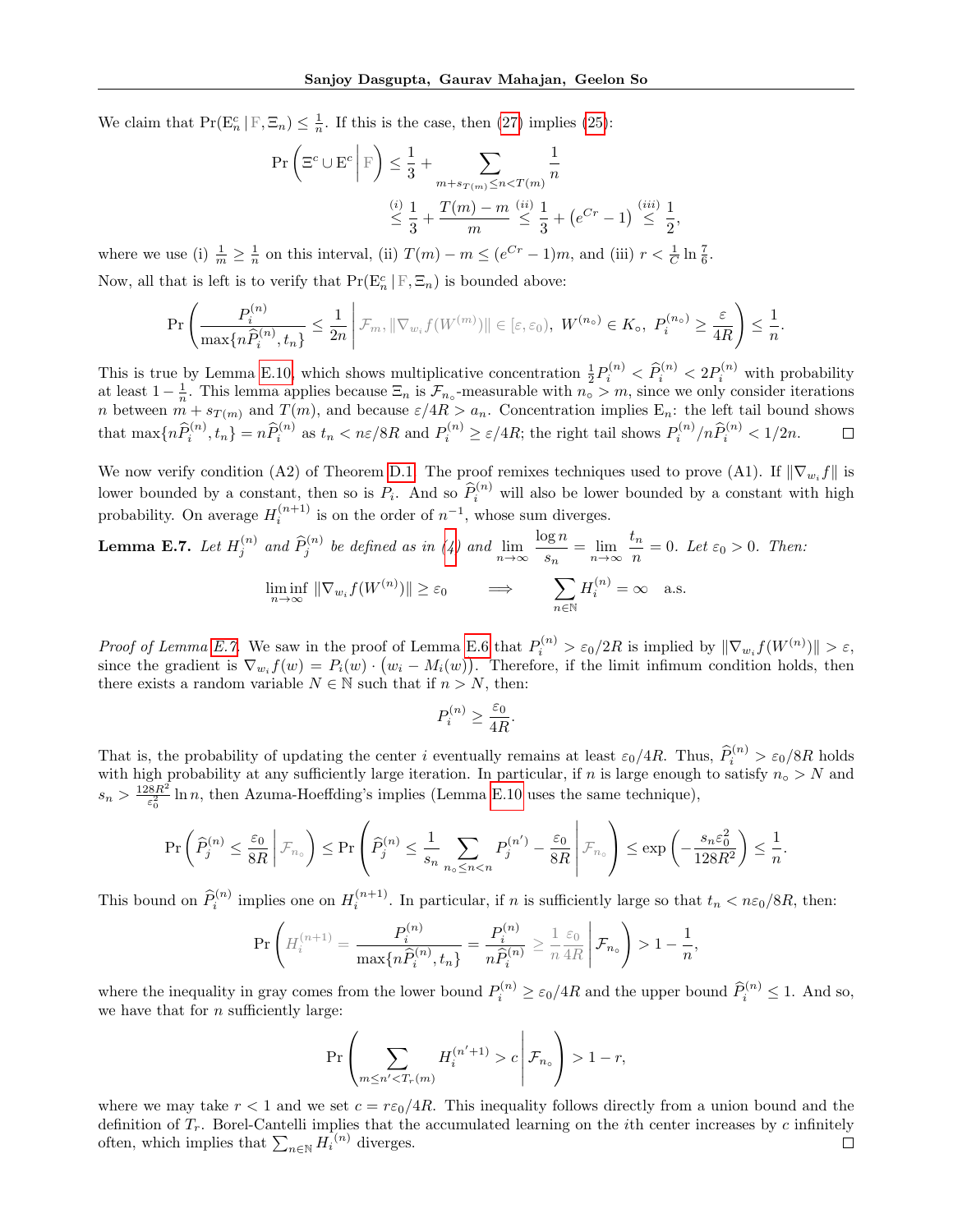Under assumptions on  $s_n$  and  $t_n$ , the conditions of Lemma [E.6](#page-28-0) and Lemma [E.7](#page-30-0) are verified. Thus, conditions (A1) and (A2) of Theorem [D.1](#page-20-0) are satisfied, proving Theorem [5.1.](#page-7-0)

Remark E.8 (Generalized union bound). The modified union bound used in Lemma [E.6](#page-28-0) may be of generic interest: let  $(\Omega, \mathcal{F}, P)$  be a probability space. Let  $A, B, C \in \mathcal{F}$  be events such that  $A^c \subset C$ . Then:

$$
P(A\cup B) \stackrel{(i)}{=} P(A) + P(B\cap A^c) \stackrel{(ii)}{\leq} P(A) + P(B\cap C) \stackrel{(iii)}{\leq} P(A) + P(B|C),
$$

where (i)  $A \cup B$  is the disjoint union  $A \sqcup (B \cap A^c)$ , (ii)  $B \cap A^c \subset B \cap C$ , and (iii)  $P(B \cap C) \leq P(C)P(B|C)$ . This is useful because  $P(B | C)$  may in general be easier to bound than  $P(B | A<sup>c</sup>)$ , as was our case.

# E.2 Consistency and concentration of  $\widehat{P}_j^{(n)}$

The estimator  $\widehat{P}_j^{(n)}$  for  $P_j^{(n)} := P_j(W^{(n)})$  is consistent, provided  $P_j$  is locally Lipschitz and  $(s_n, t_n)$  satisfies:

$$
\frac{1}{t_n} \to 0 \quad \text{and} \quad \frac{s_n \log s_n}{n} \to 0, \quad \text{as} \quad n \to \infty.
$$

Specifically, we give non-asymptotic rates of concentration in Lemma [E.10.](#page-32-0)

The estimator  $\widehat{P}_j^{(n)}$  depends on the trajectory of the past  $s_n$  iterates up to that point. In particular, since  $I^{(n'+1)}$ is drawn from  $P(W^{(n')})$ , Azuma-Hoeffding's shows that the estimator tends to concentrate around:

$$
\frac{1}{s_n} \sum_{n_\circ \le n' < n} P_j^{(n')}.
$$

Therefore,  $\hat{P}_j^{(n)}$  concentrates around  $P_j^{(n)}$ , as long as  $P_j^{(n')}$  does not vary too much over  $n_0 \leq n' \leq n$ . The amount of variation can be bounded because the maps  $P_j: \mathcal{D}_R \to [0,1]$  are locally Lipschitz (Lemma [E.11\)](#page-33-0). We just need to ensure that the iterates do not move too much—we achieve this by upper bounding the accumulated learning rates between  $n<sub>°</sub>$  and n, achieved by the next lemma: by bounding the learning rates, we can control the change in  $P_j$  whenever iterates stay within a region K on which  $P_j$  is L-Lipschitz.

<span id="page-31-0"></span>**Lemma E.9.** Let  $H_j^{(n)}$  and  $\widehat{P}_j^{(n)}$  be defined as in [\(4\)](#page-7-1). If  $e \leq s_n + 1 \leq \frac{n}{2}$ , then:

$$
\sum_{j \in [k]} \sum_{n_{\circ} \le n' < n} H_j^{(n'+1)} \le \frac{16k}{t_{n_{\circ}}} + \frac{16ks_n \log s_n}{n} \quad \text{a.s.}
$$

Let  $K \subset \mathcal{D}_R$  be given so that the restriction  $P_j|_K : K \to [0,1]$  is L-Lipschitz. Conditioned on  $W^{(n_0)}, \ldots, W^{(n)}$ remaining in K, then for all  $n_{\circ} \leq n' \leq n$ :

<span id="page-31-1"></span>
$$
\left| P_j^{(n')} - P_j^{(n)} \right| \le 32kRL \cdot \left( \frac{1}{t_{n_o}} + \frac{s_n \log s_n}{n} \right) \quad \text{a.s.} \tag{28}
$$

*Proof.* Fix  $j \in [k]$ . The following chain of inequalities holds almost surely:

$$
\sum_{n_{\circ} \leq n' < n} H_j^{(n'+1)} \leq \sum_{n_{\circ} \leq n' < n} \frac{\mathbb{1}\{I^{(n'+1)} = j\}}{\max\{n' \cdot \widehat{P}_j^{(n')}, t_{n'}\}} \leq \frac{1}{t_{n_{\circ}}} + \sum_{n'=1}^{s_n - 1} \frac{1}{(n - s_n) \cdot \frac{n'}{s_n}} \leq \frac{1}{t_{n_{\circ}}} + \frac{16s_n \log s_n}{n} \quad \text{a.s.}
$$

The first equality expands the definition of the learning rate [\(4\)](#page-7-1). The next inequality comes the worst-case scenario where the jth center has had no recent updates (so that  $\hat{P}_j^{(n-s_n)} = 0$ ), and it is updated every single time following during this window of length  $s_n$ . We've re-indexed the sum by subtracting  $n-s_n$  from the original index. For the first term, since  $\hat{P}_j^{(n-s_n)} = 0$ , we use the bound  $H_j^{(n_0+1)} \leq t_{n_0}^{-1}$ . And for the rest, we bound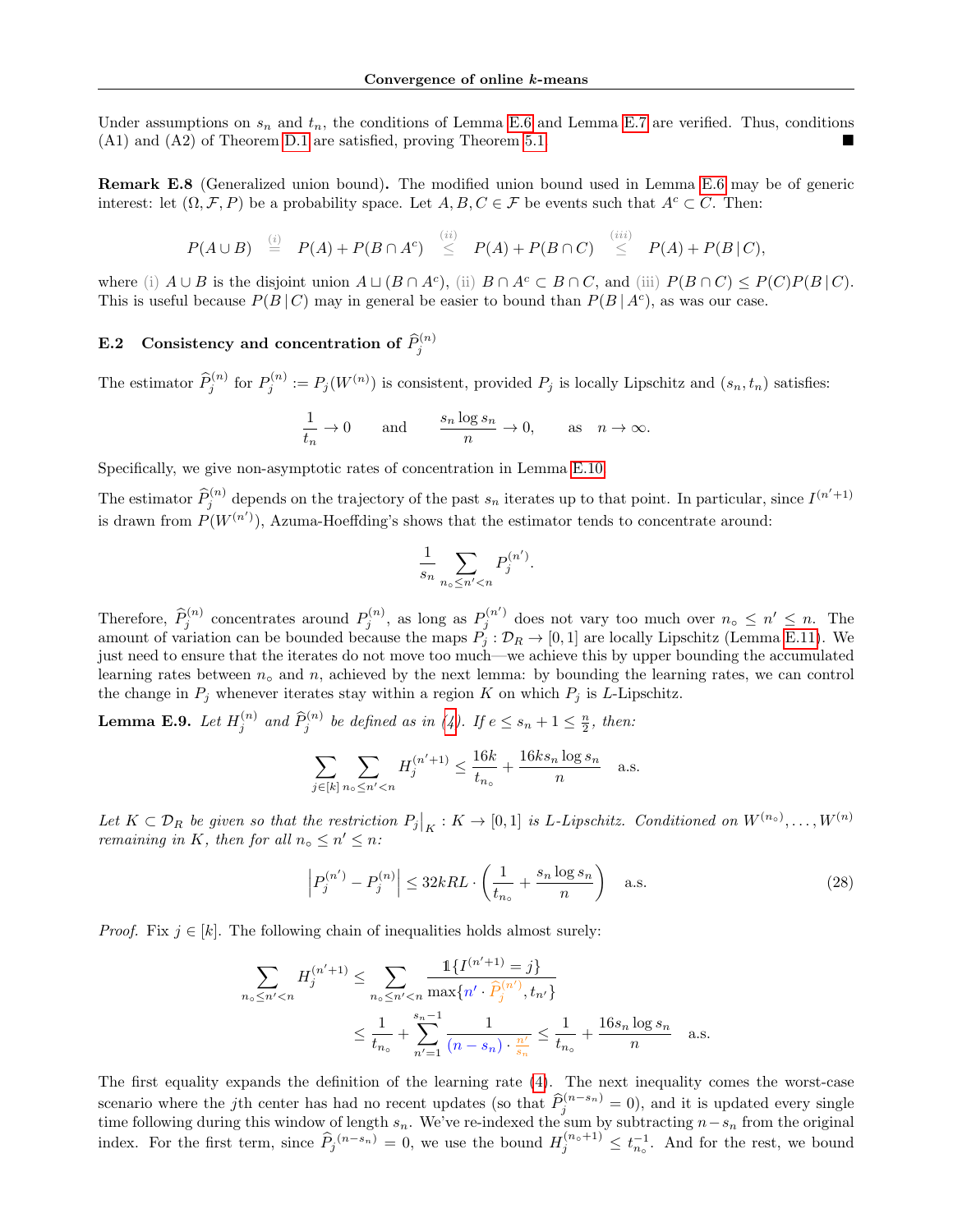each  $\hat{P}_{j}^{(n')}$  by  $\frac{1}{s_n}, \frac{2}{s_n}, \ldots, \frac{s_n-1}{s_n}$ , respectively. This is the worst-case scenario, since delaying an update simply introduces a zero in the sum and shifts the rest of the bounds to the right. The final inequality upper bounds the partial sums of the harmonic series, and uses the assumption  $e \leq s_n \leq \frac{n}{2}$ .

For the second bound, Lemma [3.2](#page-4-2) converts the learning rate bound to one over distance  $||W^{(n')} - W^{(n)}||$ introducing a factor of 2R. Then, Lipschitz continuity bounds  $|P_j^{(n')} - P_j^{(n)}|$  by introducing a factor of L.  $\Box$ 

The analysis to show that  $\hat{P}_j^{(n)}$  concentrates around  $P_j^{(n)}$  would be quite straightforward if  $P_j$  were globally Lipschitz—then we could use Lemma [E.9](#page-31-0) to design conditions on  $s_n$  and  $t_n$  to force the accumulated learning rates to go to zero over periods of  $s_n$ ,

$$
\lim_{n \to \infty} \sum_{j \in [k]} \sum_{n \circ \le n' < n} H_j^{(n'+1)} = 0.
$$

Thus over a small interval  $s_n$ , the iterates would remain close together, and the bias of  $\widehat{P}_j^{(n)}$  would be forced to zero in the limit. And if  $s_n \uparrow \infty$ , then Azuma-Hoeffding's would imply increasingly tight concentration.

Unfortunately,  $P_j$  is not generally globally Lipschitz; the local Lipschitz constant at  $w \in \mathcal{D}_R$  depends on the distances between centers  $||w_j - w_{j'}||$ , so we need to perform our analysis on a subset  $K \subset \mathcal{D}_R$  on which  $P_j$  is L-Lipschitz. While we need to know that the iterates  $W^{(n_0)}, \ldots, W^{(n)}$  remain in K, this event is not generally contained in  $\mathcal{F}_{n_0}$ . Directly conditioning on it would introduce new dependencies that prevent us from applying Azuma-Hoeffding's. We can overcome this issue by conditioning on an  $\mathcal{F}_{n_{\circ}}$ -measurable event contained within this event instead: that  $W^{(n_0)}$  is contained in  $K_0$ , some  $r_0$ -core set of K.

<span id="page-32-0"></span>**Lemma E.10** (Estimator concentration). Let  $H_j^{(n)}$  and  $\widehat{P}_j^{(n)}$  be defined as in [\(4\)](#page-7-1). Let  $K \subset \mathcal{D}_R$  be given so that the restriction  $P_j|_K : K \to [0,1]$  is L-Lipschitz. Let  $K_{\circ}$  be an  $r_{\circ}$ -core set of K. Let  $c = \max\{1, 256kRL\}$  and  $a_n = c \cdot \left(\frac{1}{t_{n_0}} + \frac{s_n \log s_n}{n}\right)$ . If  $s_n$  satisfies  $4n^{2/3}(\log 2n)^{1/3} \leq s_n \leq \frac{n}{2} - 1$  and  $a_n < cr_\circ/16k$ , then:

$$
\Pr\left(\left|\widehat{P}_j^{(n)} - P_j^{(n)}\right| < \frac{3}{8}a_n \middle| \mathcal{F}_{n_o}, \ W^{(n_o)} \in K_o\right) > 1 - \frac{1}{n}.
$$

In particular, a multiplicative bound holds:

$$
\Pr\left(\frac{1}{2}P_j^{(n)} < \widehat{P}_j^{(n)} < 2P_j^{(n)} \,\middle|\, \mathcal{F}_{n_0},\ P_j^{(n_0)} > a_n,\ W^{(n_0)} \in K_{\mathbf{0}}\right) > 1 - \frac{1}{n}.
$$

*Proof.* The following sequence during the interval  $n_{\circ} \leq n' < n$  is a martingale difference sequence:

$$
\mathbb{1}\{I^{(n'+1)}=j\}-P_j^{(n')}.
$$

In fact, since the event  $\{W^{(n_0)} \in K_0\}$  is  $\mathcal{F}_{n_0}$ -measurable, we can condition on it, and the sequence remains a martingale difference sequence. Then,  $\widehat{P}_j^{(n)}$  is concentrated:

$$
\Pr\left(\left|\widehat{P}_j^{(n)} - \frac{1}{s_n}\sum_{n_o\leq n'
$$

where (i) follows from Azuma-Hoeffding's, (ii) from  $\frac{1}{32}a_n^2 \geq \frac{1}{64}s_n^2/n^2$  since  $c \geq 1$ , and (iii) from plugging in the lower bound on  $s_n$  in the theorem statement.

To complete the theorem, we need to relate  $P_j^{(n')}$  to  $P_j^{(n)}$ , which we can do whenever the iterates remain in K. Indeed, we conditioned on  $W^{(n_0)} \in K_o$ , and we also have:

$$
\sum_{j \in [k]} \sum_{n_{\circ} \le n' < n} H_j^{(n'+1)} \stackrel{(i)}{\le} \frac{16ka_n}{c} \stackrel{(ii)}{\lt} r_{\circ} \quad \text{a.s.},
$$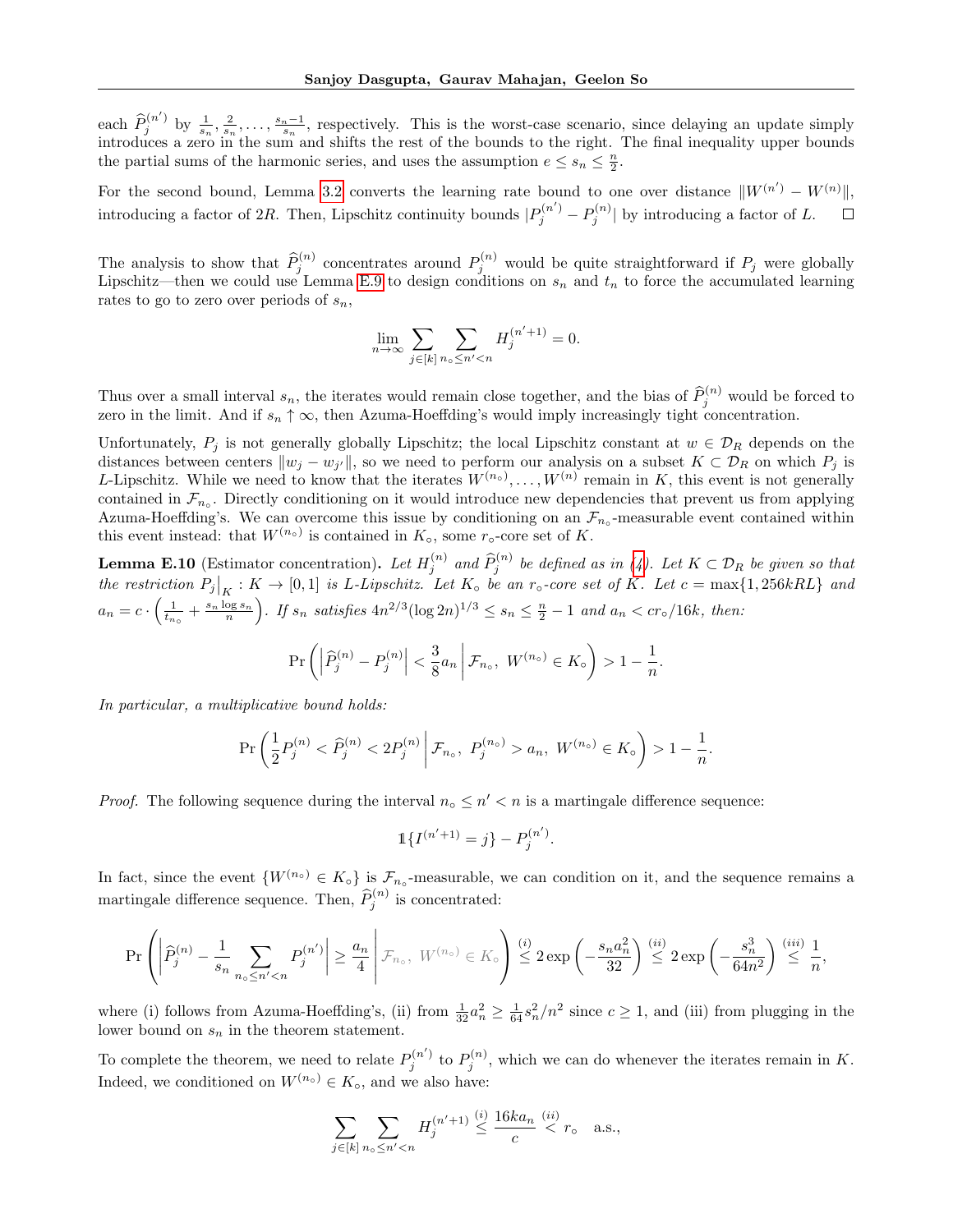where (i) is the first result of Lemma [E.9,](#page-31-0) which we may apply since  $4 \leq s_n \leq \frac{n}{2} - 1$ , and (ii) we assumed that  $a_n < cr_\circ/16k$ . By the core-set property of  $K_\circ$ , the iterates remain in K during this interval on which  $P_i$  is L-Lipschitz. We can now apply the second result [\(28\)](#page-31-1) of Lemma [E.9,](#page-31-0) which shows that for all  $n_0 \le n' \le n$ ,

$$
\left| P_j^{(n')} - P_j^{(n)} \right| \le 32kRL \cdot \left( \frac{1}{t_{n_o}} + \frac{s_n \log s_n}{n} \right) \le \frac{a_n}{8} \quad \text{a.s.}
$$

By triangle inequality:

$$
\left|\frac{1}{s_n}\sum_{n_0\leq n'
$$

A further application of triangle inequality yields the desired additive concentration bound:

$$
\Pr\left(\left|\widehat{P}_j^{(n)} - P_j^{(n)}\right| \ge \frac{3}{8}a_n\, \middle|\, \mathcal{F}_{n_\circ}, \ W^{(n_\circ)} \in K_\circ\right) \le \frac{1}{n}.
$$

If we further condition on the  $\mathcal{F}_{n_0}$ -measurable event  $\{P_j^{(n_0)} > a_n\}$ , then [\(28\)](#page-31-1) implies  $P_j^{(n)} > \frac{7}{8}a_n$ , from which we also obtain the multiplicative bound.

### **E.3** Local Lipschitzness of  $P_i$

<span id="page-33-0"></span>**Lemma E.11** ( $P_j$  is locally Lipschitz). Let p be a density supported in the closed ball  $B(0, R)$ . If p is continuous on  $B(0, R)$ , then then the maps  $P_j : \mathcal{D}_R \to [0, 1]$  are locally Lipschitz.

*Proof.* We first prove this in the setting where there are only two centers (i.e.  $k = 2$ ), before generalizing. Given two tuples of centers  $w, w' \in \mathcal{D}_R$ . Then the difference  $P_j(w) - P_j(w')$  is:

$$
P_j(w) - P_j(w') = \int_{V_j(w)\backslash V_j(w')} p(x) dx - \int_{V_j(w')\backslash V_j(w)} p(x) dx.
$$

Since p is continuous on the closed set  $B(0, R)$ , it attains a maximum  $p_{\text{max}} = \sup p(x) < \infty$ . Let  $\lambda$  be the Lebesgue measure. It follows by triangle inequality that:

$$
|P_j(w)-P_j(w')|\leq p_{\max}\cdot \bigg(\lambda\big(V_j(w)\setminus V_j(w')\big)+\lambda\big(V_j(w')\setminus V_j(w)\big)\bigg).
$$

Therefore, to prove that  $P_j$  is locally Lipschitz, we need to bound how much the jth Voronoi can grow/shrink when the two centers w are perturbed slightly to  $w' \in \mathcal{D}_R$ . As  $w \in \mathcal{D}_R$ , the two centers are separated  $||w_1 - w_2|| > 0$ . We claim that if the perturbation  $\|w - w'\|$  is a factor smaller than the separation,  $\|w - w'\| \leq \frac{1}{4} \|w_1 - w_2\|$ , then the jth Voronoi region can only grow linearly with  $||w - w'||$ ,

$$
\lambda\big(V_j(w')\setminus V_j(w)\big)\leq L_w\|w-w'\|,
$$

for some  $L_w > 0$ . And, the same can be said for the other term, measuring how much the region can shrink. If this claim holds, then  $P_j$  is locally Lipschitz, where the local Lipschitz constant at w is  $p_{\text{max}} \cdot 2L_w$ .

Fix  $w \in \mathcal{D}_R$  and let  $2r = ||w_1 - w_2||$  be the separation of its two centers. By a change of coordinates, we may without loss of generality assume that:

$$
w_1 = (-r, 0, \dots, 0)
$$
 and  $w_2 = (r, 0, \dots, 0).$ 

Therefore, the boundary of their Voronoi partitions is the hyperplane  $\{x \in \mathbb{R}^d : x_1 = 0\}$ . We now show that if the perturbed centers w' satisfy  $\|w - w'\| = \varepsilon \leq \frac{r}{2}$ , then  $V_1(w')$  is contained in the halfspace:

$$
V_1(w') \subset \left\{ x \in \mathbb{R}^d : x_1 \le \left(1 + \frac{2R}{r}\right) \varepsilon \right\},\
$$

from which local Lipschitzness follows:

$$
\lambda\big(V_1(w')\setminus V_1(w)\big)\leq (2R)^{d-1}\left(1+\frac{2R}{r}\right)\cdot \|w-w'\|,
$$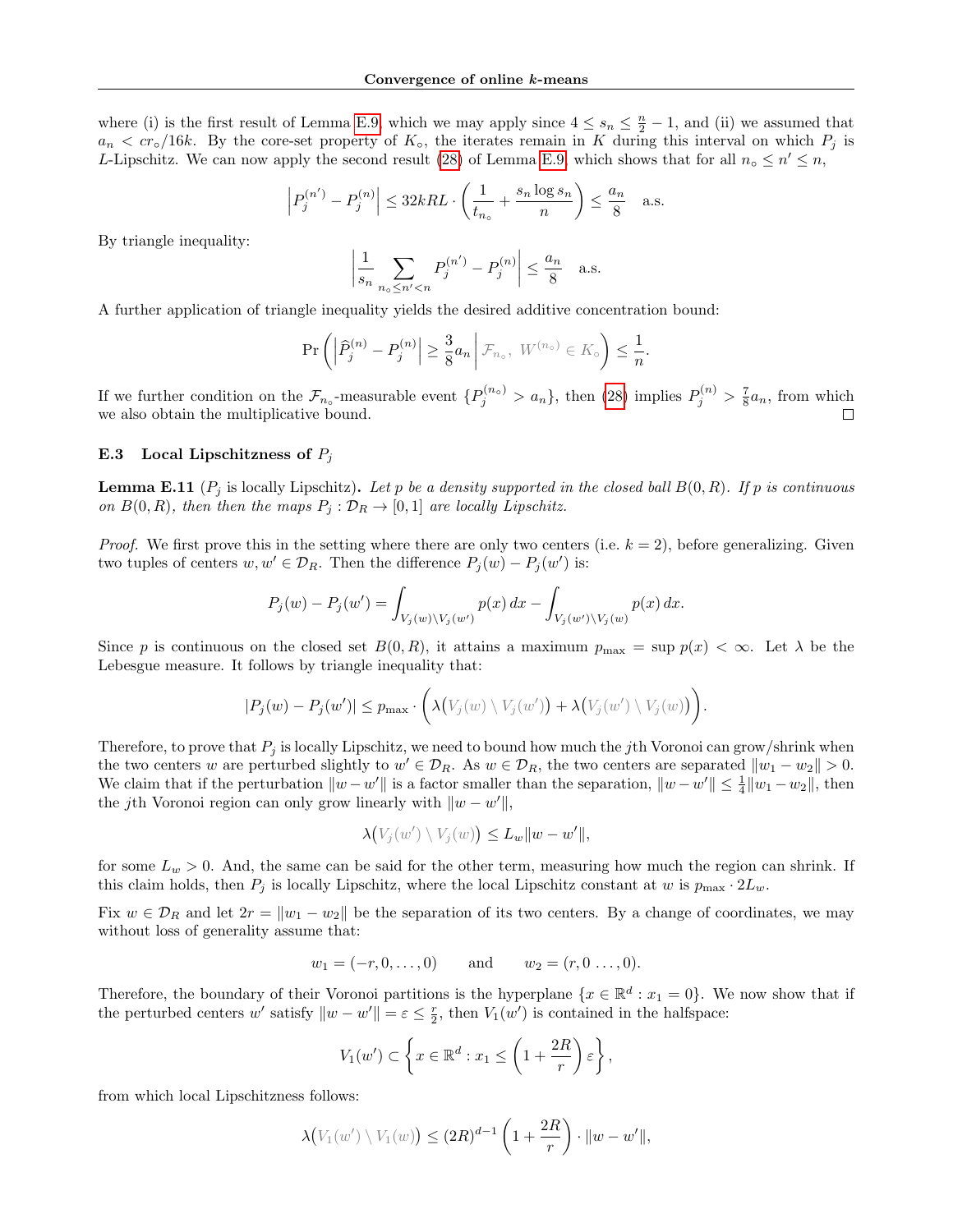<span id="page-34-0"></span>

Figure 2: A two-dimensional projection of the 2-means problem in  $\mathbb{R}^d$ . The light gray disk represents the support of the distribution p, which has a diameter of  $2R$ . The initial tuple  $w = (w_1, w_2)$ partitions the space along the vertical hyperplane. After a small perturbation to  $w' = (w'_1, w'_2)$ , a new Voronoi partition is induced, where the black region corresponds the symmetric difference  $V_1(w)\Delta V_1(w') = V_2(w)\Delta V_2(w')$ . The probability mass of this region can be upper bounded by the rectangular gray region whose width is  $O(||w - w'||)$  and lengths in all other directions are 2R.

since  $V_1(w') \setminus V_1(w)$  is contained in the rectangular region where the last  $d-1$  coordinates have length 2R and the first coordinate length  $(1 + 2R/r)\varepsilon$  $(1 + 2R/r)\varepsilon$  $(1 + 2R/r)\varepsilon$ . Figure 2 depicts this argument.

We show that  $V_1(w')$  is contained in the above halfspace by upper bounding the first coordinate of points in  $V_1(w')$ . Note that the new boundary induced by w' is the hyperplane H intersecting  $\frac{1}{2}(w'_1 + w'_2)$  defined by the normal vector  $w'_1 - w'_2$ :

$$
H:=\frac{1}{2}(w_1'+w_2')+\big\{x\in\mathbb{R}^d:(w_1'-w_2')^\top x=0\big\}.
$$

Thus,  $V_1(w')$  is to the left of H. The first term  $\frac{1}{2}||w'_1+w'_2||$  contributes at most  $\varepsilon$  to the first coordinate of points in H, since  $||w - w'|| = \varepsilon$ . Since after the change of coordinates, all points in  $B(0, R)$  must now be at most a distance of 2R away from  $\frac{1}{2}(w_1' + w_2')$ , we just need to bound the first coordinate of points in:

$$
\{x \in B(0, 2R) : (w'_1 - w'_2)^\top x = 0\}.
$$

Let  $w'_1 - w'_2 = (\alpha_1, \dots, \alpha_d)$ . Then if x in this set satisfies:

$$
|x_1| = \left| \frac{\alpha_2 x_2 + \dots + \alpha_d x_d}{\alpha_1} \right| \le \frac{\|w_1' - w_2'\| \cdot \|x\|}{r},
$$

by Cauchy-Schwarz and the fact that  $|\alpha_1| \geq r$ , which follows from the form of w and that the perturbation is less than  $r/2$ . That is,  $|x_1| \leq 2R\varepsilon/r$ . This shows that  $V_1(w')$  is contained the above halfspace.

At this point, we have shown the result for  $k = 2$ . The setting for general k is an easy extension. Let  $\Delta$  be the symmetric difference. Then as before, we need to show:

$$
\lambda\big(V_j(w)\Delta V_j(w')\big)\leq 2L_w\|w-w'\|,
$$

for some  $L_w > 0$  and w' in a neighborhood of w.

Given w and fixed j, consider a collection of  $k - 1$  induced 2-means problems constructed on  $\tilde{w}_{\ell} := (w_j, w_{\ell})$  for  $\ell \neq j$ . Let  $\widetilde{V}$  map the 2-center  $\widetilde{w} \in \mathbb{R}^{2 \times d}$  to its Voronoi partitions. Then:

$$
V_j(w)\Delta V_j(w')\subset \bigcup_{\ell\neq j}\widetilde{V}_j(\widetilde{w}_\ell)\Delta \widetilde{V}_j(\widetilde{w}_\ell').
$$